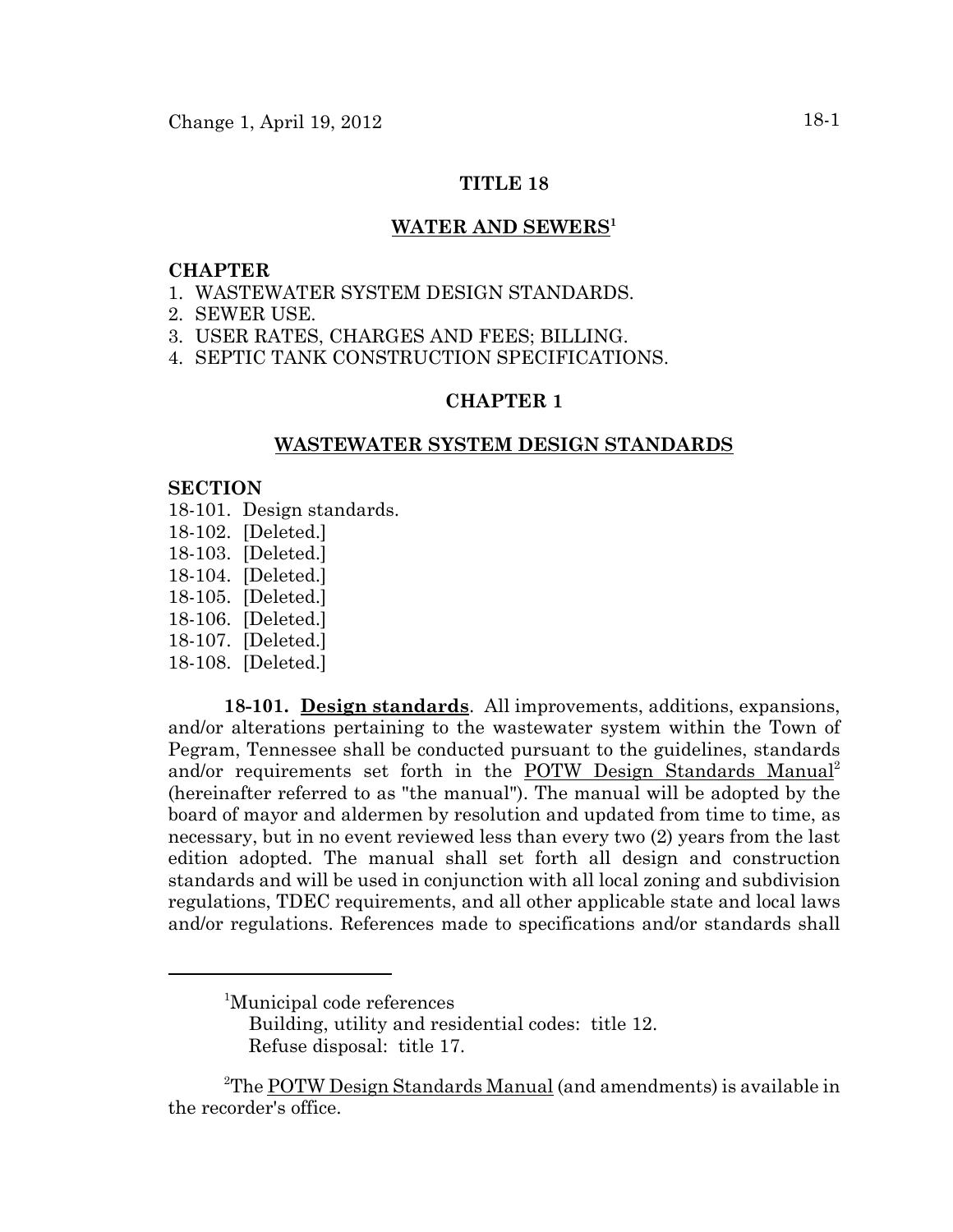Change 1, April 19, 2012 18-2

mean the most recently adopted version of the manual. In the event of conflict between the various specifications and/or standards, the POTW Design Standards Manual shall take precedence. (Ord. #1997-2, April 1997, as replaced by Ord. #2006-35, April 2006)

| 18-102. [Deleted.]<br>Ord. #2006-35, April 2006) | (Ord. $\#1997-2$ , April 1997, as deleted by |  |  |  |
|--------------------------------------------------|----------------------------------------------|--|--|--|
| 18-103. [Deleted.]<br>Ord. #2006-35, April 2006) | (Ord. $\#1997-2$ , April 1997, as deleted by |  |  |  |
| 18-104. [Deleted.]<br>Ord. #2006-35, April 2006) | $(Ord. \#1997-2, April 1997, as deleted by$  |  |  |  |
| 18-105. [Deleted.]<br>Ord. #2006-35, April 2006) | (Ord. $\#1997-2$ , April 1997, as deleted by |  |  |  |
| 18-106. [Deleted.]<br>Ord. #2006-35, April 2006) | $(Ord. \#1997-2, April 1997, as deleted by$  |  |  |  |
| 18-107. [Deleted.]<br>Ord. #2006-35, April 2006) | (Ord. $\#1997-2$ , April 1997, as deleted by |  |  |  |
| 18-108. [Deleted.]<br>Ord. #2006-35, April 2006) | (Ord. $\#1997-2$ , April 1997, as deleted by |  |  |  |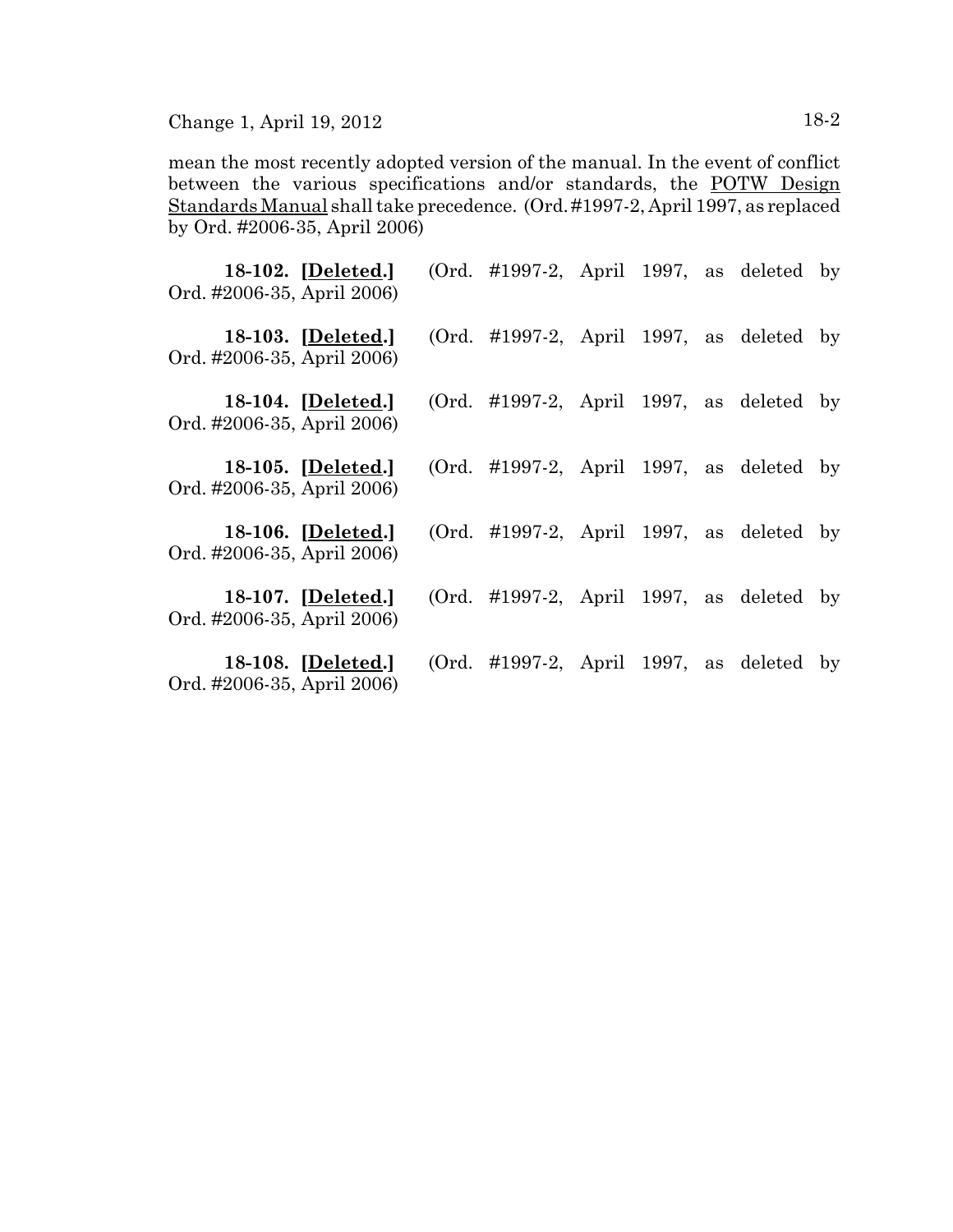# **CHAPTER 2**

# **SEWER USE**<sup>1</sup>

### **SECTION**

- 18-201. General provisions.
- 18-202. Definitions.
- 18-203. Connection to POTW.
- 18-204. Wastewater disposal for residences outside the wastewater service area.
- 18-205. Outside the wastewater service area.
- 18-206. Regulation of holding tank waste disposal.
- 18-207. Applications for residential and commercial wastewater discharge and industrial wastewater discharge permits.
- 18-208. Industrial user monitoring, inspection reports, records access, and safety.
- 18-209. Enforcement and abatement.
- 18-210. Penalties and costs.
- 18-211. [Deleted.]

**18-201. General provisions**. (1) Purpose and policy. The general purpose of this set of rules and regulations, known commonly hereafter as "the sewer use ordinance," is to set forth and provide for the rightful and proper use or uses of the facilities of the Town of Pegram, Tennessee for the collection, treatment and disposal of wastewater effluent. To accomplish this purpose, all users of the facilities of the Town of Pegram, Tennessee for the collection and disposal or wastewater must comply with the rules and regulations presented hereinafter.

(2) Objectives. The objectives of this chapter are:

(a) To establish a uniform procedure in the levying of the service and improvement charges to maintain equity in the billing throughout the wastewater service area in order to provide for full and equitable distribution of the cost of the wastewater system;

(b) To prohibit the contribution of wastewater into the town Publicly Operated Treatment Works (hereafter ''POTW") which may cause operational or maintenance difficulties or deteriorations in the sewers, force mains, pumping stations, sewage treatment plant and other structures appurtenant to the treatment and collection system;

<sup>1</sup> Municipal code reference

Plumbing code: title 12, chapter 2.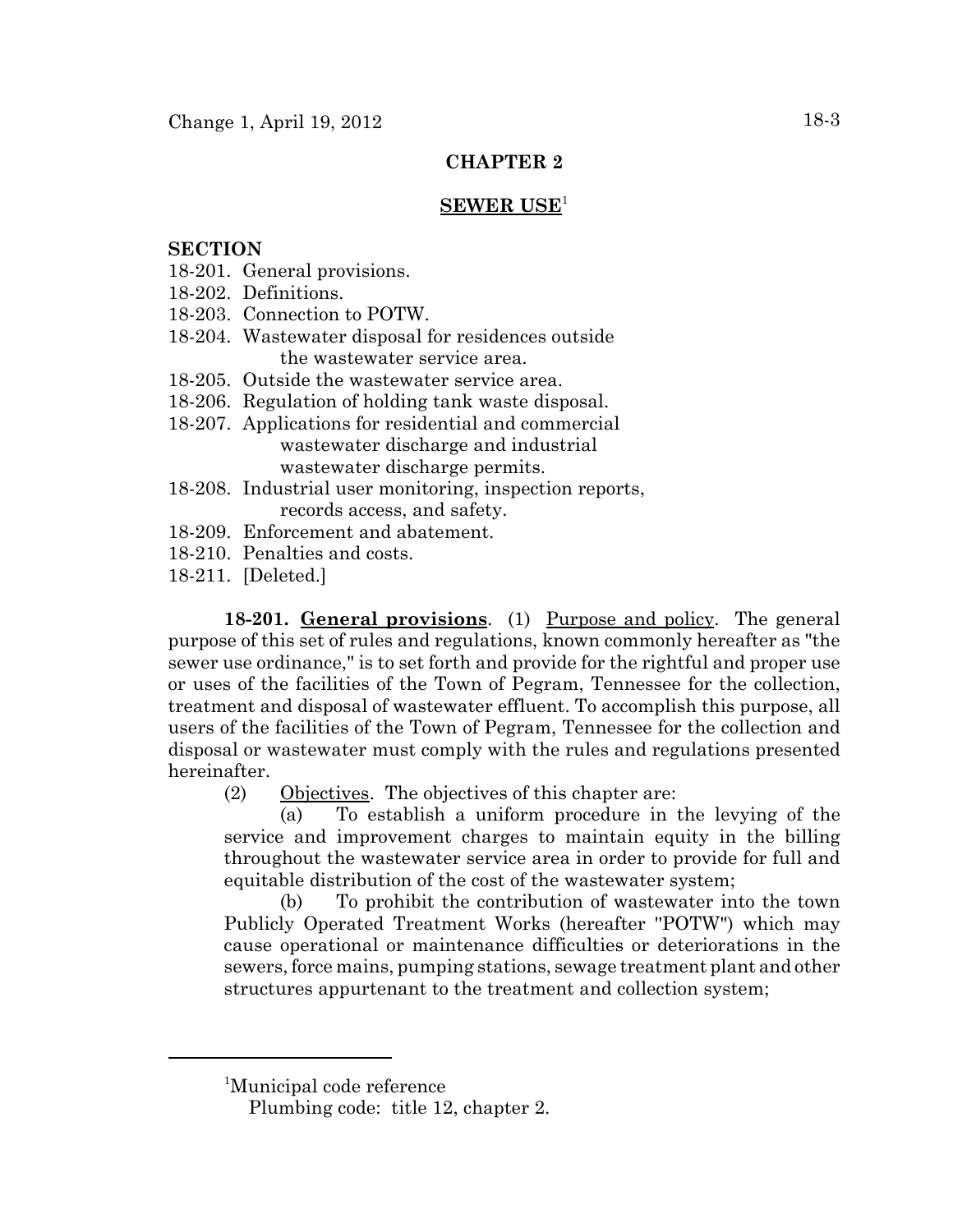(c) To establish control in the contribution of wastewater that requires greater treatment expenditures than are required for equal volumes of normal domestic waste;

(d) To establish a uniform procedure for design, installation, inspection, operation and maintenance of wastewater treatment and disposal systems, extensions of public wastewater systems, laterals and connections to sewer mains;

(e) To enable the Town of Pegram to comply with the provisions of the Federal Clean Water Act, the General Pretreatment Regulations (40 C.F.R. part 403), and other applicable federal and state laws and regulations; and

(f) To improve the opportunity to recycle and reclaim wastewaters and sludges from the wastewater treatment system.

Furthermore, these rules and regulations are a part of all residential, commercial, industrial and public contracts for receiving wastewater collection and treatment service from the Town of Pegram, Tennessee, and shall apply to all such service received from the town whether the service is based upon contract, agreement signed application or other mutual understanding.

In meeting these objectives, this chapter provides that all persons in the designated wastewater service area of the Town of Pegram must have adequate wastewater service either in the form of a connection to the municipal wastewater system or an appropriate private disposal system where and when permissible. The chapter also provides for the issuance of permits to residential and commercial users, for the regulation of wastewater discharge volume and characteristics, for monitoring and enforcement activities, for the assessment of fees and rates to ensure a full and equitable distribution of costs resulting from the operation, maintenance, and capital recovery of the wastewater system, and for other activities provided for by the enforcement and administrative program established herein.

(3) Jurisdiction. This chapter shall apply to the Town of Pegram, Tennessee, and to persons outside the town who, by contract or agreement with the town, are users of the POTW. Except as otherwise provided herein, the superintendent of the wastewater system, in conjunction with the town codes enforcer or his designated representative of the Town of Pegram, Tennessee, shall administer, implement, and enforce the provisions of this chapter. (Ord. #1998-6, Aug. 1998, modified, as replaced by Ord. #2006-35, April 2006)

**18-202. Definitions**. Unless the context specifically indicates otherwise, the following terms and phrases, as used in this chapter, shall have the meanings hereinafter designated:

(1) "Act" or ''the Act." The Federal Water Pollution Control Act, also known as the Clean Water Act, as amended, 133 U.S.C. 1251, et seq.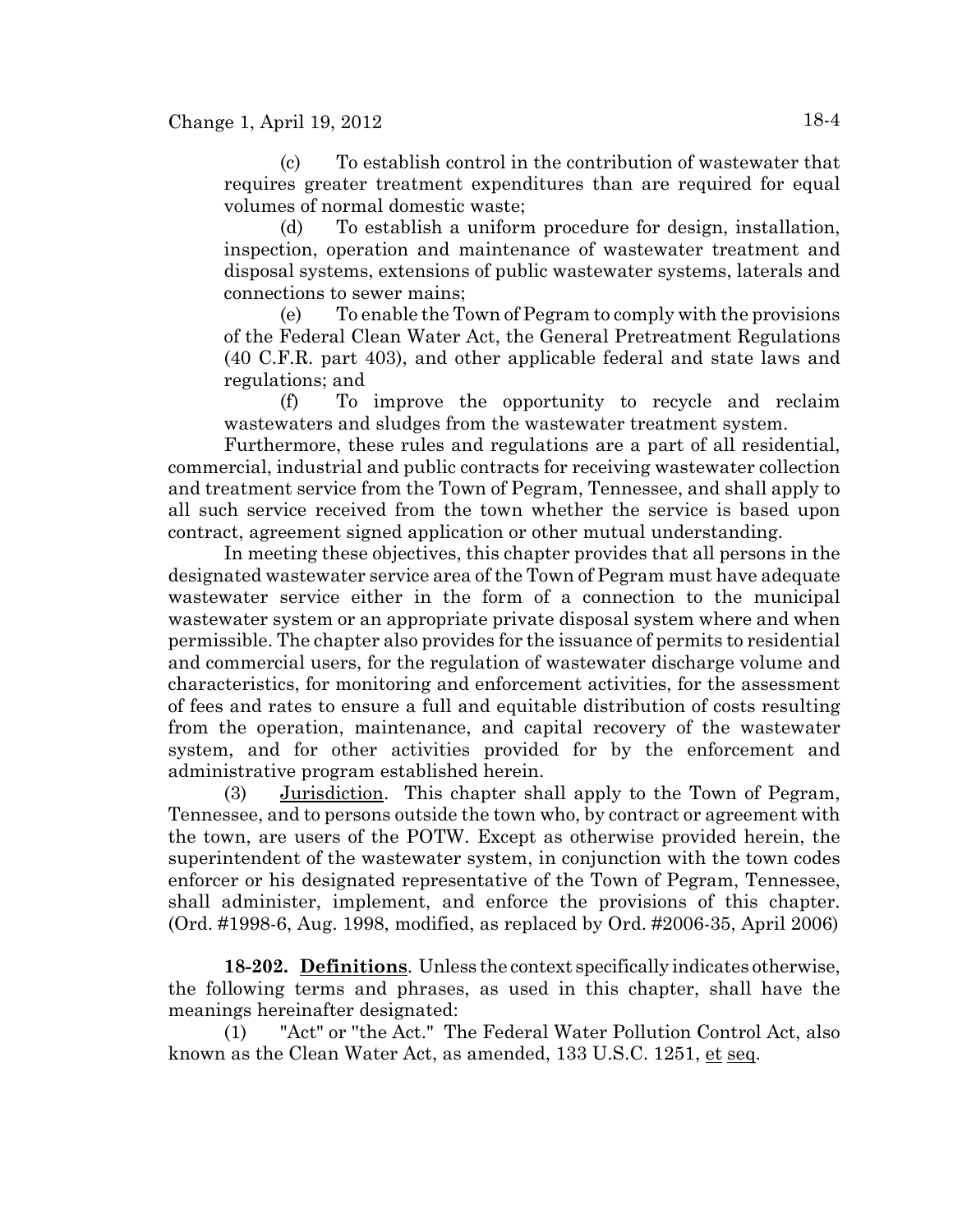(2) "Application for discharge." All forms prescribed by the town to be submitted by a potential user requesting permission to discharge into the POTW.

(3) "Approval authority." The director in an NPDES state with an approved state pretreatment program and the administrator of the EPA in a non-NPDES state or NPDES state without an approved state pretreatment program.

(4) "Approved septic tank system." A watertight covered receptacle of monolithic concrete, either pre-cast or cast in place, constructed according to plans approved by the state health officer and/or by the superintendent of the wastewater system. In the case of approval granted by the state health officer, such written approval must be presented to the superintendent of the wastewater system for retention at town hall.

(5) "Authorized representative of industrial user." An authorized representative of an industrial user may be:

(a) A principal executive officer of at least the level of vice-president, if the industrial user is a corporation;

(b) A general partner or proprietor if the industrial user is a partnership or proprietorship, respectively;

(c) The chief manager or presiding officer/president, if the industrial user is a limited liability company; or

(d) A duly authorized representative of the individual designated above if such representative is responsible for the overall operation of the facilities from which the indirect discharge originates.

(6) "Base charge." A monthly charge to recover the investment made by the town to provide the benefit of wastewater service. This charge is independent from the monthly usage resulting from discharge to the POTW.

(7) "Biochemical Oxygen Demand (BOD)." The quantity of oxygen utilized in the biochemical oxidation of organic matter under standard laboratory procedure, five (5) days at twenty (20) degrees centigrade expressed in terms of weight and concentration (milligrams per liter "mg/l").

(8) "Building sewer." A sewer line, wastewater forcemain or system that conveys wastewater from the premises of a user to the connection point with the POTW.

(9) "Class I user." Those users of the POTW whose non-industrial wastewater has an average biochemical oxygen demand of one hundred forty milligrams per liter (140 mg/l) by weight or less, and whose suspended solids discharge is one hundred milligrams per liter (100 mg/l) by weight or less.

(10) "Class II user." Those users of the POTW whose non-industrial wastewater has an average biochemical oxygen demand that exceeds one hundred forty milligrams per liter concentration (140 mg/l) by weight and whose suspended solids discharge exceeds one hundred milligrams per liter concentration (100 mg/l).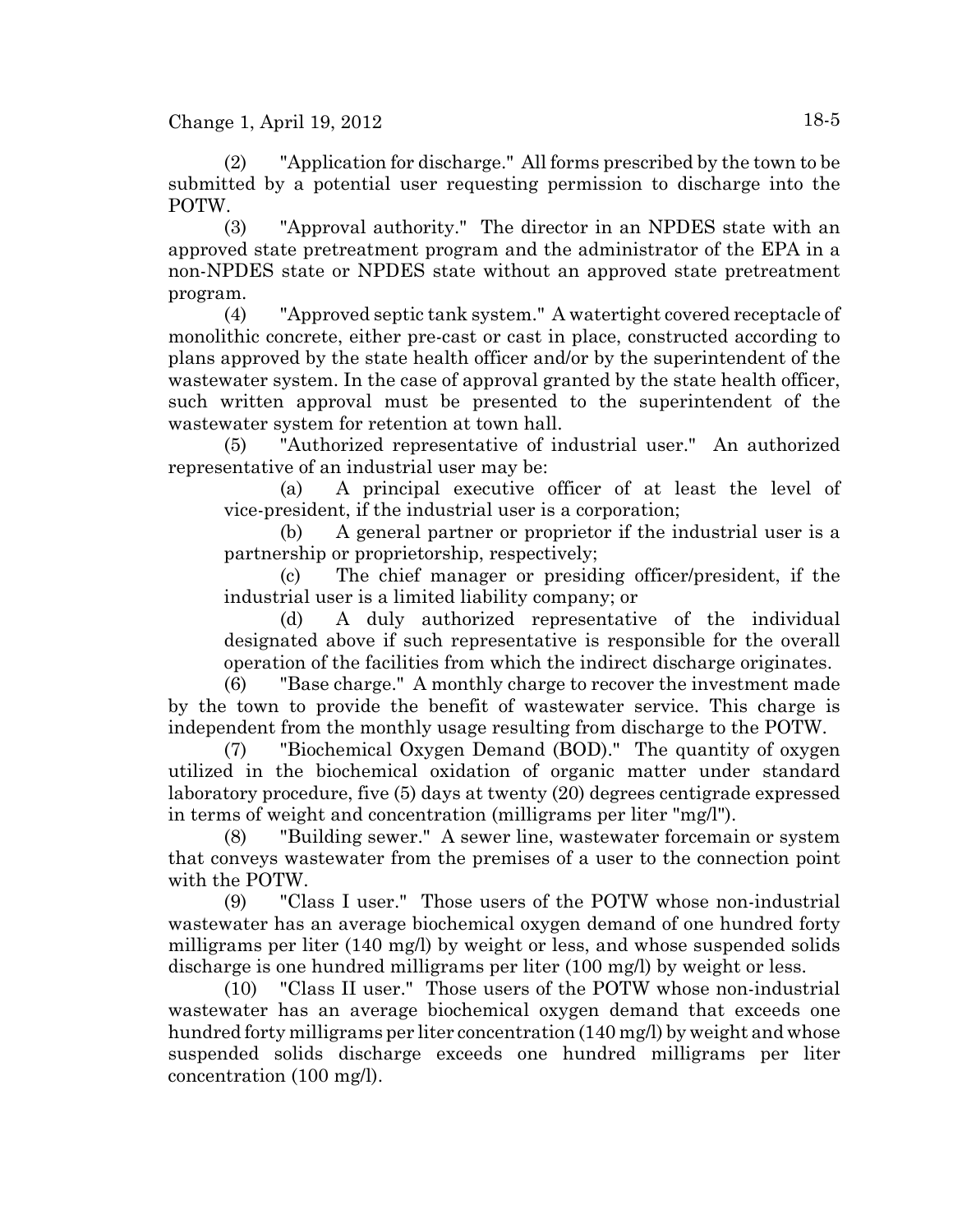Change 1, April 19, 2012  $18-6$ 

(11) "Compatible pollutant." BOD, suspended solids, pH fecal coliform bacteria, and/or such additional pollutants as may now or may be in the future specified and allowed by state permit.

(12) "Cooling water." The water discharged from any use such as, but not limited to, air conditioning, cooling or refrigeration, or to which the only pollutant added is heat.

(13) "Commercial user." All users of the wastewater system other than those owning and/or occupying residences.

(14) "Connection." Any physical tie or hookup made to the POTW.

(15) "Control authority." The "control authority" shall refer to the "approval authority" or the superintendent if the town has an approved pretreatment program under the provisions of 40 C.F.R. 403.11.

(16) "Customer." Any individual, partnership, corporation, association, or group who receives wastewater service from the town (see residential or commercial user).

(17) "Direct discharge." The discharge of treated or untreated wastewater directly to the waters of the State of Tennessee.

(18) "Domestic wastewater." Wastewater that is generated by a residential or commercial user.

(19) "Environmental Protection Agency (EPA)." The United States Environmental Protection Agency or their duly authorized representative.

(20) "Forcemain." A pipe that conveys wastewater by means of pump or pressure or by any means other than gravity flow.

(21) "Garbage." Solid wastes produced by residential and/or commercial users.

(22) "Grab sample." A sample that is taken on a one (1) time basis.

(23) "Holding tank waste. Any waste contained in a vessel including, but not limited to, chemical toilets, campers, trailers, septic tanks, and vacuum-pump tank trucks.

(24) "Incompatible pollutant." A pollutant which is not a "compatible pollutant" as defined in this section.

(25) "Indirect discharge." The discharge or the introduction of non-domestic pollutants from any source regulated under section 307(b) or (c) of the Act (133 U.S.C. 1317), into the POTW, including but not limited to holding tank waste discharged into the system.

(26) "Industrial user." A source of indirect discharge which does not constitute a "discharge of pollutants'' under regulations issued pursuant to section 402 of the Act (133 U.S.C. 1342).

(27) "Industrial wastes." The liquid wastes from industrial manufacturing processes, trade, or business, as differentiated from domestic wastewater.

(28) "Inhibition." Any pollutant that might impair, effectively reduce, or terminate the biological process and/or biological operation of the POTW.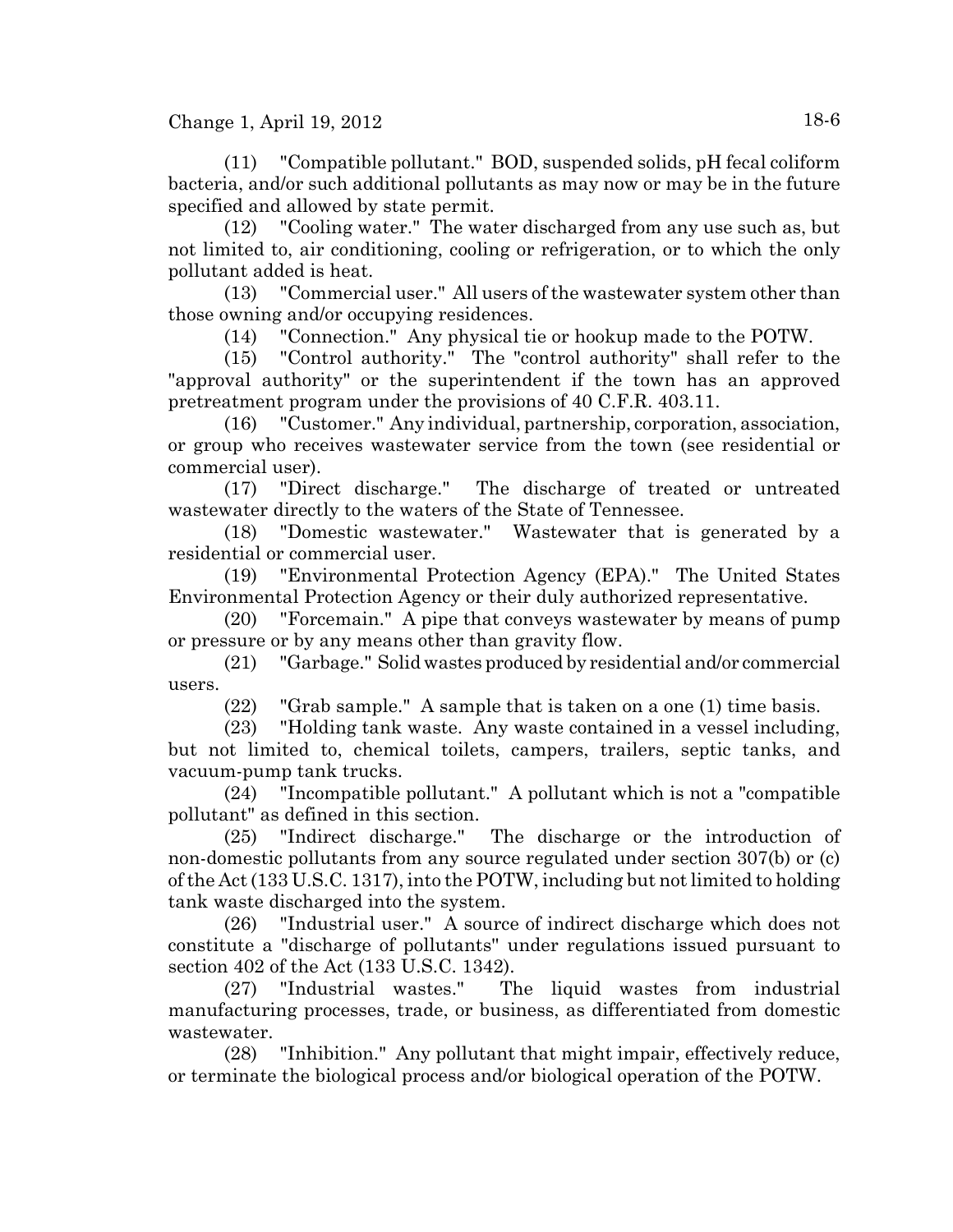(29) "Interference." The inhibition or disruption of the POTW which contributes to a violation of any requirement of the town's NPDES permit. The term includes prevention of wastewater sludge use or disposal by the POTW in accordance with section 405 of the Act (133 U.S.C. 1345) or any criteria, guidelines, or regulations developed pursuant to the Solid Waste Disposal Act (SWDA), the Clean Air Act, the Toxic Substances Control Act, or more stringent state criteria (including those contained in any state sludge management plan prepared pursuant to title IV of SWDA applicable to the method of disposal or use employed by the town.)

(30) "Inspection fee." A monthly fee assessed to defray the cost of inspecting the septic tanks, effluent pumps, and appurtenances associated with the POTW.

(31) "National categorical pretreatment standard ("pretreatment standard")." Any regulation containing pollutant discharge limits promulgated by the EPA in accordance with section 307(b) and (c) of 133 U.S.C. 1347, which applies to a specific category of industrial users.

(32) "Natural outlet." Any outlet into a watercourse, pond, ditch, lake, or other body of surface or ground water.

(33) "National Pollutant Discharge Elimination System (NPDES)." The program for issuing, conditioning, and denying of permits for the discharge of pollutants from point sources into navigable waters, the contiguous zone, and the oceans pursuant to section 402 of the Federal Water Pollution Control Act, as amended.

(34) "New source." Any source, the construction of which is commenced after the publication of proposed regulations prescribing a categorical pretreatment standard, pursuant to section 307(c) 133 U.S.C. 1317, which will be applicable to such source if such standard is thereafter promulgated within one hundred twenty (120) days of proposal in the Federal Register. Where the standard is promulgated later than one hundred twenty (120) days after the proposal, "new source" refers to any source, the construction of which is commenced after the date of promulgation of the standard.

(35) "Person." Any individual, partnership, co-partnership, firm, company, corporation, association, joint stock company, trust, estate, governmental entity or any other legal entity, or their legal representatives, agents or assigns. The masculine gender shall include the feminine, the singular shall include the plural where indicated by the context. The term shall be synonymous with residential or commercial user of the POTW.

(36) "pH." The logarithm (base 10) of the reciprocal or the concentration of hydrogen ions expressed in grams per liter of solution.

(37) "Pollution." The man-made or man-induced alteration of the chemical, physical, biological, and radiological integrity of water.

(38) "Pollutant." Any dredged spoil, solid waste, incinerator residue, sewage, garbage, sewage sludge, munitions, chemical substances, biological materials, radioactive materials, heat, wrecked or discharged equipment, rock,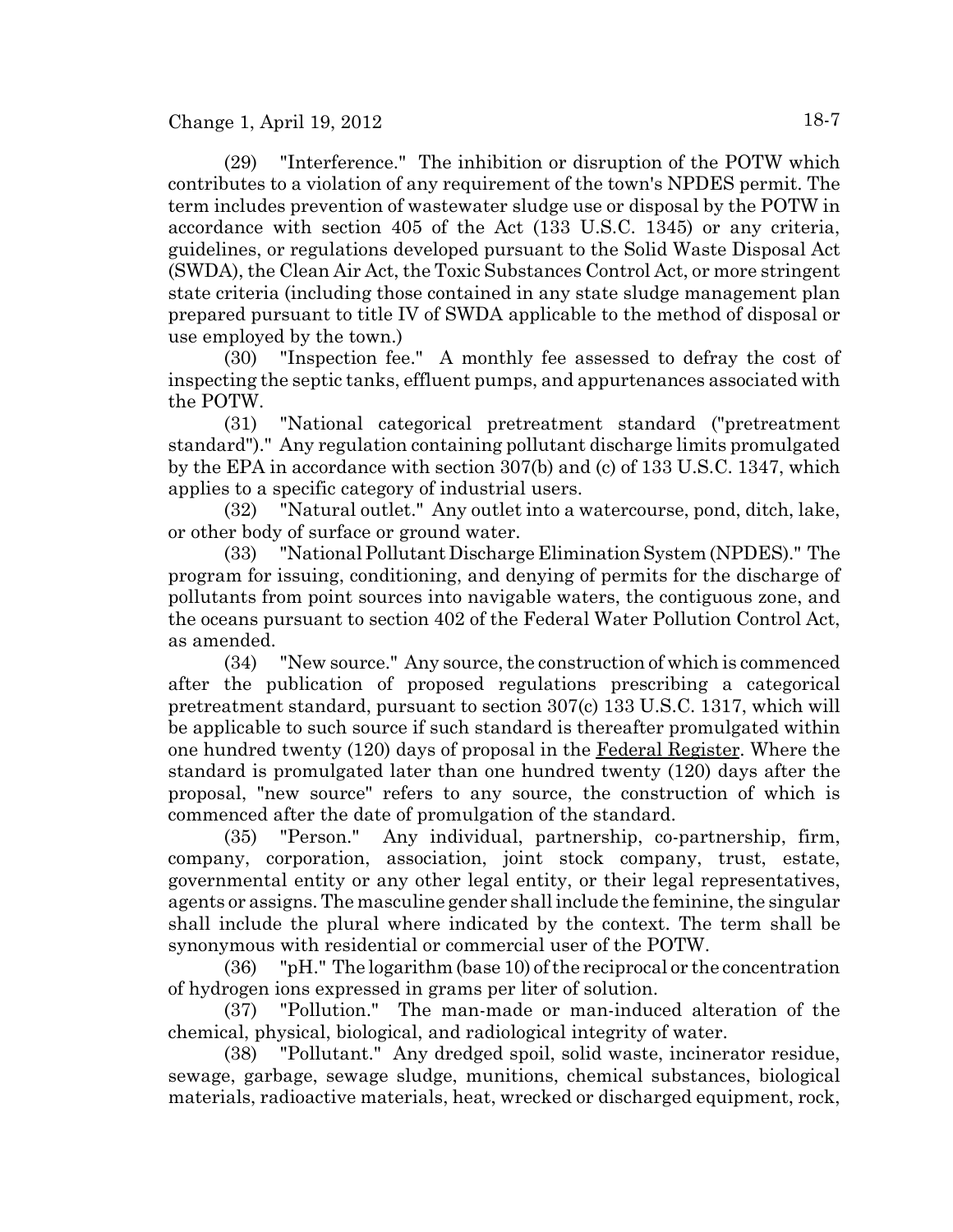sand, cellar dirt and industrial, municipal, and agricultural waste discharged into water.

(39) "Pretreatment of POTW flows." The reduction of the amount of pollutants, or the alteration of the nature of pollutant properties in wastewater to a less harmful state prior to or in lieu of discharging or otherwise introducing such pollutants into a POTW. The reduction or alteration can be obtained by physical, chemical, or biological processes, or process changes, or other means, except as prohibited by 40 C.F.R. section 40.36(d).

(40) "Pretreatment requirements." Any substantive or procedural requirement related to pretreatment, other than a national pretreatment standard imposed on an industrial user. Whether application for discharge is made by a prospective user mandatorily or voluntarily under the provisions of this chapter, payment of the tap fee shall accompany the said application.

(41) "Privilege fee." A fee imposed by the town on residential and commercial users to recover the cost of providing wastewater treatment facilities, treatment facility improvements, conveyance systems to provide service in existing service areas and new service areas, as well as the projected demand to the wastewater system.

(42) "Publicly Owned Treatment Works (POTW)." A treatment works as defined by section 212 of 133 U.S.C. 1292 which is owned in this instance by the Town of Pegram. This definition is intended to include the septic tank, effluent pump and appurtenances and any collection system that conveys wastewater to the POTW treatment plant(s), as well as the town POTW treatment plant(s). For the purposes of this chapter, "POTW" shall also include any sewers that convey wastewater to the POTW from persons outside the town who are, by contract or agreement with the town, users of the town's POTW.

(43) "POTW treatment plant." That portion of the POTW designed to provide treatment to wastewater.

(44) "Residence." A habitable building or structure occupied by a single family within the same deed recorded parcel and a duplex located in a residential district within the wastewater service area which is inhabited by the property owner in at least one (1) of the two (2) structural units (may also be referred to as "residential property owner").

(45) "Residential user." Users of the wastewater system who inhabit a residence.

(46) "Ready to serve charge." A charge assessed on a monthly basis against all existing residential property owners located within the wastewater service area who are not yet connected to the wastewater system (POTW).

(47) "Ready to serve customer." Existing residential property owner(s) located within the wastewater service area who is not yet connected to the wastewater system.

(48) "Septage." The settled solid matter that accumulates in a septic tank.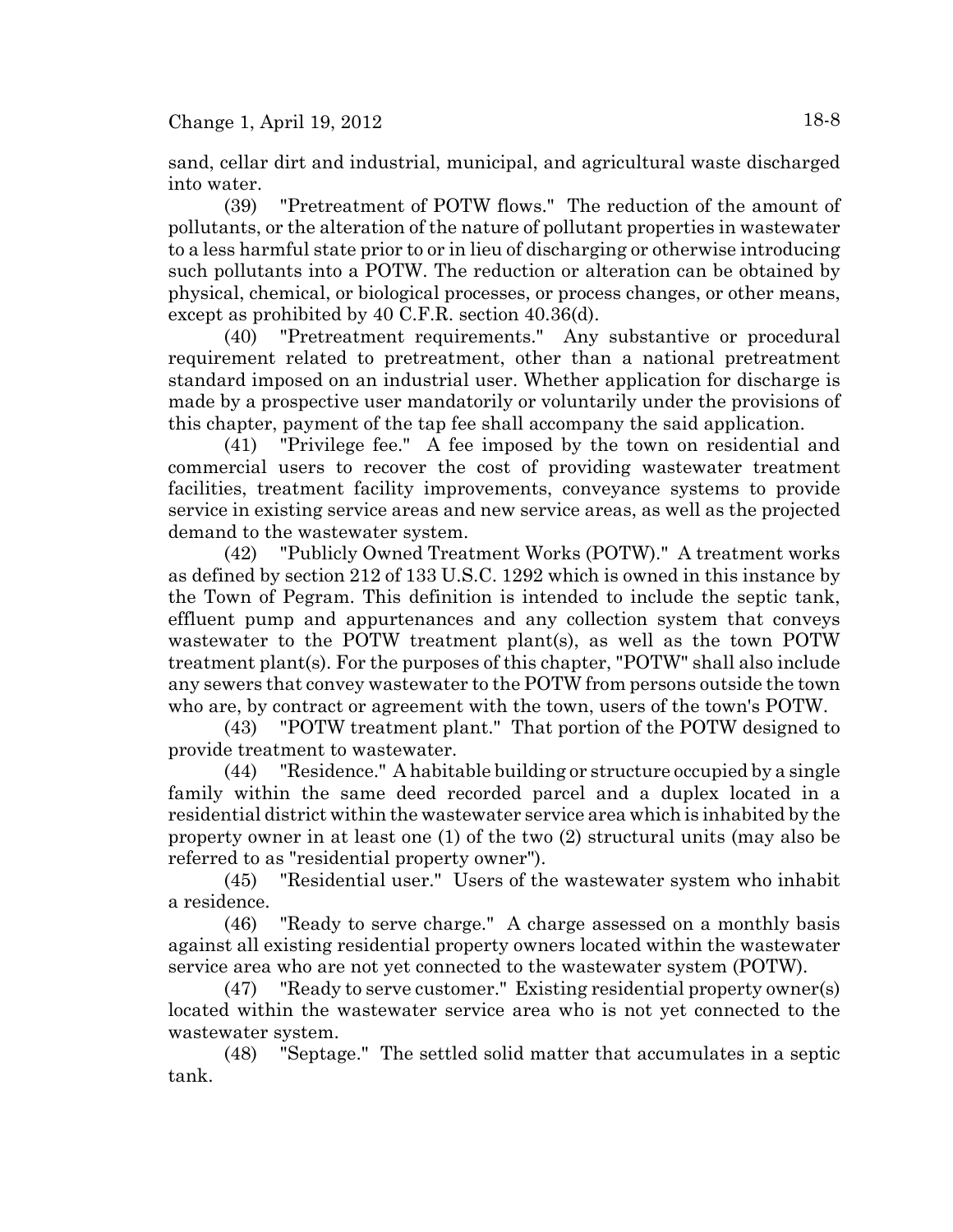Change 1, April 19, 2012 18-9

(49) "Septic tank." A watertight, horizontal, continuous flow, one (1) story sedimentation tank through which wastewater is allowed to flow slowly to permit suspended matter to settle to the bottom, where it is retained until anaerobic decomposition is established, resulting in the changing of some of the organic matter into liquid and gaseous substances and reduction in the quantity of sludge.

(50) "Septic tank effluent." The overflow of settled wastewater from a septic tank which has received primary treatment and has the biological characteristics of BOD of less than one hundred forty (140) mg/1 and Suspended Solids (SS) of less than one hundred (100) mg/1.

(51) "Septic Tank Effluent Pump (STEP)." Low flow electrical pump station located downstream of the septic tank that is used to lift septic tank effluent up to a gravity sewer or into a low pressure forcemain.

(52) "Septic tank system." The septic tank, effluent pump, and appurtenances thereto.

(53) "Sewer." A pipe or conduit for carrying wastewater, the manholes, and other physical systems that provide a path of wastewater to the POTW treatment plant.

(54) "Shall." Indicative of a mandatory intent; while "may" is permissive.

(55) "State." State of Tennessee.

(56) "Standard Industrial Classification (SIC)." A classification pursuant to the Standard Industrial Classification Manual issued by the Executive Office of the President, Office of Management and Budget, 1972.

(57) "Stormwater." Any flow occurring during or following any form of natural precipitation and resulting therefrom.

(58) "Storm sewer or storm drain." A pipe or conduit which carries waters and drainage, excluding wastewater and industrial wastes.

(59) "Suspended solids." The total suspended matter that floats on the surface of, or is suspended in water, wastewater or other liquids.

(60) "Superintendent." The person designated by the town to supervise the operation of the POTW.

(61) "Tap." The physical connection of the septic tank system to the POTW.

(62) "Tap fee." A charge assessed to recover the town's cost for the physical connection and inspection of the septic tank system and sewer line to the POTW.

(63) "Town." Town of Pegram, Tennessee or the Board of Mayor and Aldermen of the Town of Pegram, Tennessee; may also be referred to interchangeably as "city."

(64) "Toxic pollutant." Any pollutant or combination of pollutants listed as toxic in regulations promulgated by the administrator of the EPA under the provision of C.W.A. section 307(a).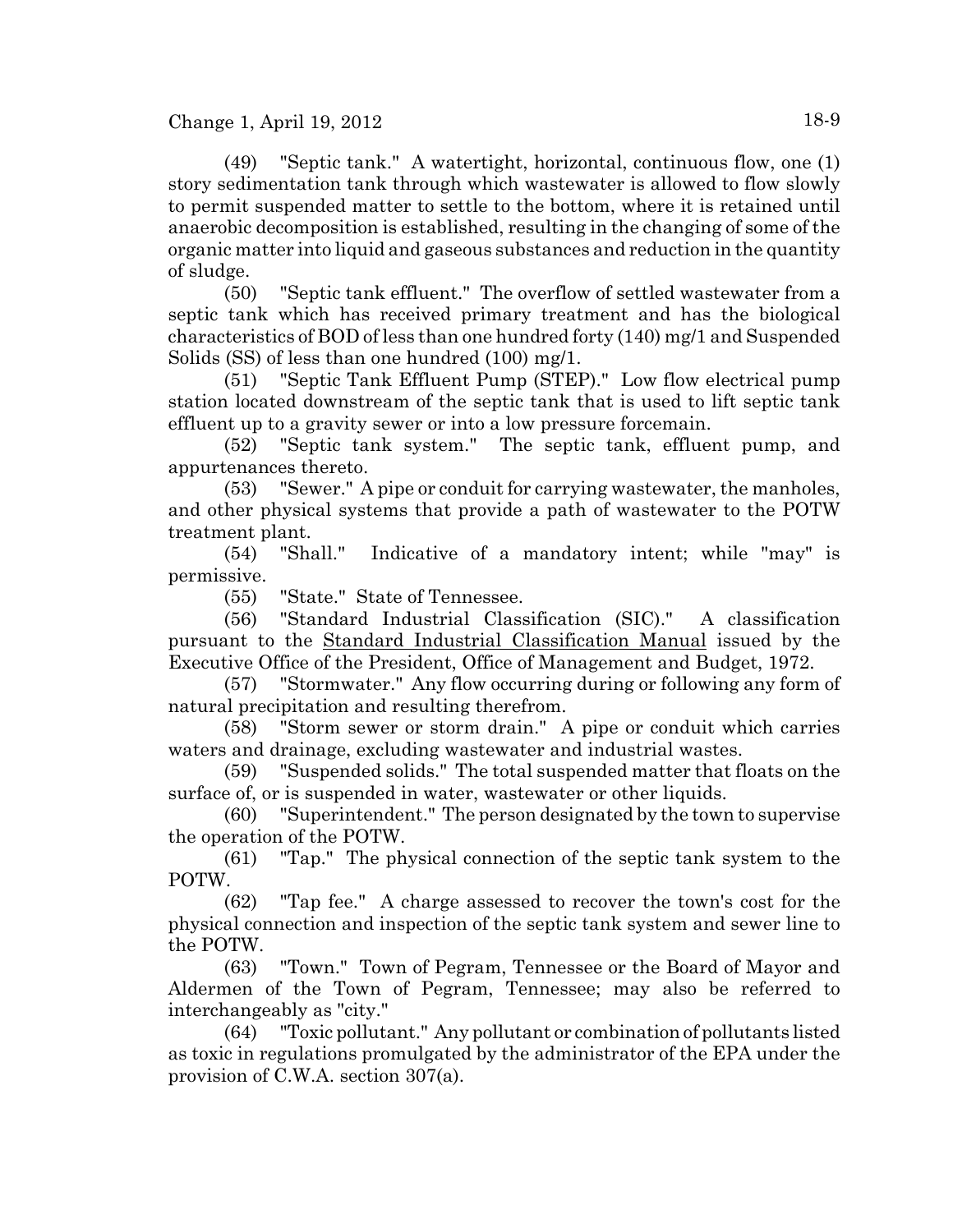$Change 1, April 19, 2012$  18-10

(65) "User." Any person who contributes, causes or permits the contribution of wastewater into the town's POTW. User also shall mean any occupied property or premises having a connection to the wastewater system or having access thereto.

(66) "User rate." A monthly charge for wastewater discharge to the POTW based on water consumption.

(67) "Wastewater." The liquid waste(s) from residential dwellings, commercial buildings, industrial facilities, and/or institutions, whether treated or untreated.

(68) "Wastewater service." The collection, treatment and disposal of wastewater by the Town of Pegram.

(69) "Wastewater service area." That portion of the Town of Pegram for which wastewater service is available to provide benefit to those properties located therein, as depicted on the wastewater service area map on record with the town recorder.

(70) "Wastewater system." The POTW.

(71) "Waters of the state." All streams, lakes, ponds, marshes, watercourses, waterways, wells, springs, reservoirs, aquifers, irrigation systems, drainage systems and all other bodies or accumulations of water, surface or underground, natural or artificial, public or private, which are contained within, flow through or border upon the state or any portion thereof. (Ord. #1998-6, Aug. 1998, as amended by Ord. #1999-3, Feb. 1999, and Ord. #2002-03, April 2002, modified, and replaced by Ord. #2006-35, April 2006)

**18-203. Connection to POTW**. (1) Requirements for proper wastewater disposal. (a) It shall be unlawful for any person to place, deposit, or permit to be deposited in any unsanitary manner on public or private property within the wastewater service area of the Town of Pegram any human or animal excrement, garbage, or other objectionable waste.

(b) It shall be unlawful to discharge to any waters of the state within the wastewater service area of the Town of Pegram any wastewater or other polluted waters, except where suitable treatment has been provided in accordance with subsequent provisions of this chapter.

(c) Except as hereinafter provided, it shall be unlawful to construct or maintain any facility intended or used for the primary disposal of wastewater, unless prior approval of the design, manufacture, and construction is granted by the Town of Pegram.

(d) All owners of residences in existence prior to and as of the effective date of this chapter who are located within the wastewater service area shall:

(i) Either voluntarily connect to the POTW or pay the ready to serve charge.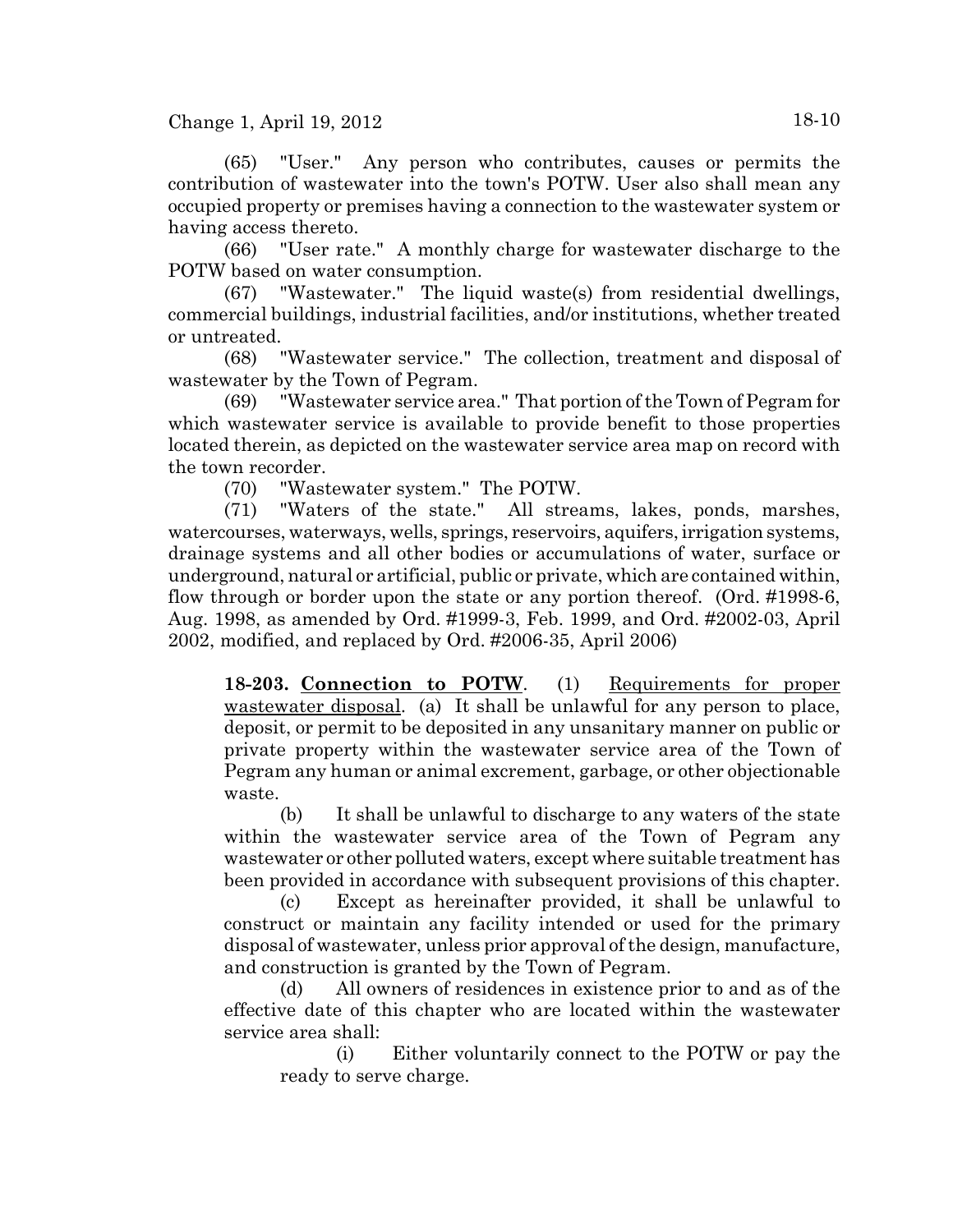(ii) In the event of failure of the existing septic system, as determined by the Town of Pegram, connect to the POTW.

(e) Any owner of a newly constructed residence located within the wastewater service area, completed on or after the effective date of this chapter, shall connect to the public sewer and become a user of the public sewer system.

(f) Any residence located outside the wastewater service area that experiences failure of its septic system, as determined by the town, which is within five hundred feet (500') from the owner's nearest property line to an existing sewer line shall connect to and become a user of the wastewater system and shall become automatically incorporated into the wastewater service area.

 $(g)$  Any property which is adjacent to or abuts a right-of-way(s), easement(s) or appropriate utility corridor(s) within which sewer is located, presently or by future expansion, shall become automatically incorporated into the wastewater service area. The owner(s) of any such property made a part of the wastewater service area in this manner shall:

(i) Either voluntarily connect to the POTW or pay the ready to serve charge.

(ii) In the event of failure of the existing septic system, as determined by the Town of Pegram, connect to the POTW.

Costs assessed by the town associated with connection to the POTW, including, but not limited to, the applicable rates, fees and charges, are determined by resolution in effect on the date of actual connection, and costs are not determined as of the date the subject property is made a part of the wastewater service area.

(h) All owners of structures other than a residence in existence prior to and as of the effective date of this subsection  $(1)$ , which are located within the wastewater service area, shall pay all commercial user charges, fees and rates due as if they are connected to the POTW but are permitted to continue to dispose of wastewater effluent, in a manner compliant with title 18, through the previously approved private disposal system located on their property until ownership of such property is transferred, by any means, or until the existing septic system experiences failure, as determined by the town, whichever occurs first. All new

<sup>&</sup>lt;sup>1</sup>The only properties to which this exception applies are as follows: 586 Hwy 70, 596 Hwy 70, 456/458 Hwy 70, 436 Hwy 70, 566 Hwy 70, 604 Highway 70, 704 Hwy 70, 710 Hwy 70, 718 Hwy 70, 726 Hwy 70, 479 Thompson Rd, 474 Thompson Rd, 480 Thompson Rd, 482 Thompson Rd, 4425 Hannah Ford Rd, 4484 Hannah Ford Rd, 4548 Sunnyfield Dr and the "Pegram Community Club" located on Thompson Rd. All properties mentioned are located within the Town Limits of Pegram, Tennessee.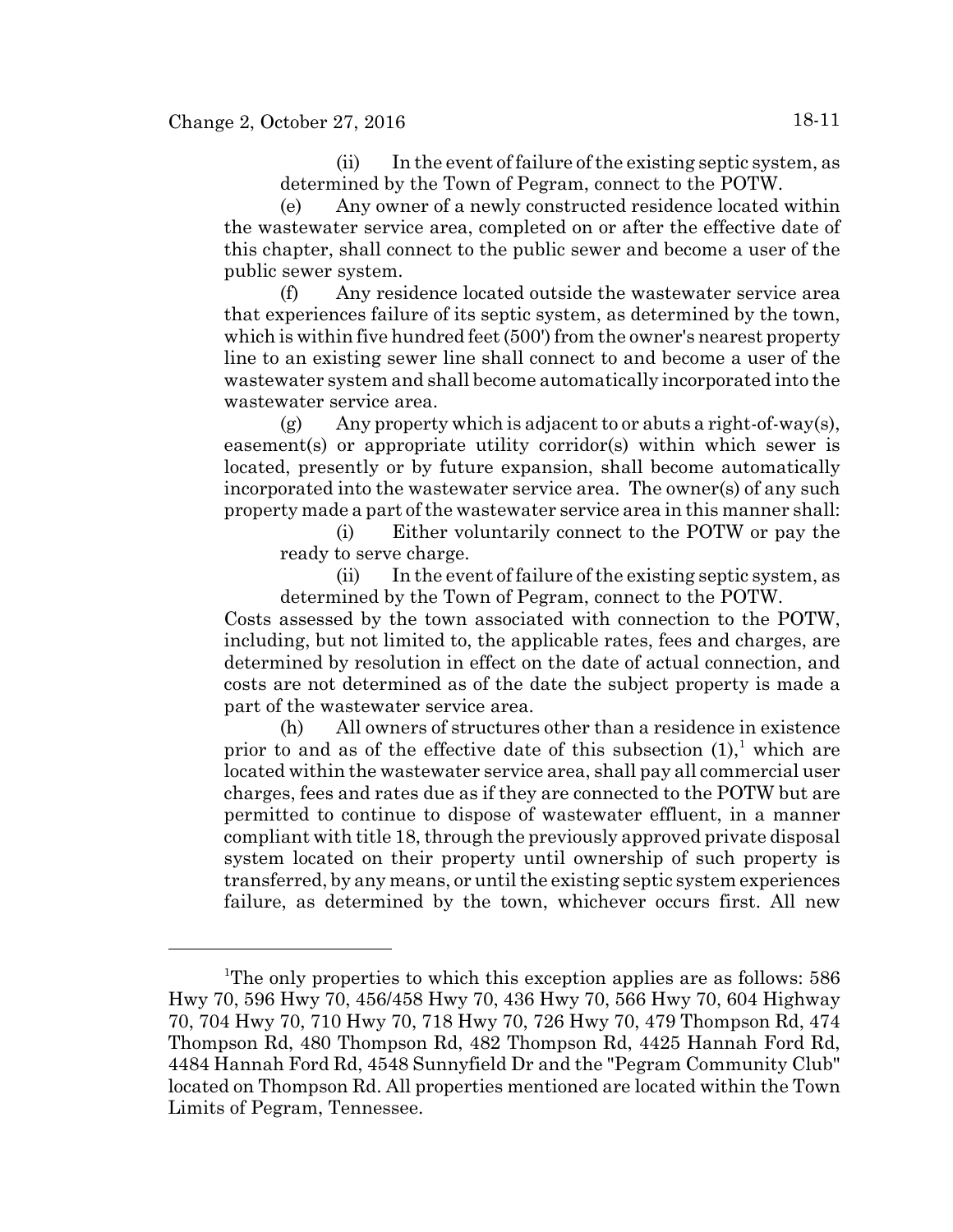owners of structures other than a residence, which are located within the wastewater service area, shall connect to the wastewater system and become commercial users.

(i) The owner of a manufacturing or industrial facility may discharge wastewater to the waters of the state provided that he obtains an NPDES permit and meets all requirements of the Federal Clean Water Act, the NPDES permit, any other applicable local state or federal statutes and regulations, and the provisions contained herein.

(j) All residential property owners located outside the wastewater service area shall comply with the provisions of § 18-204 of this chapter.

(2) Expansion of wastewater service area. (a) Sewer extensions and wastewater service permissive. In addition to the manner of expanding the wastewater service area as provided herein above at  $\S$  18-203(1), prospective users whose property is located outside the existing wastewater service area may make application to the town and request that sewer extension and wastewater service is provided to their property.

The authority to make sewer extensions and to provide wastewater service inside or outside the Town of Pegram is permissive only and nothing contained herein shall be construed as requiring the town to make such extensions or to furnish service to any person or persons. The town makes no guarantee to anyone as to supplying wastewater service, and it shall not be liable to anyone for any loss or failure or interruption of wastewater service or the condition of such service.

The town reserves the right to restrict, curtail or refuse wastewater service for good and sufficient reason(s).

(b) Fees and cost for voluntary prospective users.

(i) Application fee. Any person, business, or developer desiring wastewater service must make application with the town recorder on the prescribed form and pay a non-refundable application fee of one hundred dollars (\$100.00).

(ii) All reasonable and necessary costs incurred by the town associated with the town engineer's investigation and evaluation of the feasibility of providing wastewater service to the applicant's property shall be passed along to and borne by the applicant. The superintendent and town engineer shall investigate the feasibility of providing service and, after conditional approval by the board of mayor and aldermen, report to the applicant in clear instructions regarding the town's requirements for providing service.

(iii) Further, all costs related to the approved physical extension of the sewer shall be borne by the applicant. The prospective user also shall obtain all necessary permits and pay all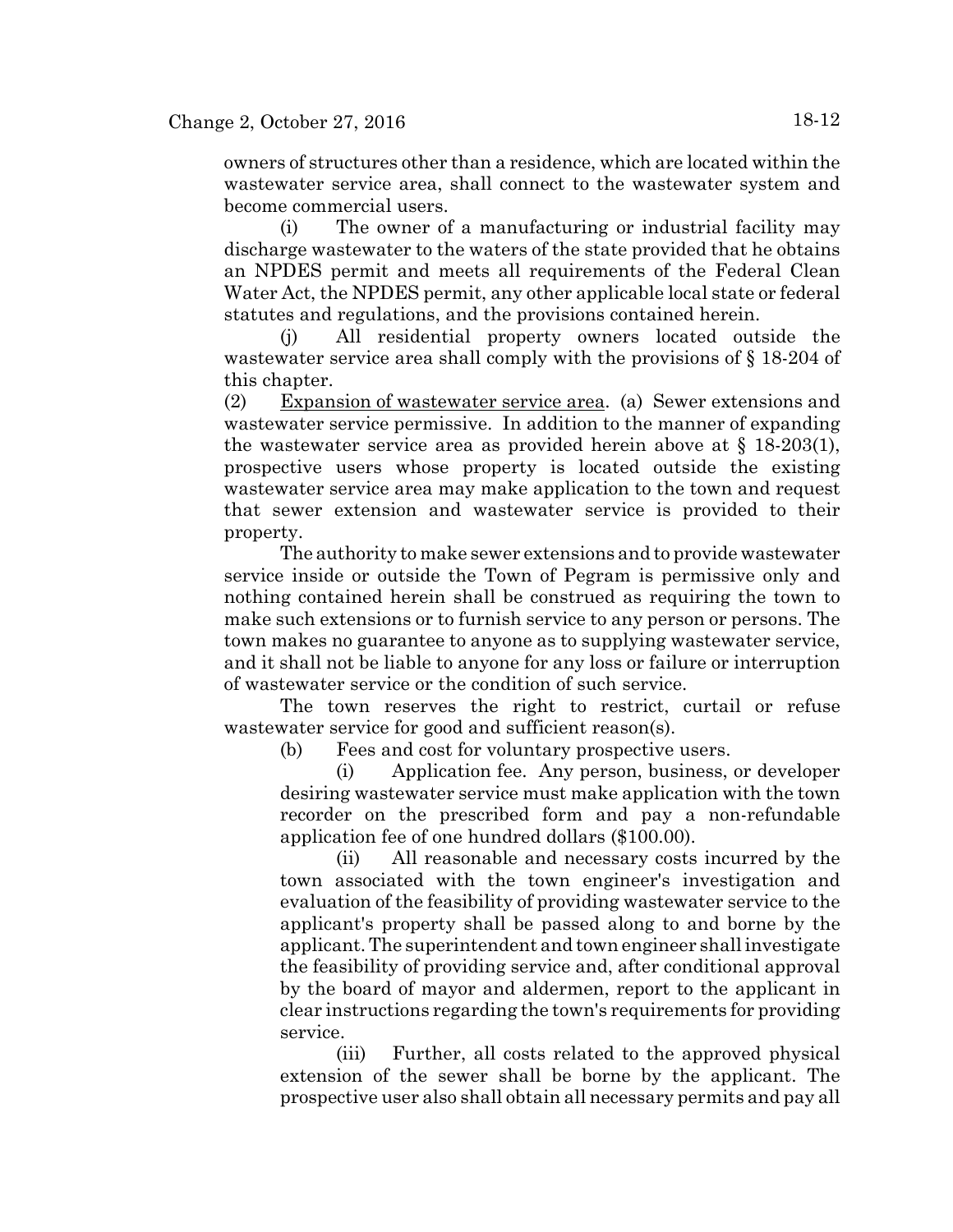associated permit fees in connection with the construction and placement of the infrastructure in an available right-of-way, and/or bear all costs associated with a right-of-way acquisition, as determined by the town, if a right-of-way is not readily available. No sewer extensions shall commence until such time as the applicant has made a deposit equal to the estimated cost(s) of the extension, as determined by the town.

(iv) When the town desires a sewer larger than that required for the applicant's needs, the town will be responsible for the difference between what is needed to serve the applicant and the desires of the town.

(v) All costs incurred in connection, and associated in any way, with dedication of the sewer line extension by a user, also identified herein as prospective user(s), to the Town of Pegram, shall be borne by the user, who shall indemnify and hold the town harmless for same, including, but not limited to, all recordation fees charged by Cheatham County and/or the State of Tennessee.

(vi) Upon final approval of the application, the applicant shall be deemed a user subject to the provisions of title 18.

(c) Dedication of physical extension of sewer to town. (i) As a condition prerequisite to final approval of the application, every user, also identified herein as prospective user(s), at the user's expense, shall convey all ownership rights and interests and grant unto the town an irrevocable dedication of any sewer extension which is in accordance and compliance with title 18 of the municipal code, the POTW Design Standards Manual and the subdivision regulations of the town then in effect.

(ii) "Sewer extension(s)," as used throughout this title, shall mean all facilities necessary for proper collection of wastewater and conveyance to the connection with the town's existing POTW and/or any modifications to the POTW deemed by the town necessary to accommodate the additional wastewater serviced by the facilities.

(iii) The sewer extension shall be made a part of the town's wastewater service area upon completion and all property(ies) connecting to the sewer extension shall be deemed users subject to the provisions of title 18.

(iv) The sewer extension(s) shall be placed within a right-of-way. The town must approve any use of an existing right-of-way prior to a potential user utilizing same. Whenever a potential user must acquire a right-of-way for the purpose of a sewer extension, the location of such right-of-way must be pre-approved by the town, and the potential user, at the user's expense, shall convey all ownership rights and interest and grant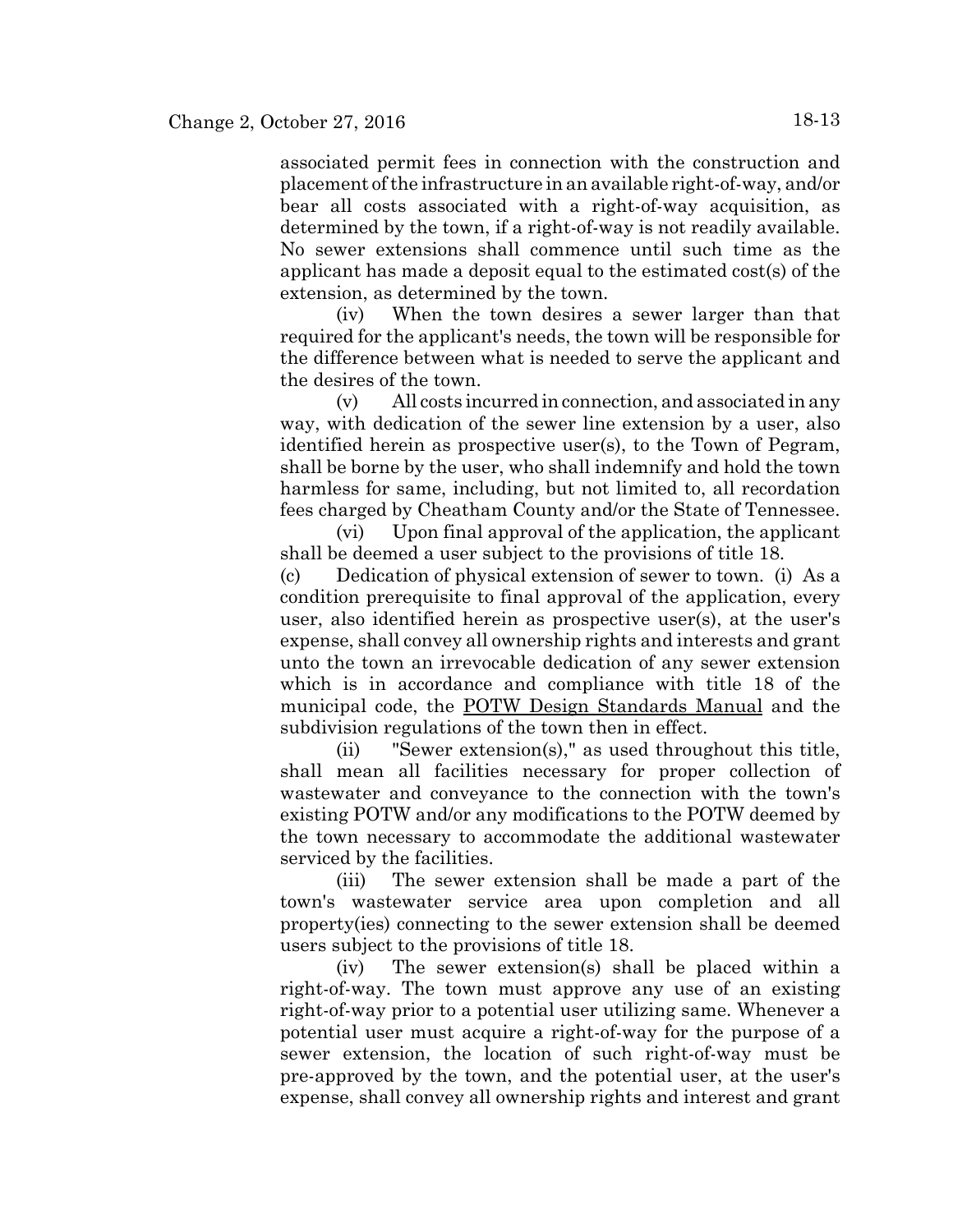unto the town an irrevocable dedication of the new right-of-way, which is in accordance and compliance with title 18 of the municipal code, the POTW Design Standards Manual and the subdivision regulations of the town then in effect.

(v) The town hereby reserves the right to enter upon the user's property whensoever necessary to maintain, repair and inspect portions of the sewer extension, and at all such times, the property owner shall grant any additional temporary easement(s) to the town as are necessary to accomplish same. The potential user, at the user's expense, shall provide the town a permanent utility easement for said purpose, measuring an area not less than ten feet (10') from all sides of the sewer extension, prior to final approval of the potential user's application.

(3) Requirements prerequisite to physical connection to POTW.

(a) No unauthorized person shall uncover, make any connections with or opening into, use, alter, or disturb the wastewater system or appurtenances thereof without first obtaining a written permit from the superintendent as required by § 18-205 of this chapter.

(b) All prospective residential and/or commercial users shall purchase and install the septic tank system subject to the restrictions and requirements contained herein and/or specified by the superintendent. All costs and expenses related to the installation of the septic tank system shall be paid by the prospective user. The prospective user shall, and hereby does, indemnify the town from any loss or damage to person or property, which directly or indirectly results from the installation of the septic tank system.

(c) As part of the septic system and building inspection, the superintendent shall verify that the commercial user's building sewer includes such devices and/or other methods as are necessary to preclude all prohibited substances, as defined herein, from being contributed to the POTW.

(d) All persons desiring to, or who are mandatorily required by the terms of this chapter to, connect to the POTW must first make application at town hall for the installation of a tap, on the form provided by the town, along with payment of all applicable fees and charges.

(e) Application for a tap shall be accompanied by a site plan evidencing the location of the existing building, sewer, septic tank, effluent pump and appurtenances that are to be connected to the POTW.

(f) In addition, the aforesaid site plan must include a description of a permanent utility easement which shall be granted to the town, and the same shall accompany the tap application. The applicant must have prepared, at his expense, the aforesaid permanent utility easement, which permits the town, or its designated representative, access to the septic tank system for maintenance, repair(s) and/or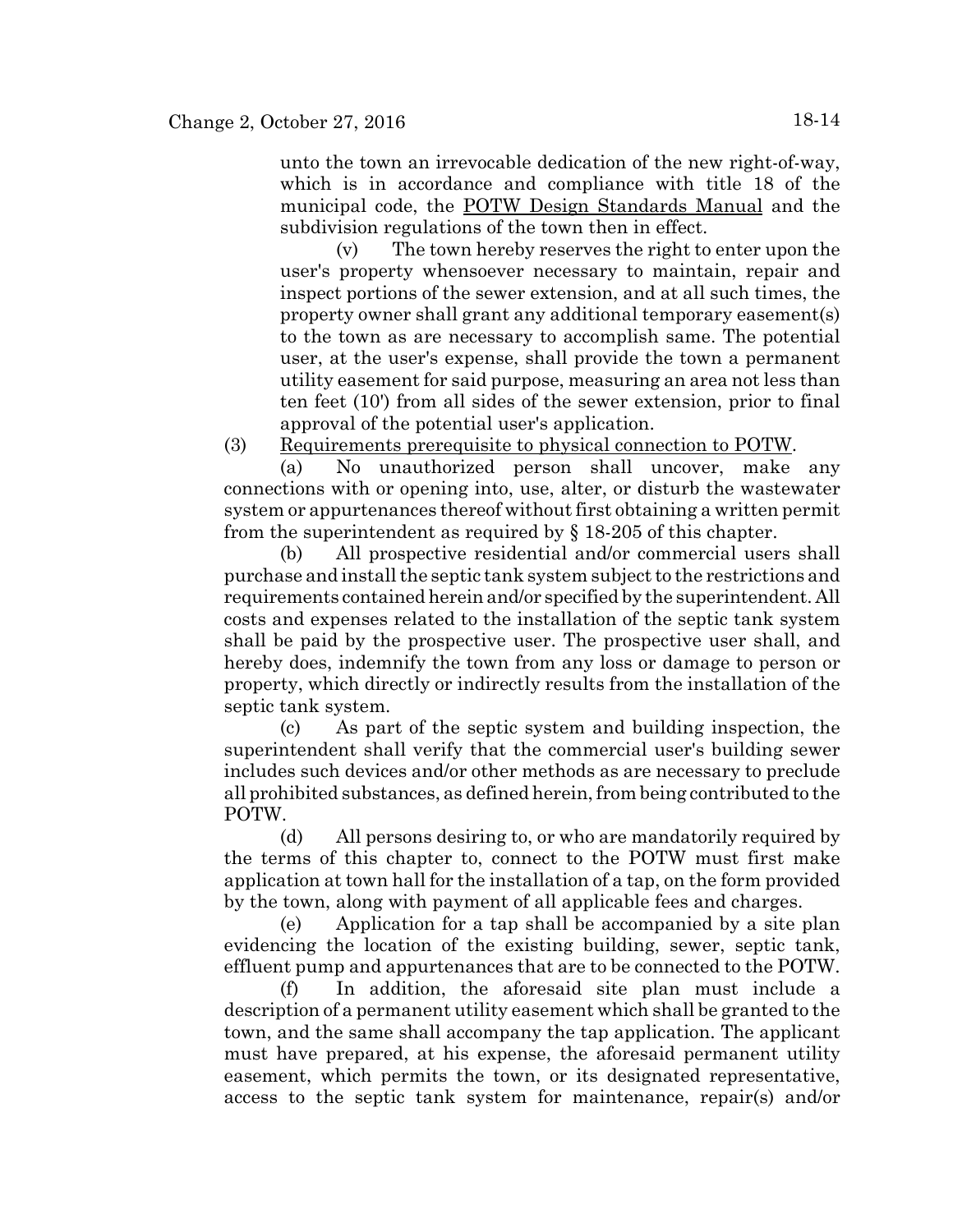inspection(s). The said easement shall be an area not less than ten feet (10') from all sides of the septic tank and effluent pump as well ten feet (10') on either side of the effluent pump discharge line, extending from the property line to ten feet (10') past the septic tank. The town hereby reserves the right to enter upon the property whensoever necessary to maintain, repair and inspect the septic tank system, and at all such times, the property owner shall grant any additional temporary easement(s) to the town as are necessary to accomplish same.

(g) Any property which is adjacent to or abuts a right-of-way(s), easement(s) or appropriate utility corridor(s) within which sewer is located, presently or by future expansion, shall become automatically incorporated into the wastewater service area. The owner(s) of any such property made a part of the wastewater service area in this manner shall:

(i) Either voluntarily connect to the POTW or pay the ready to serve charge.

(ii) In the event of failure of the existing septic system, as determined by the Town of Pegram, connect to the POTW.

Costs assessed by the town associated with connection to the POTW, including, but not limited to, the applicable rates, fees and charges, are determined by resolution in effect on the date of actual connection, and costs are not determined as of the date the subject property is made a part of the wastewater service area.

(h) All users issued tap permits prior to the effective date of this subsection who have previously granted the town any easement(s) related to wastewater treatment and/or the septic tank system situated on the user's property shall cooperate with the town in order to correct such easement(s) to bring them into compliance with the provisions of this subsection. Each user issued a tap permit prior to the effective date of this subsection who has not yet granted the town an easement to enter upon his/her property for the purpose of maintaining, repairing and/or inspecting the septic tank system located thereon shall immediately execute a right-of-entry to the town granting the town, or its designated representative, access to the septic tank system located on his/her property in order for the town to maintain, repair and/or inspect the said septic tank system. Should a user's existing septic tank system experience failure or require repair, as determined by the town, the user shall promptly grant a permanent utility easement to the town in accordance with the requirements and specifications set forth above in subsection (f).

(i) In addition, the property owner expressly permits the Town of Pegram to enter upon his property in order to access the electrical line and control panel as reasonably necessary.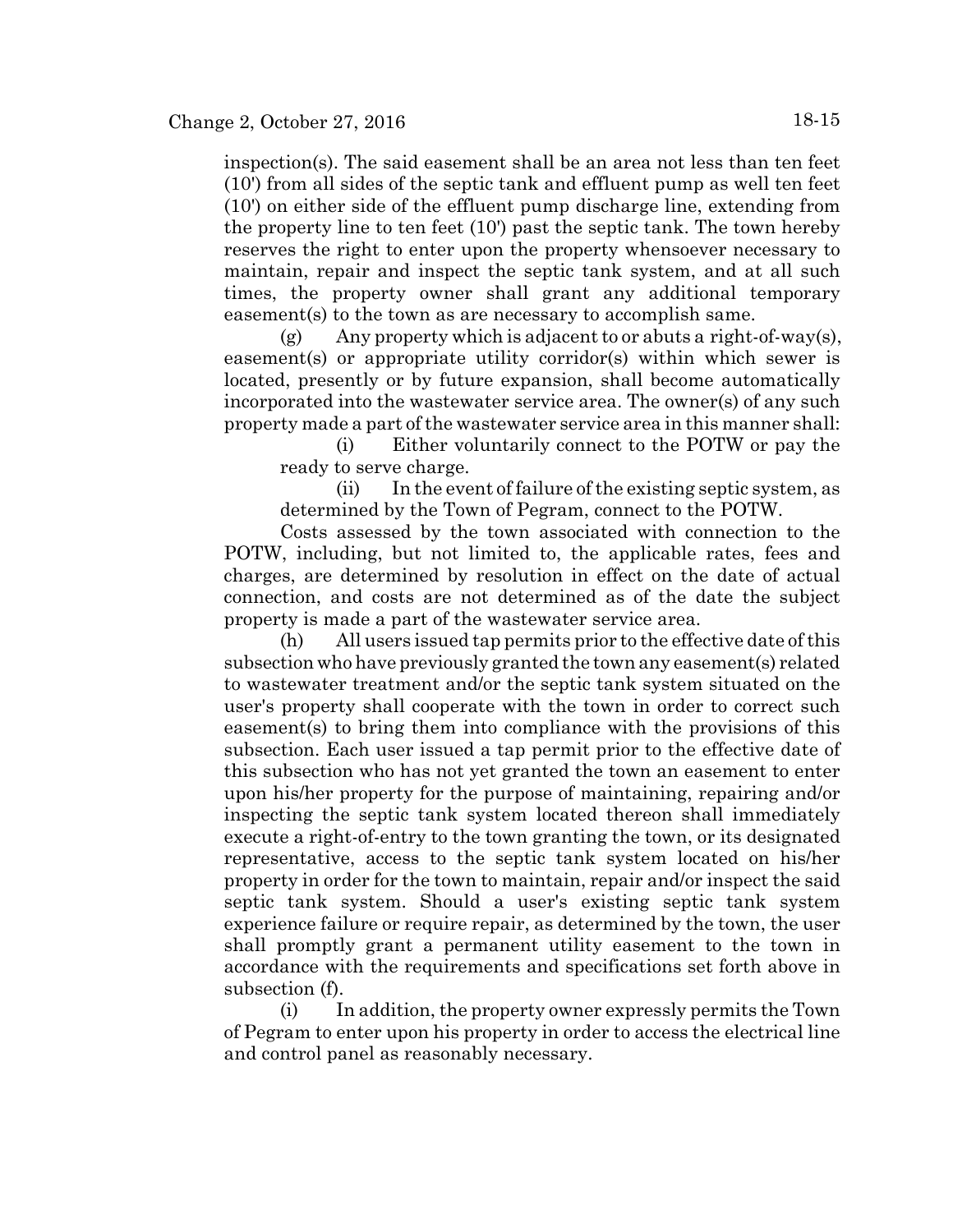(j) All users within the wastewater services area shall convey all ownership rights and interests of their septic tank system to the town at no charge in return for the benefit of the POTW.

(k) Upon approval of the tap application, site plan and easement, and after conveyance of the septic tank system to the town, the town shall make the tap and record the easement.

(l) Each applicant will be required, at his expense, to convey his wastewater to the easement line at the nearest point to septic tank influent (i.e., building sewer), subject to approval of said connection by the Town of Pegram.

(4) Building sewer and septic tank. (a) A separate and independent building sewer is required for every building in the Town of Pegram.

(b) Existing building sewers may be used in connection with new buildings only when they are found on examination and after testing by the superintendent to meet all requirements of this chapter.

(c) Building sewers shall conform to the following requirements:

(i) Gravity building sewers shall be not less than four inches (4") in diameter and shall be laid with a slope (grade) of not less than one-fourth inch (1/4") per foot;

(ii) The minimum depth of a building sewer shall be eighteen inches (18") below grade;

(iii) Gravity building sewers six inches (6") or larger in diameter shall be laid on a grade that will produce a velocity when flowing full of at least two feet (2') per second;

(iv) Building sewers shall be laid in the most direct course possible. They shall be installed in a straight line and on uniform grade;

(v) Whenever possible, the building sewer shall be brought from the building at an elevation below the basement floor. In all buildings in which any building sewer is too low to permit gravity flow to the POTW, wastewater carried by such building sewer shall be lifted by an approved means and discharged to the POTW. The "lift" station from the building sewer to the POTW shall be owned, operated and maintained by the owner, and shall be considered a private lift station system;

(vi) No person shall make connection of roof downspouts, exterior foundation drains, areaway drains, or other sources of surface runoff or ground water to a building sewer that in turn is connected directly or indirectly to the POTW. Stormwater and all other unpolluted drainage shall be discharged to such sewers as are specifically designated as storm sewers or to a natural outlet approved by the Tennessee Stream Pollution Control Board. Industrial cooling water or unpolluted process waters may be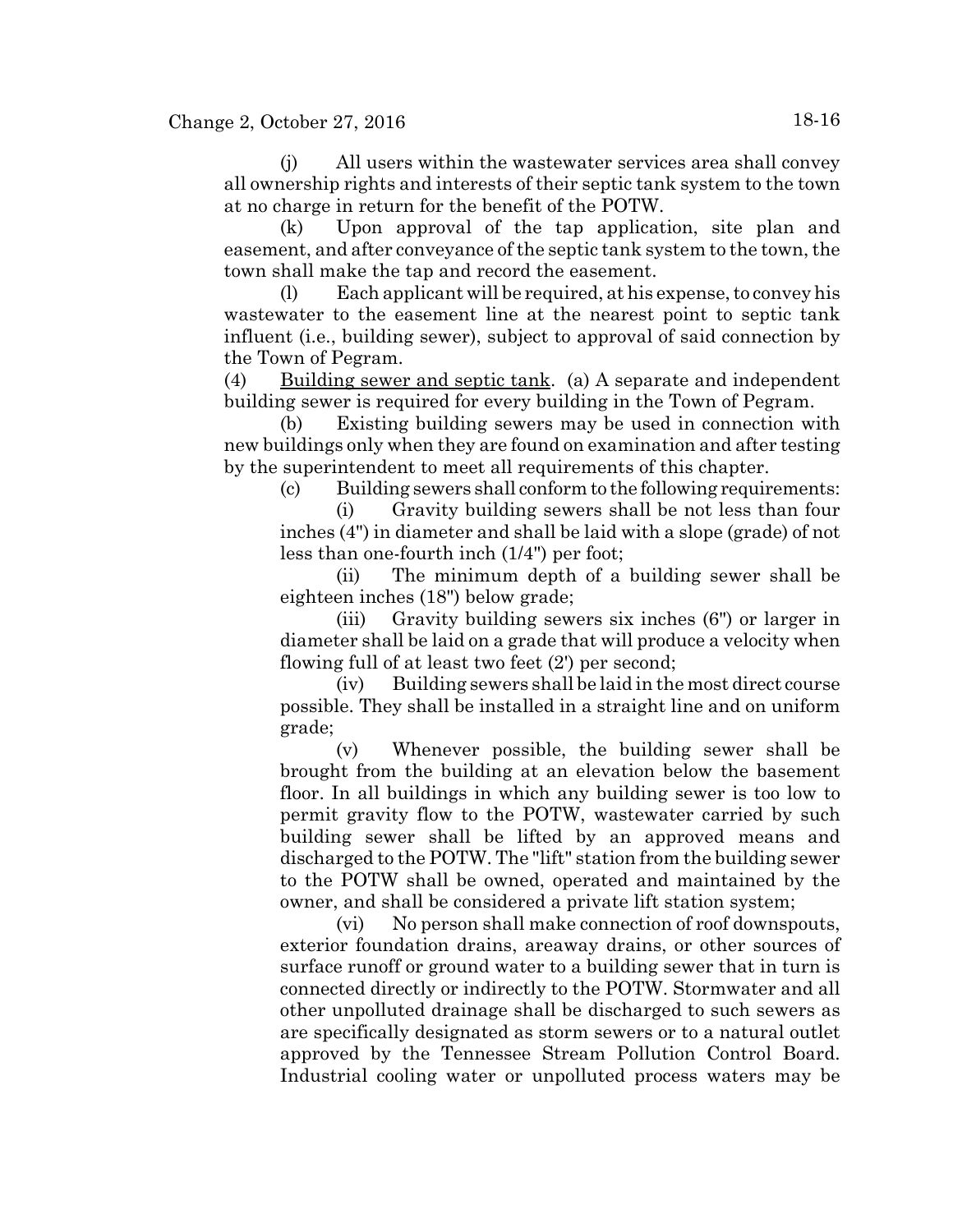discharged, on approval of the Tennessee Stream Pollution Control Board, to a storm sewer or a natural outlet;

(vii) Car wash bays, refuse container pads, and other similar areas that are outside or otherwise exposed to the outside environment that have building sewers connected to the POTW must be protected from the inflow of rainwater and runoff water by being properly covered overhead. Outside the immediate basin area, the grade shall be sloped away from the drain, and a curb or berm shall divert surface water away from the drain;

(viii) Building sewers shall be constructed only of materials as may be approved by the superintendent. Under no circumstances are cement mortar joints acceptable. Only the following types of pipe are acceptable for building sewers:

(A) Extra heavy cast iron or ductile iron soil pipe in compliance with commercial standard CS188-59, with a coal tar pitch coating and rubber gasket-type joints; or

(B) Polyvinyl Chloride (PVC) plastic drain, waste and vent (DWV) pipe in compliance with ASTM D 2665 Schedule 40, and may be jointed with solvent cement; or

(C) Extra-strength concrete pipe in compliance with ASTM C14-69, except as modified herein, the minimum wall thickness for four inch (4") pipe shall be one and one-fourth inches (1 1/4"), and the absorption shall not exceed six and one-half percent (6 1/2%). Joints shall be 0-ring rubber gasket type conforming to ASTM Des. C-443.

(ix) One (1) cleanout shall be located five feet (5') outside of the building, a second as it connects to the POTW, and additional cleanouts at each change of direction of the building sewer greater than forty-five degrees  $(45^{\circ})$ . All cleanouts shall be extended to or above the finished grade level directly above the place where the cleanout is installed. A "y" joint and one-eighth (1/8) bend shall be used for the cleanout base. Cleanouts shall not be smaller than four inches (4") in diameter on a four inch (4") pipe. Cleanouts for existing pipes smaller than four inch (4") diameter shall be equal to the pipe diameter;

(x) An installed building sewer shall be gastight, watertight, and meet the pressure requirements of the POTW;

(xi) Connections of building sewers to the POTW shall be made at the appropriate existing "y" or tee branch using compression type couplings or collar type rubber joints with corrosion resisting or stainless steel bands. Where existing ''y" or tee branches are not available, connections of building sewers shall be made by either removing a length of pipe and replacing it with a "y" or tee fitting or cutting a clean opening in the existing sewer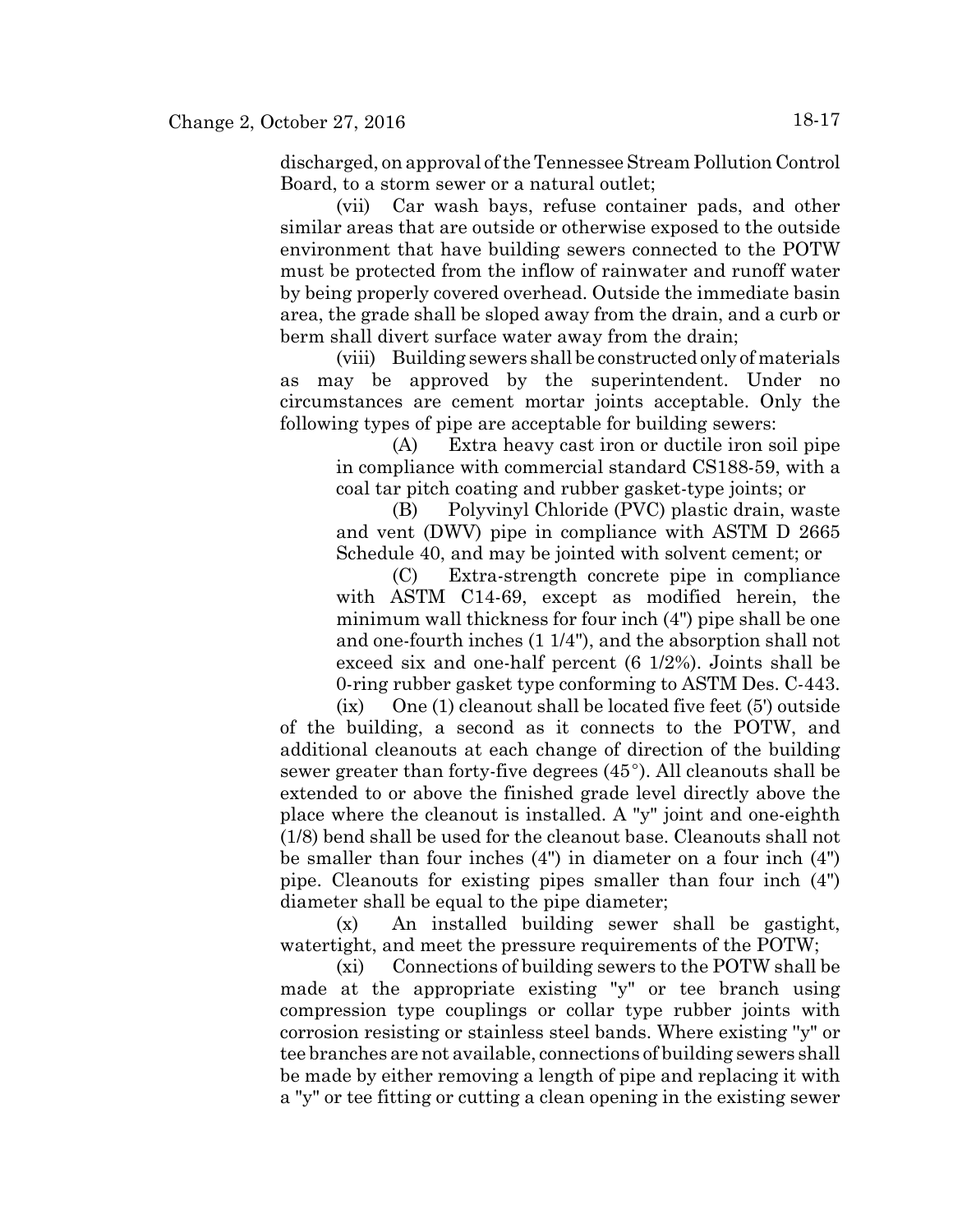and installing a tee-saddle or tee-insert of a type approved by the superintendent. All such connections shall be made gastight, watertight, and meet the pressure requirements of the receiving POTW;

(xii) The methods to be used in excavating, placing of pipe, jointing, testing, backfilling the trench, or other activities in the construction of a building sewer which have not been described above shall conform to the requirements of the building and plumbing code and/or other applicable rules and regulations of the town and to the procedures set forth in appropriate specifications of the ASTM and Water Pollution Control Federal Manual of Practice No. 9. The superintendent, before installation, must approve any deviation from the prescribed procedures and materials;

(xiii) All septic tanks will have a minimum volume of one thousand one hundred (1,100) gallons for residences and a minimum volume to be determined by the town for all other structures. No structure of any kind may be placed over a septic tank;

(xiv) All users shall install a septic tank effluent pump and appurtenances of the size, design, manufacture, and construction approved by the town to insure compatibility with the POTW;

(xv) Septic tank capacity and dimensions for other than residences shall be in accordance with the recommendations of the Tennessee Department of Environment and Conservation (TDEC) as provided for in its 1967 bulletin entitled "Recommended Guide for Location, Design, and Construction of Septic Tanks and Disposal Fields";

(xvi) Where wastewater service is not available, the effluent shall be discharged in such a manner that it will not create a nuisance on the surface of the ground or pollute the underground water supply, and such disposal shall be in accordance with recommendations of the state health officer or county-designated health officer as determined by acceptable soil percolation data (see also chapter 4);

(xvii) All excavations for building sewer installation shall be adequately guarded with barricades and lights so as to protect the public from hazard. Streets, sidewalks, parkways, and other public property disturbed in the course of the work shall be restored by the user, at his cost, in a manner satisfactory to the town; and

(xviii) Each individual property owner or user of the POTW shall be responsible for and bear the cost of the satisfactory repairs and/or replacement of the building sewer. Such repair or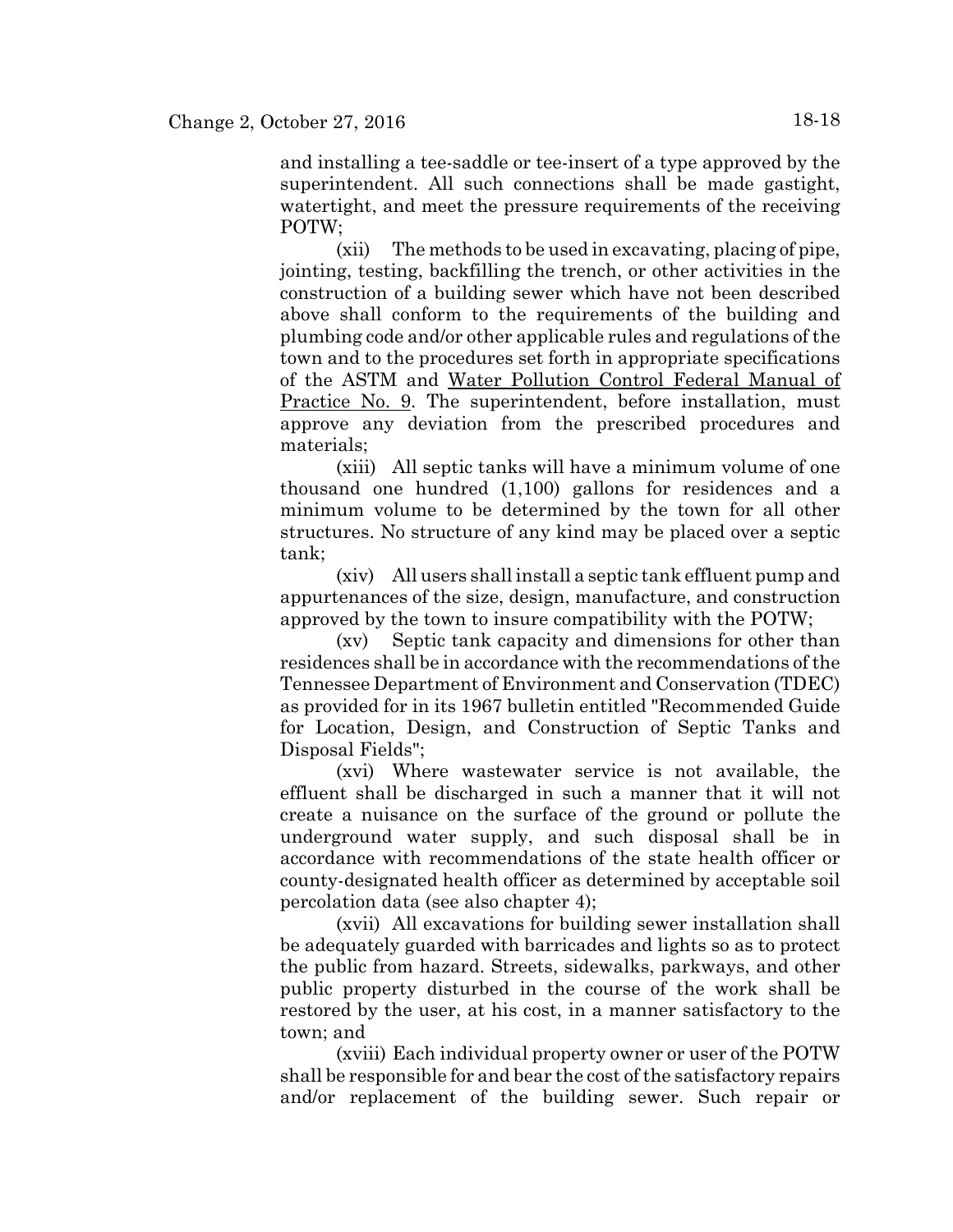replacement shall be inspected and approved by the superintendent or his authorized representative. (Ord. #1998-6, Aug. 1998, modified, as replaced by Ord. #2006-35, April 2006, amended by Ord. #2006-40, Dec. 2006, Ord. #2007-43, Feb. 2007, and Ord. #2008-58, March 2008)

**18-204. Wastewater disposal for residences outside the wastewater service area**. (1) Availability. All owners of residences located outside the wastewater service area (hereinafter cumulatively called "owner") shall connect their building sewers to a private wastewater disposal system which complies with the provisions of this chapter and chapter 4.

(2) Requirements. (a) Before commencement of construction of a private wastewater disposal system, the owner shall first obtain written permission from the town and the Cheatham County Environmental Department. The owner shall supply any and all plans, specifications, and other information as are deemed necessary by the town and/or the Cheatham County Environmental Department.

(b) No private wastewater disposal system may employ subsurface soil absorption facilities where the area of the lot is less than that specified by the town or the Cheatham County Environmental Department.

(c) A private wastewater disposal system shall not be placed in operation until the installation is completed to the satisfaction of the town and the Cheatham County Environmental Department, who shall be allowed to inspect the work at any and all stage(s) of construction. The owner is required to notify the town and the Cheatham County Environmental Department that the work is ready for final inspection. Final inspection shall be made within a reasonable period of time after receipt or notice by the town and the Cheatham County Environmental Department.

(d) The type, capacity, location, and layout or a private wastewater disposal system shall comply with all recommendations of the State of Tennessee Department of Public Health, the town, and the Cheatham County Environmental Department. No septic tank shall be permitted to discharge to any natural outlet.

(e) The owner shall operate and maintain the private wastewater disposal facilities in a sanitary manner at all times at no expense to the town.

(f) No statement contained in this section shall be construed to permit or preclude any additional requirements that may be imposed by the town and/or the Cheatham County Environmental Department. (Ord. #1998-6, Aug. 1998, as amended by Ord. #2002-02, April 2002, modified, Ord. #2003-7, Jan. 2004, and replaced by Ord. #2006-35, April 2006)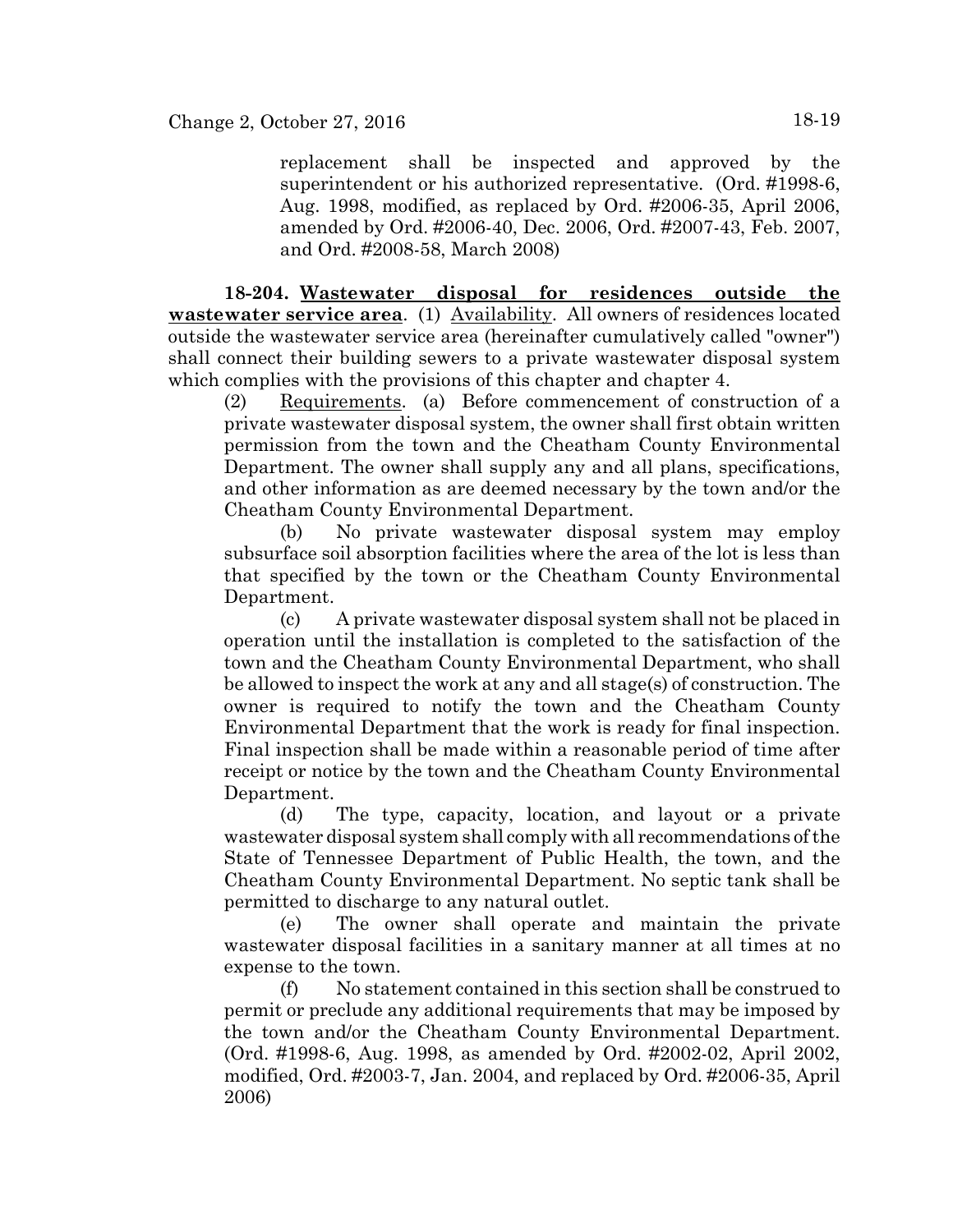**18-205. Regulation of holding tank waste disposal**. (1) Permit. No person, firm, association or corporation shall clean out, drain, or flush any septic tank or any other type of wastewater or excreta disposal system, unless such person, firm, association, or corporation obtains a permit from the superintendent to perform such act(s) or service(s). Any person, firm, association, or corporation desiring a permit to perform such services shall file an application on the prescribed form with the town. The applicant may be a resident of Pegram or a service provider hired by the resident. Upon any such application, said permit shall be issued by the superintendent when the conditions of this chapter have been met and providing the superintendent is satisfied the applicant, or a service provider hired by the applicant, has adequate and proper equipment to perform the services contemplated in a safe and competent manner.

In the event that any person, firm, association or corporation has need to commence the cleaning out, draining, or flushing of a septic tank or any other type of wastewater or excreta disposal system on an emergency basis, which shall be defined as a time in which the town hall is closed for business, including weekends, holidays or before or after normal business hours but excluding the lunch hour of a regular business day, the said permit must be obtained by the resident or service provider no later than the close of the next regular business day.

Any such permit granted shall be valid for ninety (90) days, unless sooner revoked. Each permit shall be non-transferable, and a separate permit shall be required for each act of cleaning out, draining, or flushing each septic tank or any other type of wastewater or excreta disposal system. The permit granted hereunder, or a copy thereof, shall be plainly displayed in the window of each motor vehicle used in the conduct of the business permitted hereunder.

Failure to obtain a permit, as specified herein, or to otherwise comply with any provision of this chapter shall be punishable by a fine of fifty dollars (\$50.00) per offense. Each day of noncompliance herewith shall constitute a separate and distinct offense.

(2) Fees. For each permit issued, a fee shall be paid to the town in the amount of ten dollars (\$10.00) to cover administrative costs.

(3) Designated disposal locations. The emptying and cleansing of all equipment used in the performance of the services rendered under the permit herein provided for shall be at a location(s) approved by TDEC and in compliance with all regulatory permits, certifications. standards, and all federal and/or state laws. It shall be a violation hereof for any person, firm, association or corporation to otherwise empty or clean such equipment.

(4) Revocation of permit. Failure to comply with any provision of this chapter shall be sufficient cause for the revocation of such permit by the superintendent. (Ord. #1998-6, Aug. 1998, as replaced by Ord. #2006-35, April 2006, and amended by Ord. #2007-43, Feb. 2007)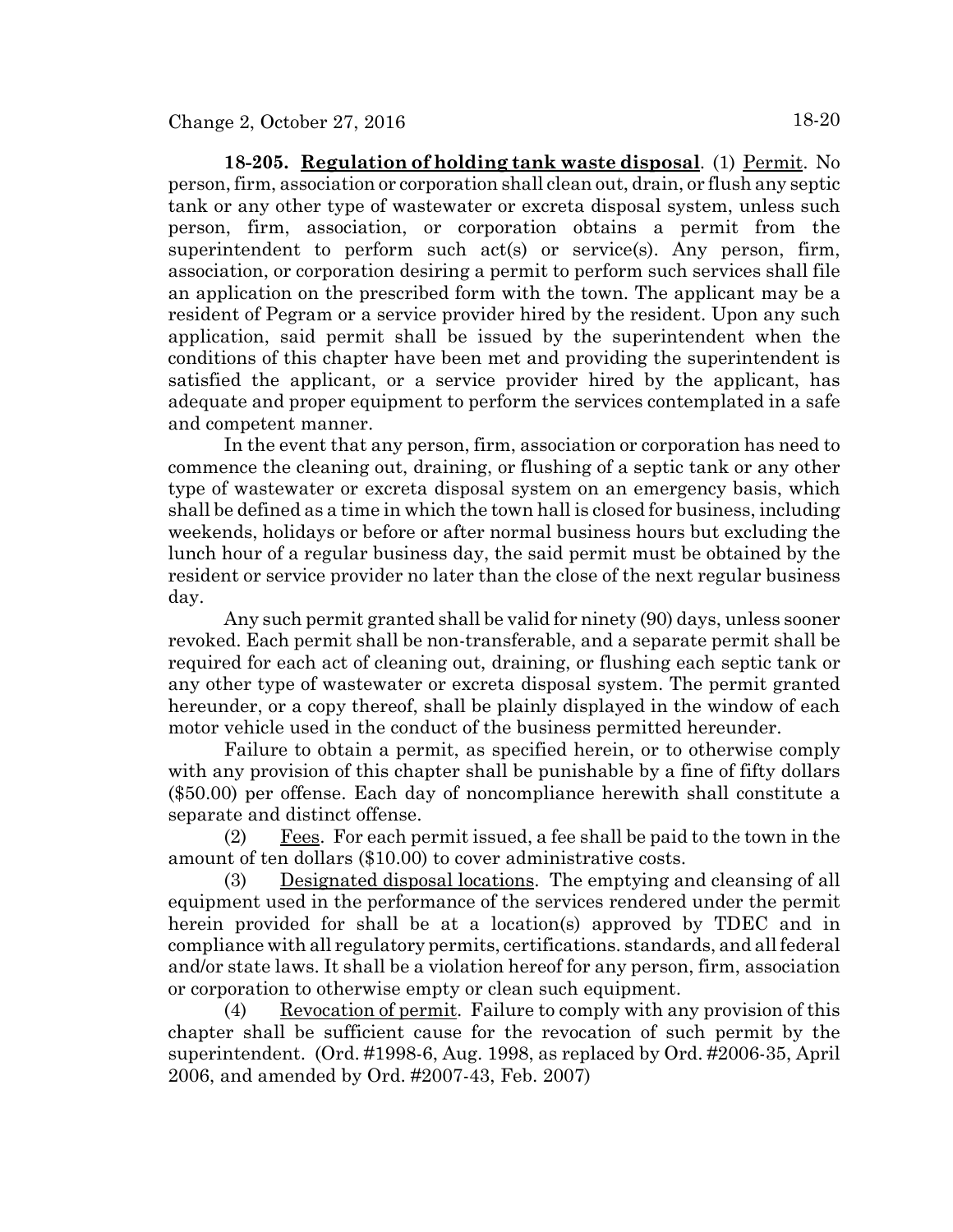**18-206. Applications for residential and commercial wastewater discharge and industrial wastewater discharge permits**. (1) Applications for discharge of residential and commercial domestic wastewater. All prospective residential and commercial users who generate wastewater shall make application to the superintendent for written authorization to discharge to the POTW on the form(s) provided by the town. Applications shall be required from all new dischargers, as well as from any existing discharger desiring additional service. The tap to the POTW shall not be made until the application is received and approved by the superintendent, the septic tank system is installed in accordance with this chapter, and the superintendent or his representative has performed an inspection.

Receipt by the town of a prospective user's application for service shall not obligate the town to render service. If the service applied for cannot reasonably be supplied in accordance with this chapter and the town's rules and regulations and general practice, the tap and privilege fees will be refunded in full and the town shall bear no obligation or liability to the applicant for such service, except that conditional waivers for additional service(s) may be granted by the superintendent for interim periods if compliance can be assured within a reasonable period of time.

Applications shall be considered within sixty (60) days of receipt of the completed form(s) and all fees. Determination on the application shall be provided by the town to the applicant within ninety (90) days thereafter.

Approved applicants shall be provided a tap by the town within ninety (90) days of application approval. The town will take every measure to timely consider all applications, being mindful of the nature of a need, but does not guarantee service.

A prospective user may appeal denial of an application according to the process set forth in § 18-209(10).

(2) Industrial wastewater discharge permits. (a) General requirements. All industrial users proposing to connect to or to contribute to the POTW shall obtain a wastewater discharge permit before connecting to or contributing to the POTW. All existing industrial users connected to or contributing to the POTW shall have a current and valid wastewater discharge permit.

(b) Applications. Applications for wastewater discharge permits shall be required as follows:

(i) Users required to obtain a wastewater discharge permit shall complete and file with the superintendent an application in the form prescribed by the superintendent and accompanied by the appropriate fee. Proposed new users shall apply at least ninety (90) days prior to connecting to or contributing to the POTW.

(ii) The application shall be in the prescribed form of the town and shall include, but not be limited to, the following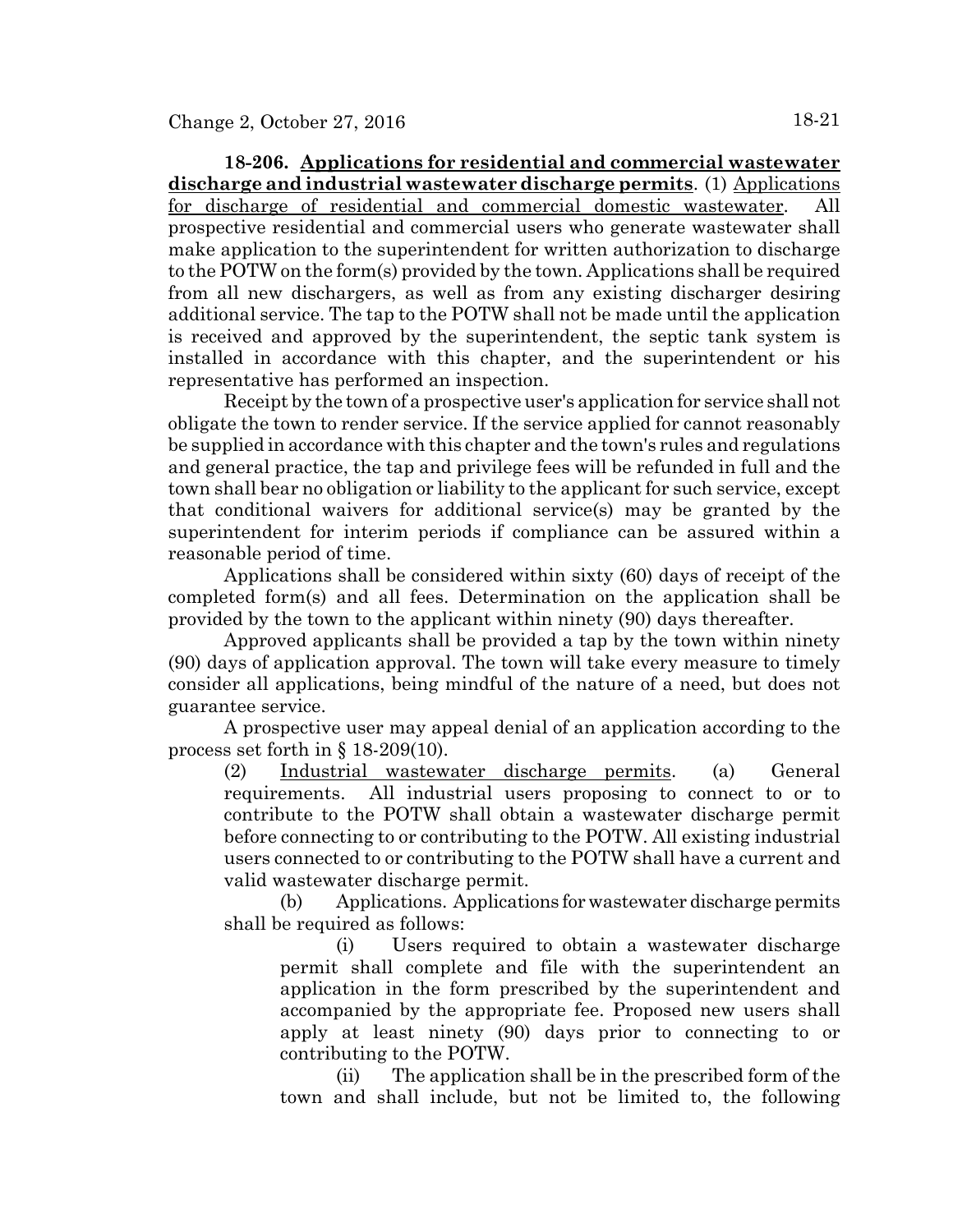information: name, address and SIC number of applicant; wastewater volume; wastewater constituents and characteristics; discharge variations - daily, monthly, seasonal and thirty (30) minute peaks; a description of all toxic materials handled on the premises; site plans, floor plans, mechanical and plumbing plans and details showing all sewers and appurtenances by size, location and elevation; description of activities, facilities, and plant processes on the premises, including all materials that are or could be discharged, a description of existing and proposed pretreatment and/or equalization, a detailed schedule of design and implementation activities and any other information deemed necessary by the superintendent. Information furnished should include: each product produced by type, amount, process or processes, and rate of production; type and amount of raw materials processed (average and maximum per day); and number and type of employees and hours of operation of plant and proposed or actual hours or operation of pretreatment system.

(iii) Any user who elects or is required to construct new or additional facilities for pretreatment shall, as part of the application for wastewater discharge permit, submit plans, specifications and other pertinent information relative to the proposed construction to the superintendent for approval. Plans and specifications submitted for approval must bear the seal of a professional engineer registered to practice engineering in the State of Tennessee. A wastewater discharge permit shall not be issued until such plans and specifications are approved. Approval of such plans and specifications shall in no way relieve the user from the responsibility of modifying the facility as necessary to produce an effluent acceptable to the town under the provisions of this chapter.

(iv) If additional pretreatment and/or operation and maintenance will be required to meet the pretreatment standards, the application shall include the shortest schedule by which the user will provide such additional pretreatment. The completion date in this schedule shall not be later than the compliance date established for the applicable pretreatment standard and in no case may it exceed one (1) year from receipt of notice from the town. For the purpose of this subsection, "pretreatment standard" shall include either a national pretreatment standard or a pretreatment standard imposed by § 18-207 of this chapter.

(v) The town will evaluate the data furnished by the user and may require additional information. After evaluation and acceptance of the data furnished, the town may issue a wastewater discharge permit subject to terms and conditions provided herein.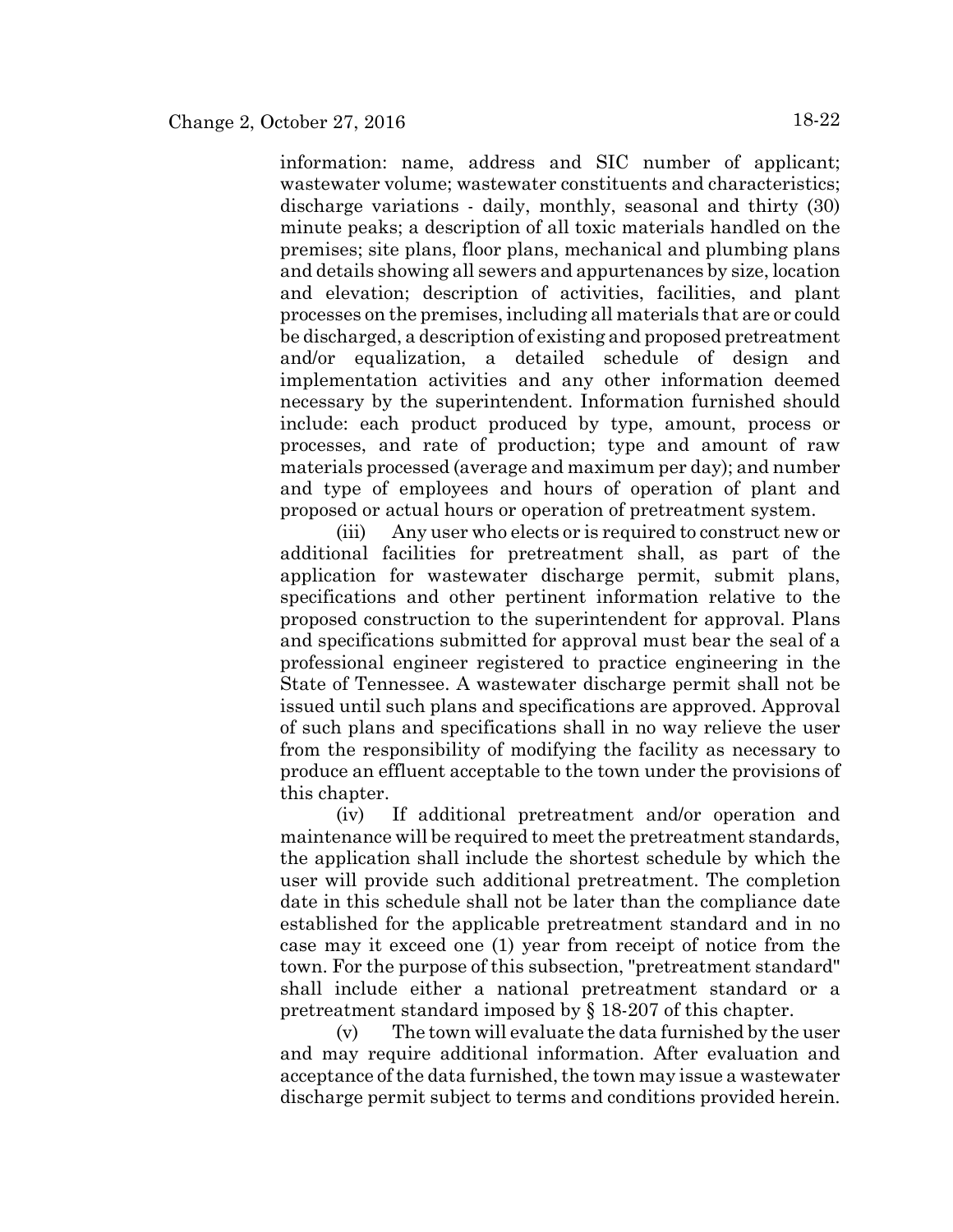(vi) The receipt by the town of a prospective user's application for wastewater discharge permit shall not obligate the town to render the wastewater collection and treatment service. If the service applied for cannot be supplied in accordance with this chapter or the town's rules and regulations and general practice, the application shall be rejected and there shall be no obligation or liability by the town to the applicant for such service.

(vii) The superintendent will act only on applications containing all of the information required in this chapter. The superintendent will notify persons who have filed incomplete applications that the application is deficient and the nature of such deficiency and the applicant shall have thirty (30) days to correct the deficiency. If the deficiency is not corrected within thirty (30) days or within such extended period as allowed by the superintendent, the superintendent shall submit the application to the mayor with a recommendation that it be denied and notify the applicant in writing of such action.

(c) Permit conditions. Wastewater discharge permits shall be expressly subject to all provisions of this chapter and all other applicable regulations, as well as all user charges and/or fees established by the town. Permits may contain the following:

(i) The unit charge or schedule of user charges and/or fees for the wastewater to be discharged to a community POTW;

(ii) Limits on the average and maximum wastewater constituents and characteristics:

(iii) Limits on average and maximum rate and time of discharge or requirements and equalization;

(iv) Requirements for installation and maintenance inspections and sampling facilities;

(v) Specifications for monitoring programs, which may include sampling locations, frequency of sampling, number, types, and standards for tests and reporting schedule;

(vi) Compliance schedules;

(vii) Requirements for submission of technical reports of discharge reports;

(viii) Requirements for maintaining and retaining plant records relating to wastewater discharge as specified by the town and affording town access thereto;

(ix) Requirements for notification to the town of any new introduction of wastewater constituents or any substantial change in the volume or character of the wastewater constituents being introduced into the wastewater system;

(x) Requirements for notification of sludge discharged;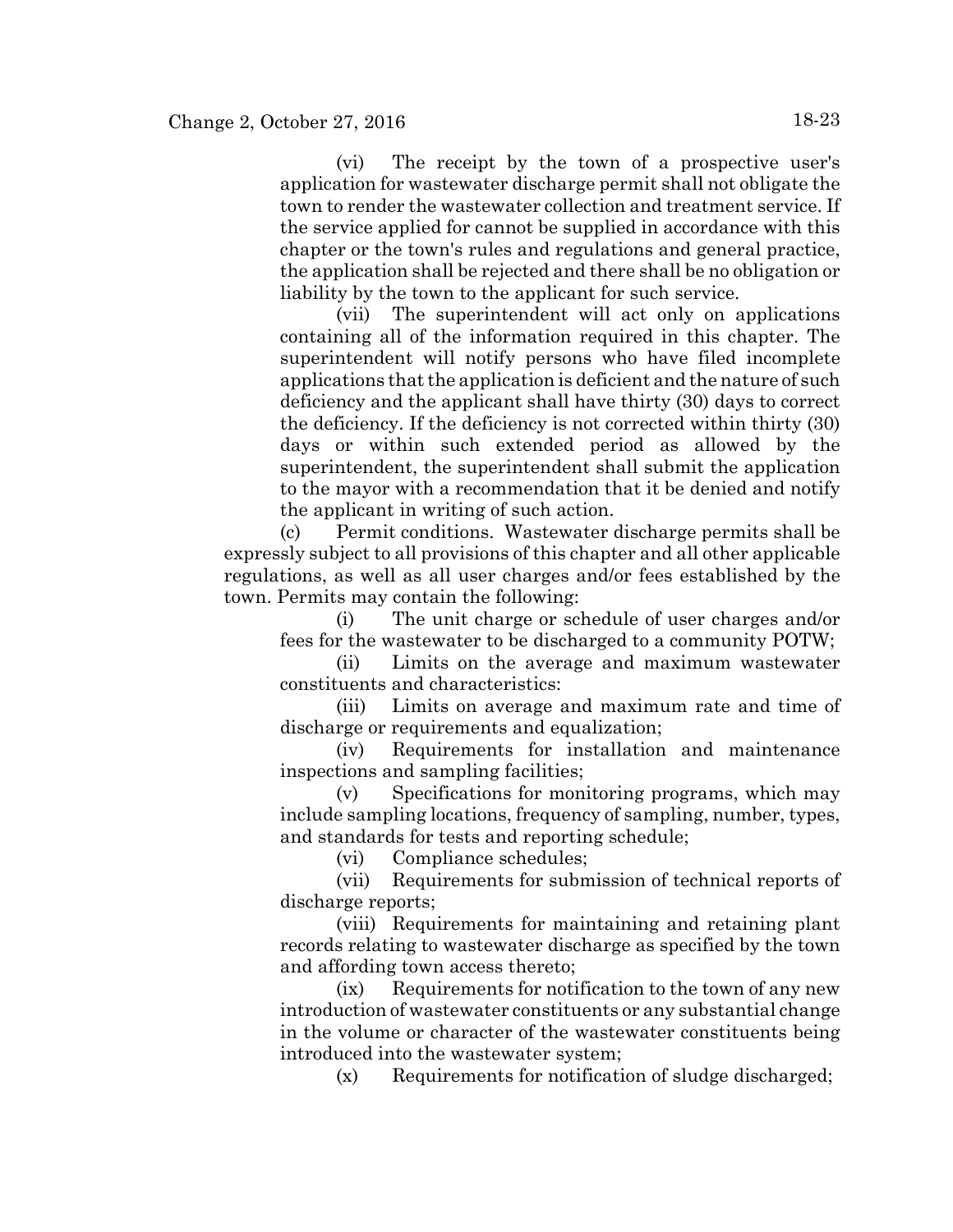(xi) Other conditions as deemed appropriate by the town to ensure compliance with this chapter.

(d) Progress reports. Within nine (9) months of the promulgation of a national categorical pretreatment standard, the wastewater discharge permit(s) issued to users subject to such standards shall be revised to require compliance with such standard within the time frame prescribed by such standard. A user subject to a national categorical pretreatment standard who has not previously submitted an application for a wastewater discharge permit shall apply for same within one hundred eighty (180) days after the promulgation of the applicable national categorical pretreatment standard. In addition, a user holding a current wastewater discharge permit shall submit to the superintendent within one hundred eighty (180) days after the promulgation of an applicable federal categorical pretreatment standard the information required by subsection (b)(ii) of this chapter.

Not later than fourteen (14) days following each date in the schedule and the final date for compliance, the user shall submit a progress report to the superintendent including, but not limited to, whether or not it complied with the increment of progress to be met on such date and, if not, the date on which it expects to comply with this increment of progress; the reason for delay and all steps being taken by the user to return the construction to the schedule established. In no event shall more than nine (9) months elapse between any two (2) consecutive progress reports to the superintendent.

(e) Permit modifications. The terms and conditions of the permit may be subject to modification by the superintendent during the term of the permit as limitations or requirements are modified or other just cause arises. The user shall be informed of any proposed change in his permit at least thirty (30) days prior to the effective date of change. Any change in the permit shall include a reasonable time allotment for compliance.

(f) Permits shall be issued for a specified time period, established by the town on a case-by-case basis, not to exceed five (5) years. A permit may be issued for a period "less than one (1) year" or may specify an expiration date. The user shall apply for permit re-issuance no less than one hundred eighty (180) days prior to the expiration of the user's currently valid permit.

(g) Permit non-transferable. Wastewater discharge permits are issued to a specific user for a specific purpose. A wastewater discharge permit shall not be reassigned, transferred or sold without prior approval by the town. Any succeeding owner or user shall comply with all terms and conditions of the currently valid permit.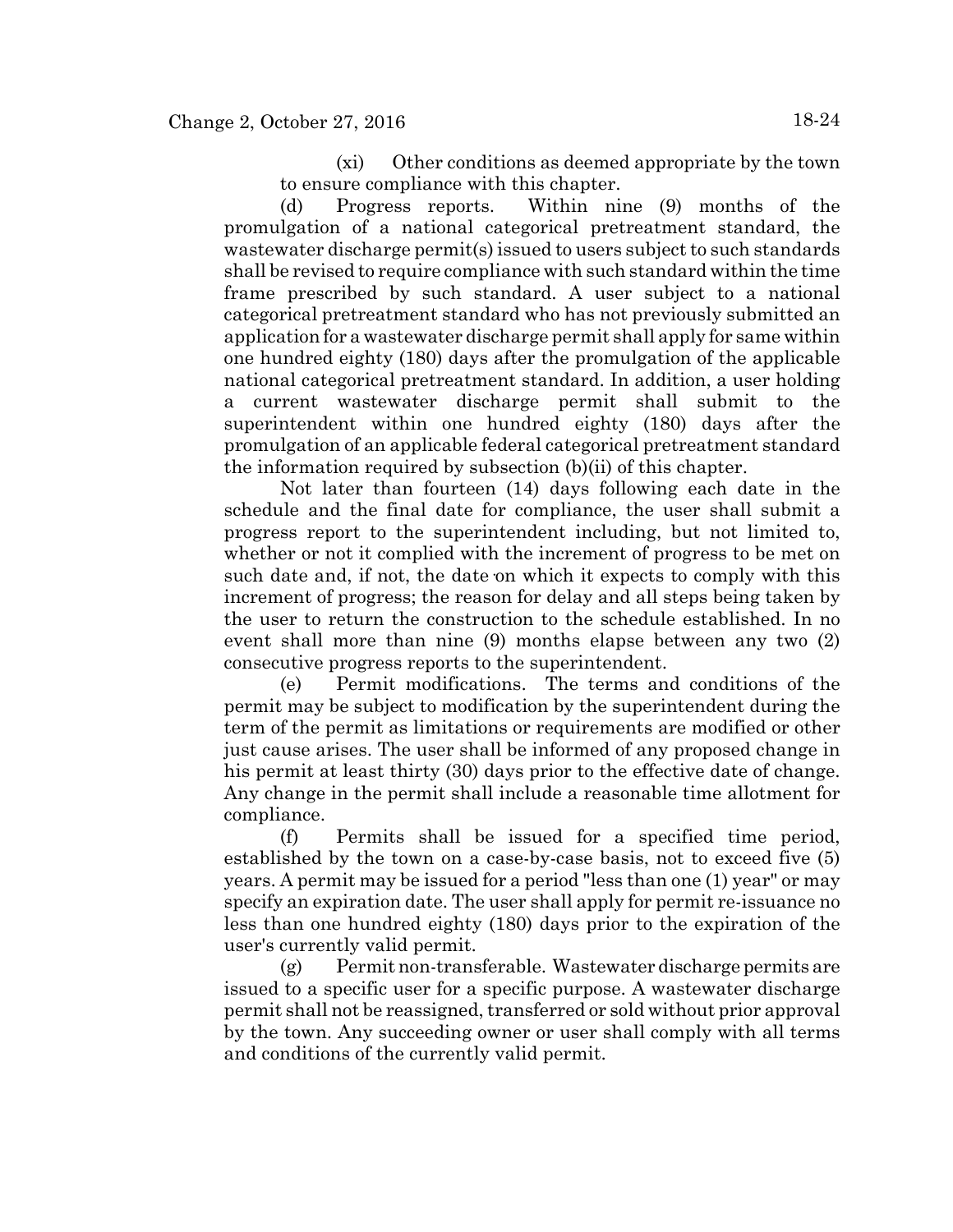# Change 2, October 27, 2016 18-25

(h) Revocation of permit. Any permit issued pursuant to this chapter is subject to modification, suspension, or revocation in whole or in part, at any time, for cause including, but not limited to, the following:

(i) Violation of any term(s) or condition(s) of the wastewater discharge permit or other applicable federal, state, or local law or regulation;

(ii) Obtaining a permit by misrepresentation and/or failure to disclose fully all relevant facts and/or information;

(iii) A change in any condition that requires either a temporary or permanent reduction or elimination of the permitted discharge;

(iv) Intentional failure of a user to accurately report the discharge constituents and characteristics or to report significant changes in plant operations or wastewater characteristics; or

(v) Any other or further violation, act or omission by the user.

(3) Confidential information. All information and data compiled about a user, whether obtained from reports, questionnaire, permit application, permits, monitoring programs and/or inspections, shall be available to the public and/or any governmental agency, without restriction, unless the user specifically requests and demonstrates to the satisfaction of the superintendent that the release of such information will divulge information, processes, or methods of production which are entitled to protection as trade secrets of the user.

When requested by the person furnishing the report, the portions of a report which might disclose trade secrets or secret processes shall not be made available for inspection by the public, but shall be made available to governmental agencies for use(s) related to this chapter or the town's or user's NPDES permit(s). Provided, however, that such portion(s) of a report shall be available for use by the state or any state agency in judicial review or enforcement proceedings involving the person furnishing the report. Wastewater constituents and characteristics will not be recognized as confidential information.

Information accepted by the superintendent as confidential shall not be transmitted to any governmental agency or to the general public by the superintendent until and unless prior and adequate notification is given to the user or unless ordered to do so by a court of competent jurisdiction. (Ord. #1998-6, Aug. 1998, modified, as replaced by Ord. #2006-35, April 2006)

**18-207. Discharge regulations**. (1) General discharge prohibitions. No user shall contribute or cause to be contributed, directly or indirectly into the POTW, any pollutant or wastewater which will interfere with the operation and performance of the POTW. These general prohibitions apply to all such users of the POTW, whether or not the user is subject to national categorical pretreatment standards or any other national state or local pretreatment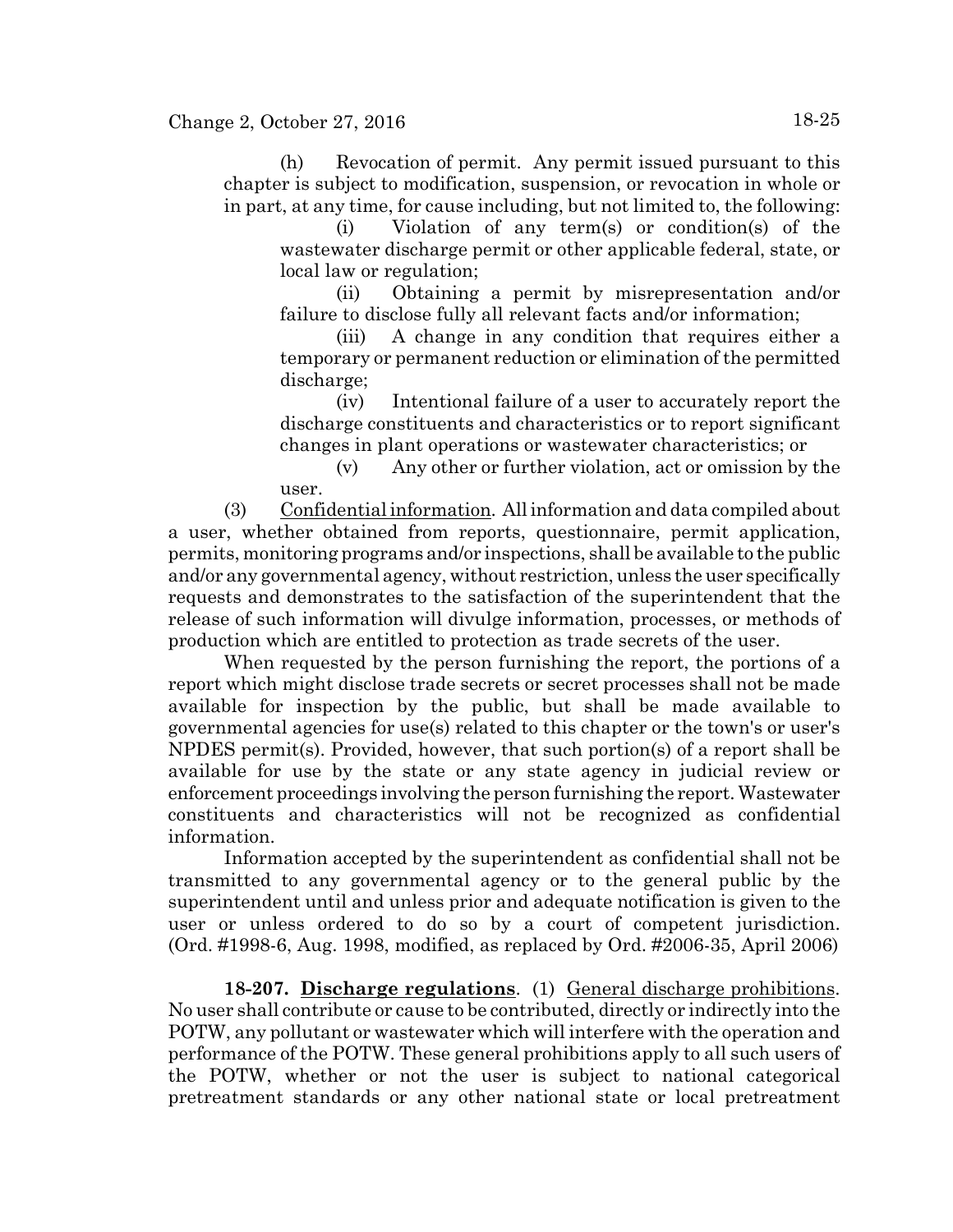standards or requirements. A user shall not contribute the following substances to any POTW:

(a) Any liquids, solids, or gas(es), which by reason of their nature or quantity are, or may be, sufficient either alone or by interaction with other substances to cause fire or explosion or be injurious in any other way to the POTW or to the operation of the POTW. At no time shall two (2) successive readings on an explosion hazard meter, at the point of discharge into the system (or at any point in the system), be more than five percent (5%), nor may any single reading be over twenty percent (20%) of the Lower Explosive Limit (LEL) of the meter. Prohibited materials include, but are not limited to, gasoline, kerosene, naphtha, benzene, toluene, xylene, ethers, alcohols, ketones, aldehydes, peroxides, chlorates, perchlorates, bromate, carbides, hydrides and sulfides, and any other substances which the town, the state or the EPA has notified the user is a fire hazard to the wastewater system.

(b) Solid or viscous substances which may cause obstruction to the flow in a sewer or other interference with the operation of the POTW such as, but not limited to: grease, garbage with particles greater than one-half inch (1/2") in any dimension, paunch manure, bones, hair, hides, or fleshings, entrails, whole blood, feathers, ashes, cinders, sand, spent lime, stone or marble dust, metal, glass, straw, shavings, grass clippings, rags, spent grains, spent hops, waste paper, wood, plastics, gas, tar, asphalt residues, residues from refining, or processing of fuel or lubricating oil, mud, or glass grinding or polishing wastes.

(c) Any wastewater having a pH less than 6.0 or higher than 9.0 or wastewater having any other corrosive property capable of causing damage or hazard to structures, equipment, and or personnel of the POTW.

(d) Any wastewater containing any toxic pollutants, chemical elements, or compounds in sufficient quantity, either singly or by interaction with other pollutants, to injure or interfere with any wastewater treatment process, constitute a hazard to humans or animals, create a toxic effect in the receiving waters of the POTW, or to exceed the limitation set forth in a categorical pretreatment standard. A toxic pollutant is identified pursuant to section 307(a) of the Act.

(e) Any noxious or malodorous liquid(s), gas(es), or solid(s), which either singly or by interaction with other wastes are sufficient to create a public nuisance or hazard to life or are sufficient to prevent entry into the sewers for maintenance and repair.

(f) Any substance which may cause the POTW's effluent or any other product of the POTW, such as residues, sludges, or scums, to be unsuitable for reclamation process. In no case shall a substance discharged to the POTW cause the POTW to be in non-compliance with sludge use or disposal criteria, guidelines or regulations developed under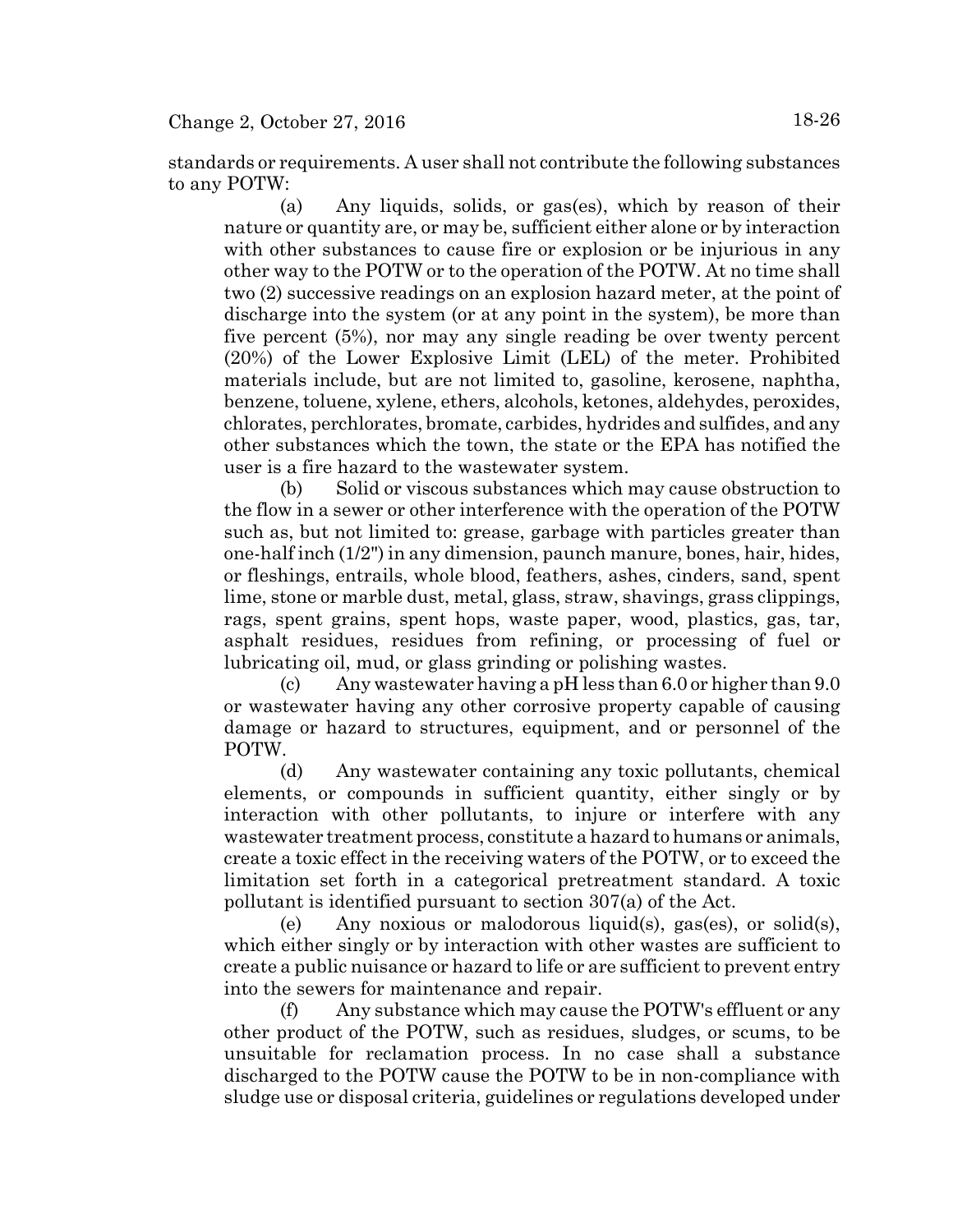section 405 of the Act or criteria, guidelines, or regulations affecting sludge use or disposal developed pursuant to the Solid Waste Disposal Act, or state criteria applicable to the sludge management method being used.

(g) Any substance that will cause the POTW to violate its NPDES permit or the receiving water quality standards.

(h) Any wastewater causing discoloration of the POTW treatment plant effluent to the extent that the receiving stream water quality requirements would be violated, such as, but not limited to, dye wastes and vegetable tanning solutions.

(i) Any wastewater having a temperature which will inhibit biological activity in the POTW treatment plant resulting in interference and, in no case, wastewater with a temperature at the introduction into the POTW which exceeds forty degrees  $(40^{\circ})$  Celsius (one hundred four degrees  $(104^{\circ})$  Fahrenheit).

(j) Any pollutants, including oxygen-demanding pollutants (BOD, etc.), released at a flow rate and/or pollutant concentration, which a user knows or has reason to know will cause interference to the POTW.

(k) Any water(s) or wastewater(s) causing an unusual volume of low concentration of waste constituting "sludge" as defined herein.

(l) Any wastewater containing any radioactive wastes or isotopes of such half-life or concentration as may exceed limits established by the superintendent in compliance with applicable state and/or federal regulations.

(m) Any wastewater that causes a hazard to human life or creates a public nuisance.

(n) Any water(s) or waste(s) containing fats, wax, grease, or oil, whether emulsified or not, in excess of one hundred (100) mg/l or containing substances which may solidify or become viscous at temperatures between thirty-two  $(32^{\circ})$  or one hundred fifty degrees  $(150^{\circ})$  Fahrenheit (zero  $(0^{\circ})$  and sixty-five  $(65^{\circ})$  degrees Celsius).

(o) Any stormwater, surface water, groundwater, roof runoff, subsurface drainage, uncontaminated cooling water, or unpolluted industrial process waters to any sanitary sewer. Stormwater and all other unpolluted drainage shall be discharged to such sewers as are specifically designated as storm sewers, or to a natural outlet approved by the superintendent and the TDEC. Industrial cooling water or unpolluted process waters may be discharged on approval of the superintendent and the TDEC to a storm sewer or natural outlet.

(2) Restrictions on wastewater strength. No person or user shall discharge wastewater that exceeds the following set of standards (Table A - User Discharge Restrictions), unless an exception is specifically permitted in this chapter. Dilution of any wastewater discharge for the purpose of satisfying these requirements shall be considered a violation.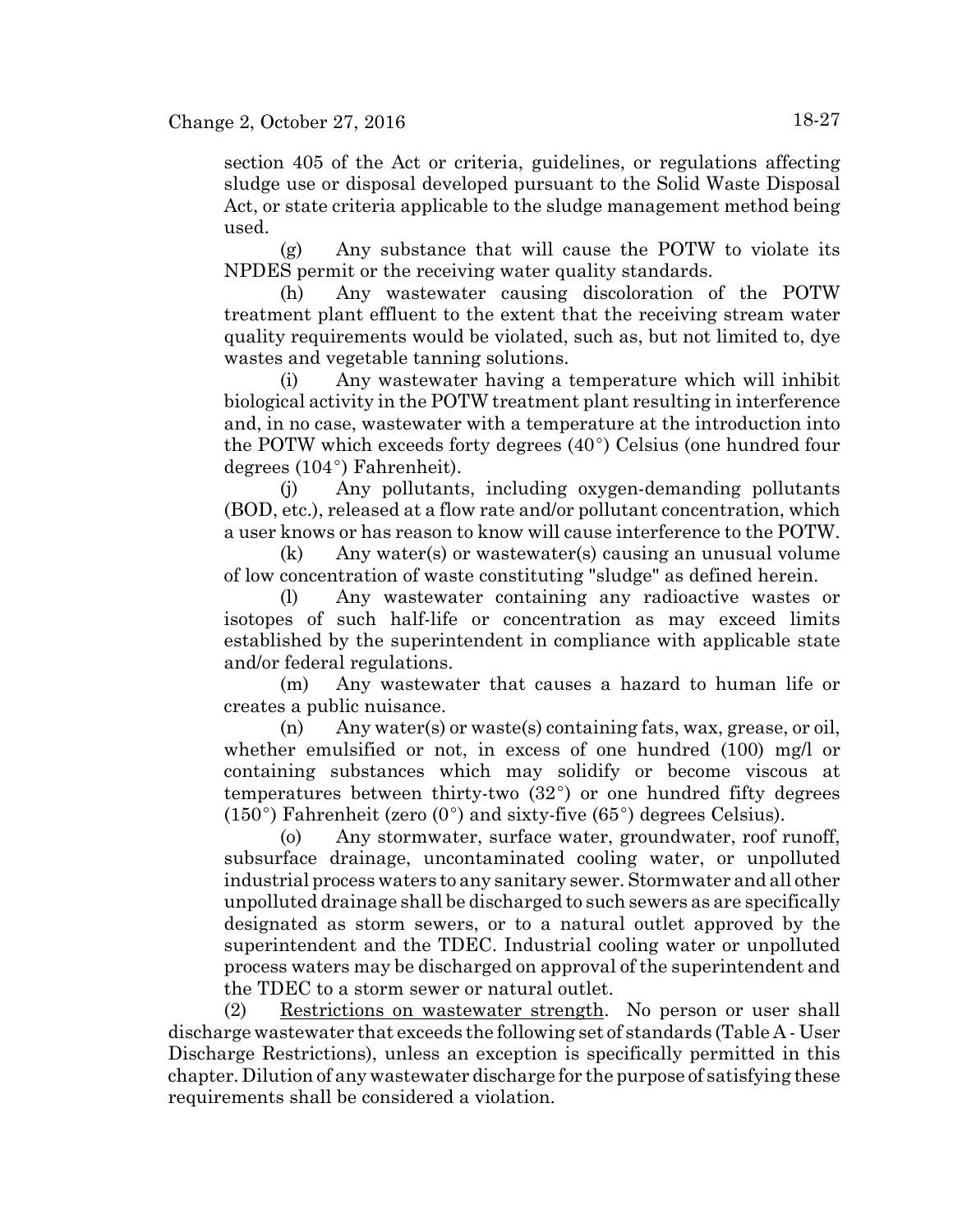|                                    | Daily Average*<br>Maximum Concentration | Instantaneous Maximum |
|------------------------------------|-----------------------------------------|-----------------------|
| Pollutant                          | (mg/l)                                  | Concentration (mg/l)  |
| Compatible wastes:                 |                                         |                       |
| Biochemical Oxygen<br>Demand (BOD) | $140*$                                  | <b>NA</b>             |
| Settleable solids (ml/l)           | $15*$                                   | 20                    |
| Total suspended solids             | $100*$                                  | <b>NA</b>             |
| Nitrogen (total Kjeldahl)          | $20*$                                   | 40                    |
|                                    |                                         |                       |
| Incompatible wastes:               |                                         |                       |
| Antimony                           | 5.0                                     | 8.0                   |
| Arsenic                            | 1.0                                     | $1.5\,$               |
| Barium                             | 35.0                                    | 50.0                  |
| Boron                              | 0.2                                     | 0.5                   |
| Cadmium                            | 1.0                                     | 1.5                   |
| Chromium (total)                   | 4.0                                     | 7.0                   |
| Cobalt                             | 10.0                                    | 15.0                  |
| Copper                             | 3.0                                     | 5.0                   |
| Cyanide                            | 1.0                                     | 2.0                   |
| Fluoride                           | 45.0                                    | 70.0                  |
| Iron (total)                       | 45.0                                    | 70.0                  |
| Lead                               | $1.0\,$                                 | $1.5\,$               |
| Magnesium                          | 10.0                                    | 15.0                  |
| Manganese                          | $1.0\,$                                 | $1.5\,$               |
| Mercury                            | $0.1\,$                                 | $\rm 0.2$             |

# Table A - User Discharge Restrictions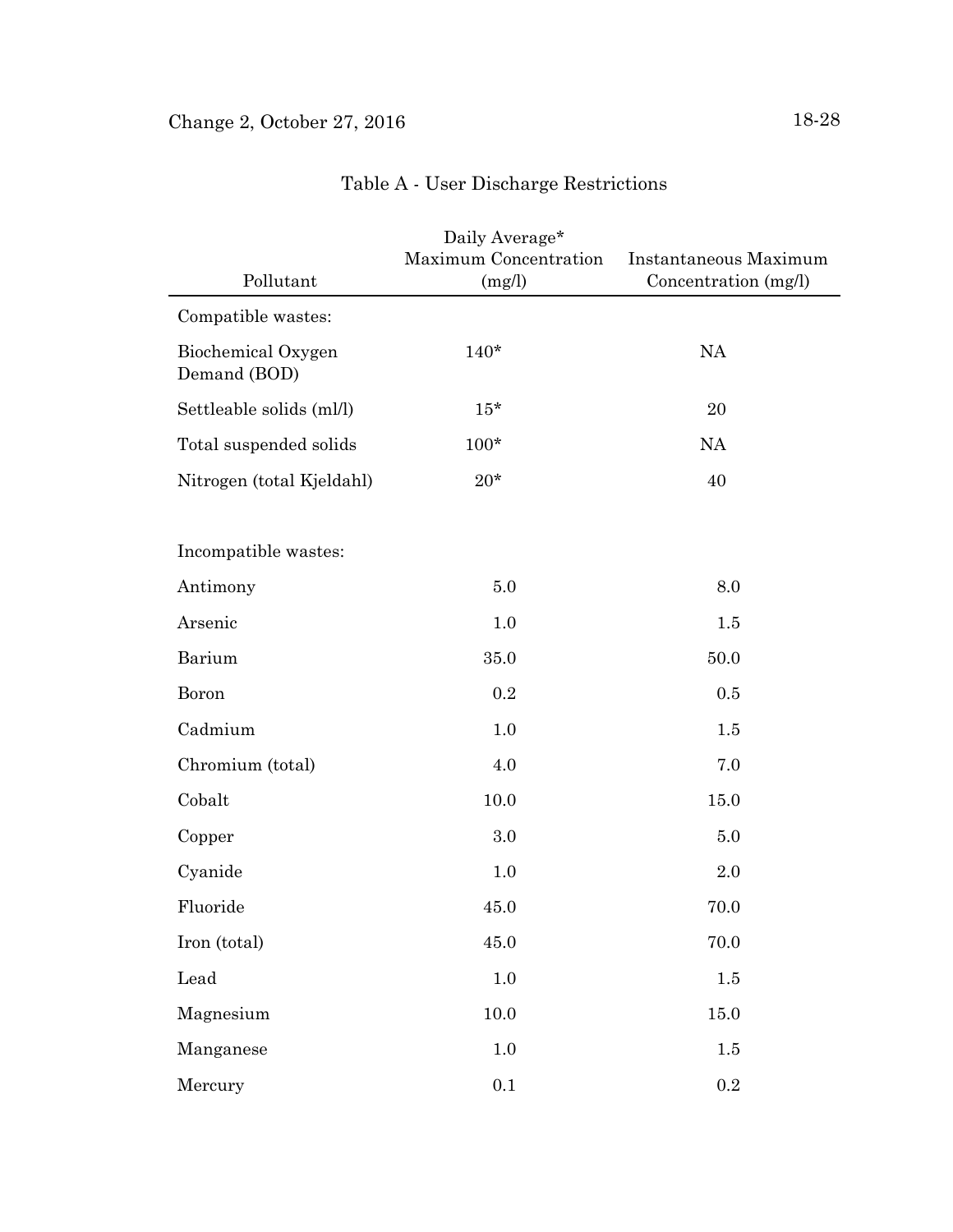| Pollutant                             | Daily Average*<br>Maximum Concentration<br>(mg/l) | Instantaneous Maximum<br>Concentration (mg/l) |
|---------------------------------------|---------------------------------------------------|-----------------------------------------------|
| Nickel                                | 3.0                                               | 4.5                                           |
| Phosphorus (total P)                  | 10.0                                              | 15.0                                          |
| Potassium                             | 10.0                                              | 15.0                                          |
| Pesticides and herbicides             | 0.5                                               | 1.0                                           |
| Phenols                               | 10.0                                              | 15.0                                          |
| Selenium                              | 1.0                                               | 1.5                                           |
| Silver                                | 1.0                                               | 1.5                                           |
| Strontium                             | 30.0                                              | 50.0                                          |
| Tin                                   | $10.0\,$                                          | 15.0                                          |
| Titanium                              | 3.0                                               | 5.0                                           |
| Zinc                                  | 0.1                                               | 0.5                                           |
| Surfectants, as MBAS                  | 25.0                                              | 50.0                                          |
| Zinc                                  | 3.0                                               | 5.0                                           |
| Phenols                               | 10.0                                              | 15.0                                          |
| Hexane or ether soluble<br>substances | 100.0                                             | 150.0                                         |
| Total oil, grease, wax and<br>fats    | 50.0                                              |                                               |

\*Based on twenty-four (24) hour flow proportional composite samples.

All constituents must satisfy conditions established by Table B in order for user to discharge levels stipulated in Table A. The influent cannot contain any more micrograms per liter than listed below.

| $5 \text{ ug}/l$   |
|--------------------|
| $375 \text{ ug}/l$ |
| $21 \text{ ug}/l$  |
| $375 \text{ ug}/l$ |
| $138 \text{ ug}/l$ |
| $272 \text{ ug}/l$ |
|                    |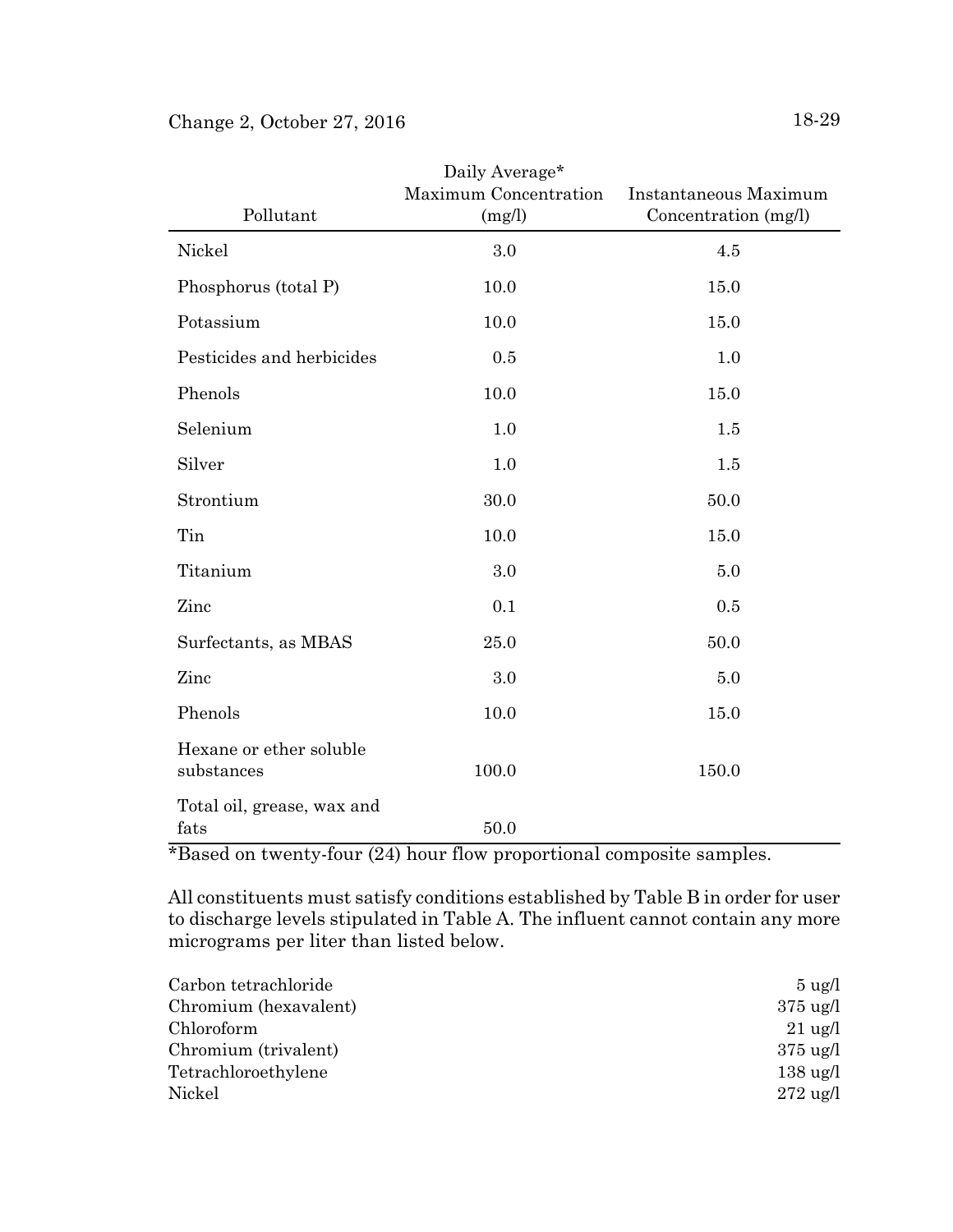| Change 2, October $27, 2016$   | 18-30               |
|--------------------------------|---------------------|
| Trichloroethylene              | $100 \text{ ug}/l$  |
| Cadmium                        | $33 \text{ ug}/l$   |
| 1, 2 Transdichloroethylene     | $7.5 \text{ ug}/l$  |
| Lead                           | $25 \text{ ug}/l$   |
| Methylene chloride             | $104 \text{ ug}/l$  |
| Mercury                        | $6 \text{ ug}/l$    |
| Phenol                         | $27 \text{ ug}/l$   |
| Silver                         | $29 \text{ ug}/l$   |
| Naphthalene                    | $12.5 \text{ ug}/l$ |
| Zinc                           | $1052 \text{ ug/l}$ |
| Bis (2-ethyl hexyl phathalate) | $BDL**$             |
| Cyanide                        | $605 \text{ ug}/l$  |
| Butyl benzyl phathalate        | BDL**               |
| Toluene                        | $214$ ug/l          |
| Benzene                        | $13 \text{ ug}/l$   |
| $1,1,1$ -Trichloroethane       | $250 \text{ ug}/l$  |
| Di-n-butyl phathalate          | $BDL**$             |
| Ethyl benzene                  | $40 \text{ ug}/l$   |
| Dicthyl phathalate             | $305 \text{ ug}/l$  |
| **BDL - Below Detectable Limit |                     |

(3) Protection of wastewater treatment plant influent. The superintendent shall monitor the POTW influent for each parameter in the following table (Table B - Plant Protection Criteria). Industrial users shall be subject to reporting and monitoring requirements regarding these parameters as set forth in this chapter. In the event that the influent at the POTW reaches or exceeds the levels established by Table A, the superintendent shall initiate technical studies to determine the cause of the influent violation and shall recommend to the town the necessary remedial measures, including, but not limited to, recommending the establishment of new or revised pretreatment levels for these parameters. The superintendent shall also recommend changes to any of these criteria in the event that:

(a) The POTW effluent standards are changed;

(b) There are changes in any applicable law or regulation affecting same; or

(c) Changes are needed for more effective operation of the POTW.

Table B - Plant Protection Criteria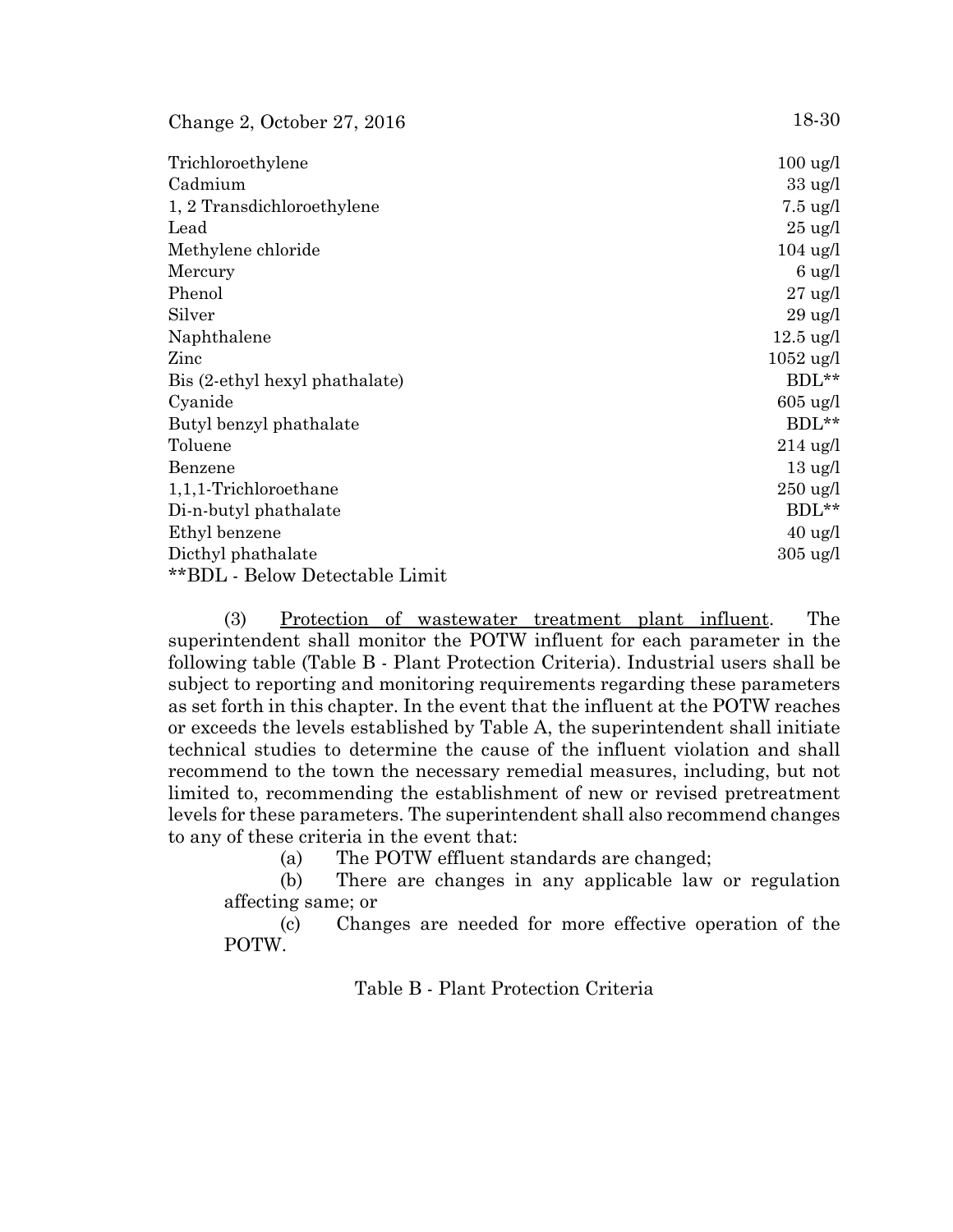| Parameter                        | Maximum Concentration<br>mg/l (24 Hour Flow)<br>Proportional Composite<br>Sample | Maximum Instantaneous<br>Concentration (mg/l) (Grab<br>Sample) |
|----------------------------------|----------------------------------------------------------------------------------|----------------------------------------------------------------|
| Aluminum dissolved (AL)          | 3.000                                                                            | 6.000                                                          |
| Antimony (Sb)                    | 0.500                                                                            | 1.000                                                          |
| Arsenic (As)                     | 0.060                                                                            | 0.120                                                          |
| Barium (Ba)                      | 2.500                                                                            | 5.000                                                          |
| Boron (B)                        | 0.400                                                                            | 0.800                                                          |
| Cadmium (Cd)                     | 0.004                                                                            | 0.008                                                          |
| Chromium hex                     | 0.060                                                                            | 0.120                                                          |
| Cobalt (Co)                      | 0.030                                                                            | 0.060                                                          |
| Copper (Cu)                      | 0.160                                                                            | 0.320                                                          |
| Cyanide (CN)                     | 0.030                                                                            | 0.060                                                          |
| Fluoride (F)                     | 0.600                                                                            | 1.200                                                          |
| Iron (Fe)                        | 3.000                                                                            | 6.000                                                          |
| Lead (Pb)                        | 0.100                                                                            | 0.200                                                          |
| Manganese (Mn)                   | 0.100                                                                            | 0.200                                                          |
| Mercury (Hg)                     | 0.025                                                                            | 0.050                                                          |
| Nickel (Ni)                      | 0.150                                                                            | 0.300                                                          |
| Pesticides and herbicides        | 0.001                                                                            | 0.002                                                          |
| Phenols                          | 1.000                                                                            | 2.000                                                          |
| Selenium (Se)                    | 0.010                                                                            | 0.020                                                          |
| Silver (Ag)                      | 0.050                                                                            | 0.100                                                          |
| Sulfide                          | 25.000                                                                           | 40.000                                                         |
| Zinc (Zn)                        | 0.300                                                                            | 0.600                                                          |
| Total Kjeldahl Nitrogen<br>(TKN) | 45.000                                                                           | 90.000                                                         |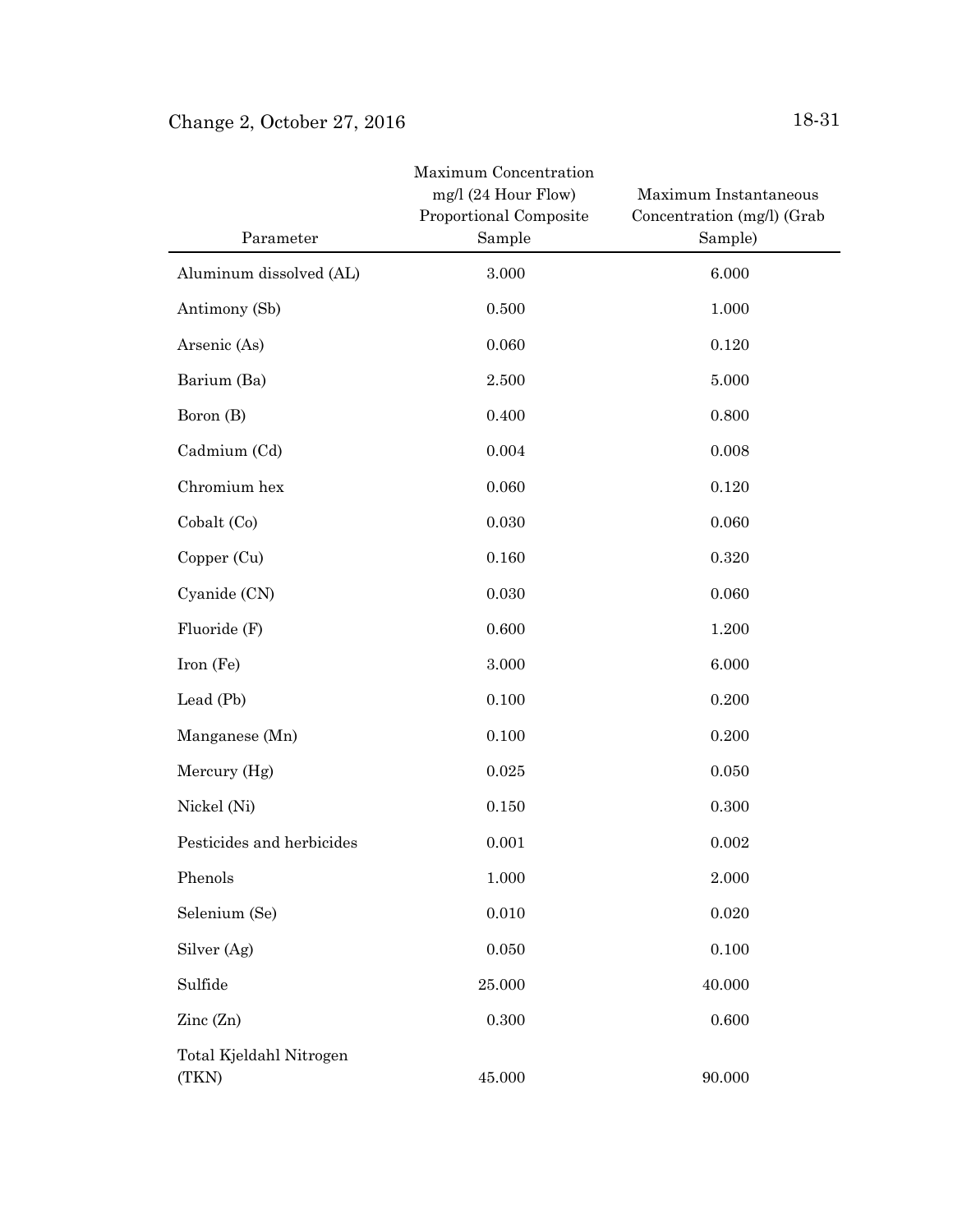| Oil and grease<br>100.000<br>50.000<br><b>MBAS</b><br>10.000<br>5.000<br>**<br><b>BOD</b><br>**<br>Suspended solids<br>Maximum Instantaneous<br>Concentration (Grab<br>Specific compounds<br>Sample)<br>Chloroform<br>$21$ ug/l<br>Chromium (trivalent)<br>$375 \text{ ug}/l$<br>Tetrachloroethylene<br>$138 \text{ ug}/l$<br>Trichloroethylene<br>$100 \text{ ug/l}$<br>1, 2 Transdichloroethylene<br>$75 \text{ ug}/l$<br>Methylene chloride<br>$104$ ug/l<br>Naphthalene<br>$12.5 \text{ ug}/l$<br>Bis (2-ethyl hexyl<br>$BDL***$<br>phathalate)<br>Butyl benzyl phathalate<br>BDL***<br>Toluene<br>$214 \text{ ug}/l$<br>Benzene<br>$13 \text{ ug}/l$<br>1,1,1-Trichloroethane<br>$250$ ug/l<br>BDL***<br>Di-n-butyl phathalate<br>Ethyl benzene<br>$40 \text{ ug}/l$<br>Diethyl phathalate<br>$305 \text{ ug}/l$ | Parameter | Maximum Concentration<br>mg/l (24 Hour Flow)<br>Proportional Composite<br>Sample | Maximum Instantaneous<br>Concentration (mg/l) (Grab<br>Sample) |
|-----------------------------------------------------------------------------------------------------------------------------------------------------------------------------------------------------------------------------------------------------------------------------------------------------------------------------------------------------------------------------------------------------------------------------------------------------------------------------------------------------------------------------------------------------------------------------------------------------------------------------------------------------------------------------------------------------------------------------------------------------------------------------------------------------------------------|-----------|----------------------------------------------------------------------------------|----------------------------------------------------------------|
|                                                                                                                                                                                                                                                                                                                                                                                                                                                                                                                                                                                                                                                                                                                                                                                                                       |           |                                                                                  |                                                                |
|                                                                                                                                                                                                                                                                                                                                                                                                                                                                                                                                                                                                                                                                                                                                                                                                                       |           |                                                                                  |                                                                |
|                                                                                                                                                                                                                                                                                                                                                                                                                                                                                                                                                                                                                                                                                                                                                                                                                       |           |                                                                                  |                                                                |
|                                                                                                                                                                                                                                                                                                                                                                                                                                                                                                                                                                                                                                                                                                                                                                                                                       |           |                                                                                  |                                                                |
|                                                                                                                                                                                                                                                                                                                                                                                                                                                                                                                                                                                                                                                                                                                                                                                                                       |           |                                                                                  |                                                                |
|                                                                                                                                                                                                                                                                                                                                                                                                                                                                                                                                                                                                                                                                                                                                                                                                                       |           |                                                                                  |                                                                |
|                                                                                                                                                                                                                                                                                                                                                                                                                                                                                                                                                                                                                                                                                                                                                                                                                       |           |                                                                                  |                                                                |
|                                                                                                                                                                                                                                                                                                                                                                                                                                                                                                                                                                                                                                                                                                                                                                                                                       |           |                                                                                  |                                                                |
|                                                                                                                                                                                                                                                                                                                                                                                                                                                                                                                                                                                                                                                                                                                                                                                                                       |           |                                                                                  |                                                                |
|                                                                                                                                                                                                                                                                                                                                                                                                                                                                                                                                                                                                                                                                                                                                                                                                                       |           |                                                                                  |                                                                |
|                                                                                                                                                                                                                                                                                                                                                                                                                                                                                                                                                                                                                                                                                                                                                                                                                       |           |                                                                                  |                                                                |
|                                                                                                                                                                                                                                                                                                                                                                                                                                                                                                                                                                                                                                                                                                                                                                                                                       |           |                                                                                  |                                                                |
|                                                                                                                                                                                                                                                                                                                                                                                                                                                                                                                                                                                                                                                                                                                                                                                                                       |           |                                                                                  |                                                                |
|                                                                                                                                                                                                                                                                                                                                                                                                                                                                                                                                                                                                                                                                                                                                                                                                                       |           |                                                                                  |                                                                |
|                                                                                                                                                                                                                                                                                                                                                                                                                                                                                                                                                                                                                                                                                                                                                                                                                       |           |                                                                                  |                                                                |
|                                                                                                                                                                                                                                                                                                                                                                                                                                                                                                                                                                                                                                                                                                                                                                                                                       |           |                                                                                  |                                                                |
|                                                                                                                                                                                                                                                                                                                                                                                                                                                                                                                                                                                                                                                                                                                                                                                                                       |           |                                                                                  |                                                                |
|                                                                                                                                                                                                                                                                                                                                                                                                                                                                                                                                                                                                                                                                                                                                                                                                                       |           |                                                                                  |                                                                |
|                                                                                                                                                                                                                                                                                                                                                                                                                                                                                                                                                                                                                                                                                                                                                                                                                       |           |                                                                                  |                                                                |
| **Not to exceed the design capacity of POTW.                                                                                                                                                                                                                                                                                                                                                                                                                                                                                                                                                                                                                                                                                                                                                                          |           |                                                                                  |                                                                |

\*\*\*BDL - Below Detectable Limits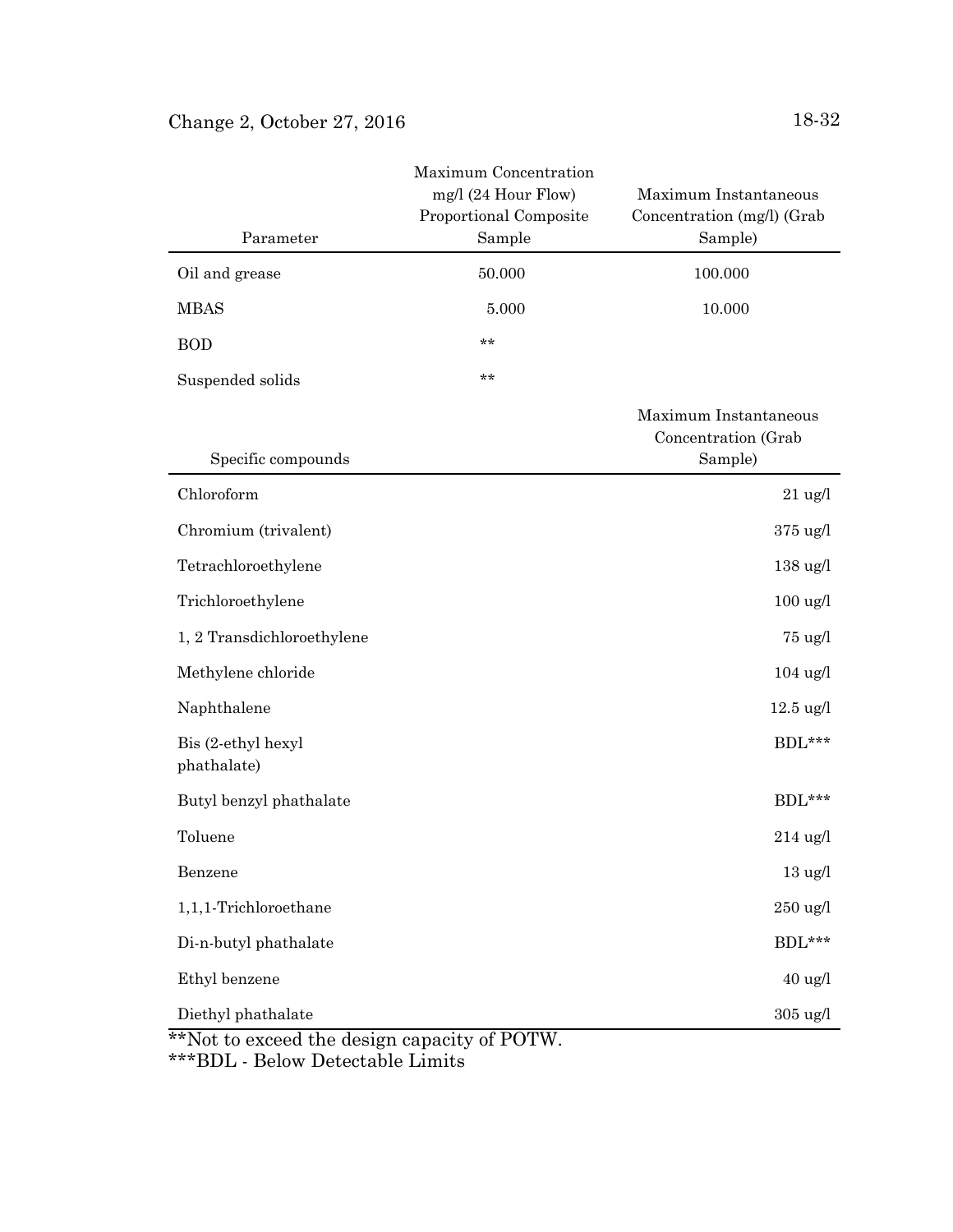(4) Federal categorical pretreatment standards. Upon the promulgation of the federal categorical pretreatment standards for a particular industrial subcategory, the federal standard, if more stringent than limitations imposed under this chapter for sources in that subcategory, shall immediately supersede the limitations imposed hereunder. The superintendent shall notify all affected users of the applicable reporting requirements under 40 C.F.R., section 403.12.

(5) Right to establish more restrictive criteria. No statement contained herein is intended, or may be construed, to prohibit the superintendent from establishing specific wastewater discharge criteria which are more restrictive than those set out herein, if it is determined that wastes are harmful or destructive to the POTW, or creating a public nuisance, or causing the discharge of the POTW to violate effluent or stream quality standards, or interfering with the use of handling of sludge, or resulting in a violation of the NPDES permit, or exceeding industrial pretreatment standards for discharge to municipal wastewater treatment systems as imposed or as may be imposed by the TDEC and/or the EPA.

(6) Special agreements. Nothing in this chapter shall be construed so as to prevent any special agreement or arrangement between the town and any user of the POTW, whereby wastewater of unusual strength or character is accepted into the system and specially treated subject to any payments or user charges as may be applicable. The making of such special agreements or arrangements between the town and the user shall be strictly limited to the ability of the POTW to handle such wastes without interfering with unit operations or sludge use and to handle or allow the pass through of pollutants which would result in a violation of the NPDES permit. No special agreement or arrangement shall be made without documentation by the industry of the use of good management practice in the reduction of wastewater volume and strength.

(7) Exceptions to discharge criteria. (a) Application for exception. Commercial users of the POTW may apply for a temporary exception to the prohibited and restricted wastewater discharge criteria listed in § 18-207(1), (2) and (3) of this chapter. Exceptions may be granted according to the following guidelines:

The superintendent shall allow applications for temporary exceptions at any time. The same shall be submitted to town hall on the prescribed form, along with payment of the application fee of one hundred dollars (\$100.00). However, the superintendent shall not accept an application if the applicant has submitted the same or a substantially similar application within the preceding year which has been denied by the town.

All applications for an exception shall contain sufficient information for evaluation of each of the factors to be considered by the town in its review of the application.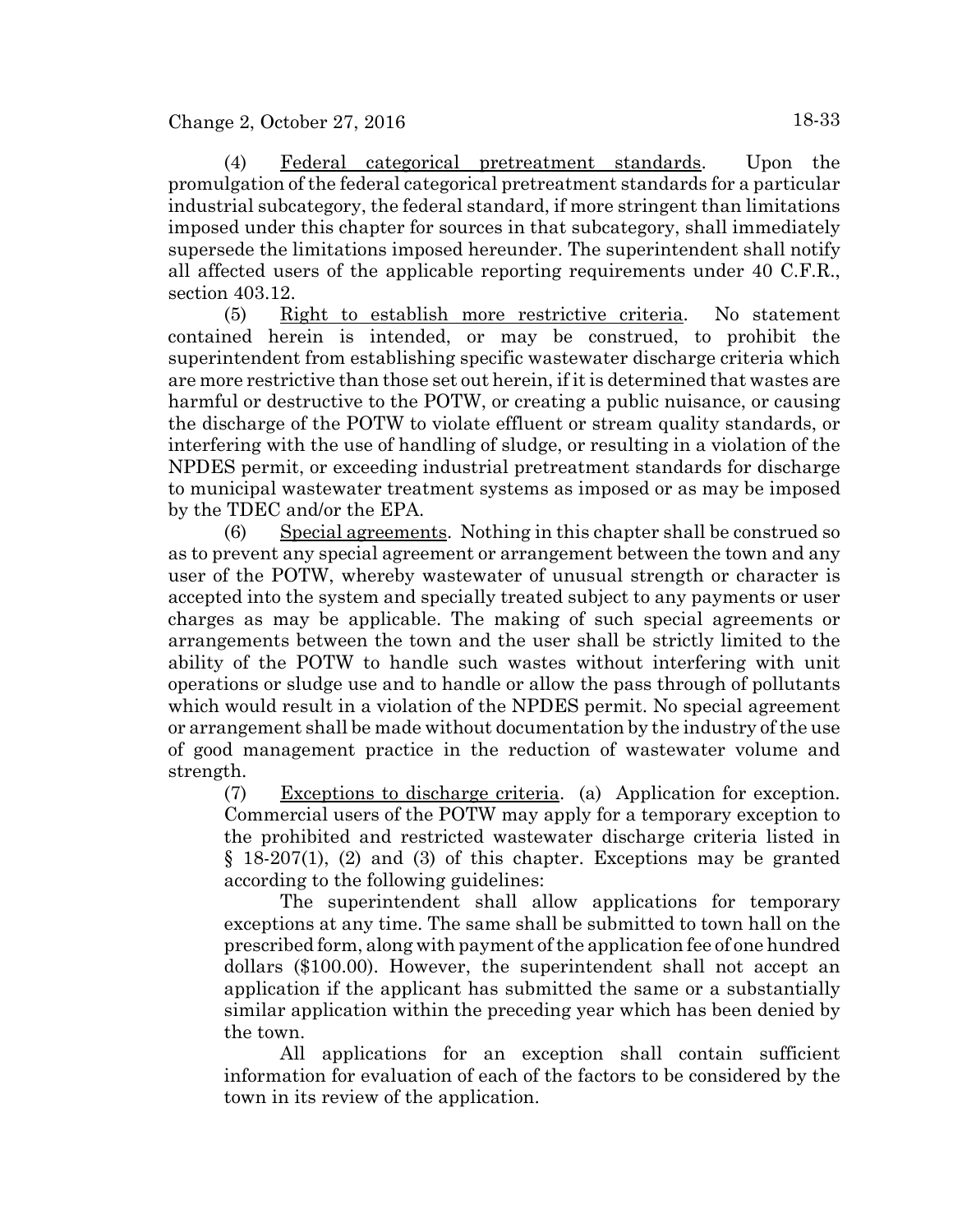(b) Conditions. All exceptions granted under this subsection shall be temporary and subject to revocation at any time by the superintendent upon reasonable notice.

The user requesting the exception must demonstrate to the superintendent that he is making a concentrated and serious effort to maintain high standards of operation control and housekeeping levels, etc., so that discharges to the POTW are being minimized. If negligence is found, the user's permit(s) will be subject to revocation. The user requesting the exception must demonstrate that compliance with stated concentration levels and/or quantity standards is technically or economically infeasible and the discharge, if accepted, will not:

(i) Interfere with the normal collection and operation of the POTW;

(ii) Limit the sludge management alternatives available and/or increase the cost of providing adequate sludge management; and

(iii) Pass through the POTW in quantities and/or concentrations that will cause the POTW to violate the NPDES permit.

The user must show that the exception, if granted, will not cause the discharge to violate any applicable in-force federal pretreatment standards, unless the exception is granted under the provisions of the applicable pretreatment regulations.

A surcharge shall be applied to any exception granted. These surcharges shall be applied pursuant to  $\S$  18-301(6)(b)(ii) for the stipulated concentration based on the user's average daily flow.

(c) Review of application by the superintendent. The superintendent shall review all applications for exception. If the application does not contain sufficient information, the superintendent shall notify the applicant of the deficiencies and request additional information. The applicant shall have thirty (30) days following notification by the superintendent to correct such deficiencies. The board of mayor and aldermen, upon written request and for just cause shown, may extend this thirty (30) day period. Upon receipt of a completed application, the superintendent shall evaluate the same within thirty (30) days and submit his recommendations to the board of mayor and aldermen at its next regularly scheduled meeting. Exceptions shall only be granted by the board of mayor and aldermen.

(d) Review of application by the town. The town shall evaluate all applications for exception and shall take into account the following factors:

(i) Whether or not the applicant is subject to a national categorical pretreatment standard containing discharge limitations more stringent than those in this chapter, and then may grant an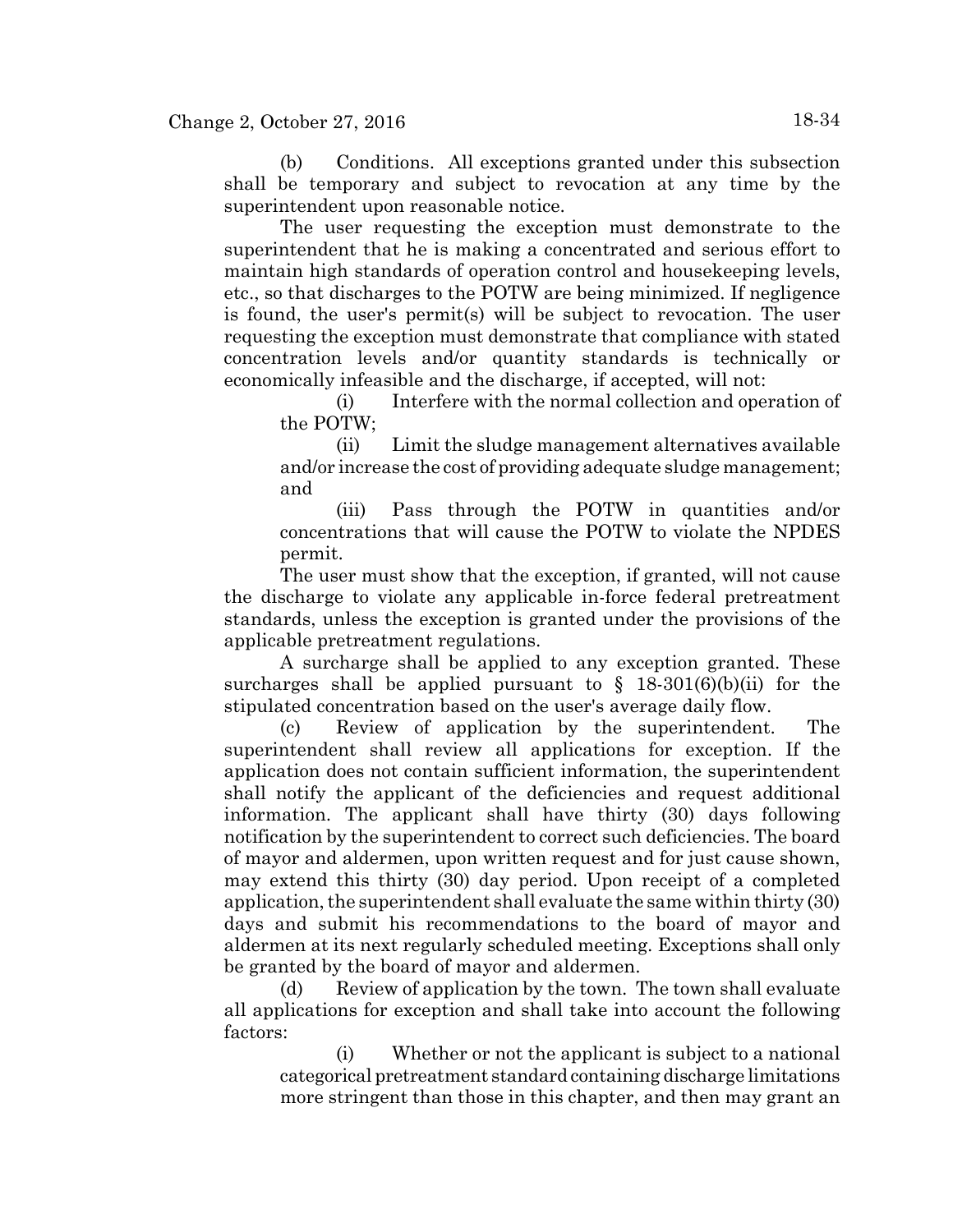exception only if such exception can be granted within limitations of applicable federal regulations;

(ii) Whether or not the exception would apply to discharge of a substance classified as a toxic substance under regulations promulgated by the EPA, pursuant to section 307(a) of the Act (133 U.S.C. 1317), and then may grant an exception only if such exception can be granted within the limitations of applicable federal regulations:

(iii) Whether or not the granting of an exception would create conditions that would reduce the effectiveness of the POTW, taking into consideration the concentration of said pollutant in the POTW's influent and the design capability of the wastewater system;

(iv) The cost of pretreatment of other types of control techniques which would be necessary in order for the user to achieve effluent reduction, but prohibitive costs alone shall not be the basis for granting an exception;

(v) The age of equipment and industrial facilities involved to the extent that such factors affect the quality or quantity of wastewater discharge;

(vi) The process employed by the user, and process changes available, which would affect the quality or quantity of wastewater discharge, and

(vii) The engineering aspects of various types of pretreatment, or other control techniques available to the user, to improve the quality or quantity of wastewater discharge.

(8) Accidental discharges. (a) Protection from accidental discharge. All industrial users shall provide such facilities and institute such procedures as are reasonably necessary to prevent or minimize the potential for accidental discharge into the POTW of waste regulated by this chapter from liquid or raw material storage areas, from truck and rail car loading and unloading areas, from in-plant transfer or processing and materials handling areas, and from similar areas or holding ponds of any waste regulated hereby. The wastewater discharge permit of any user who has a history of significant leaks, spills, or other accidental discharge of waste regulated hereunder shall be subject on a case-by-case basis to a special permit condition or requirement for the construction of facilities and/or establishment of procedures which will prevent or minimize the potential for such accidental discharge. Facilities to prevent accidental discharge of prohibited materials shall be provided and maintained at the user's expense. Detailed plans showing the facilities and operating procedures shall be submitted to the superintendent before the facility is constructed.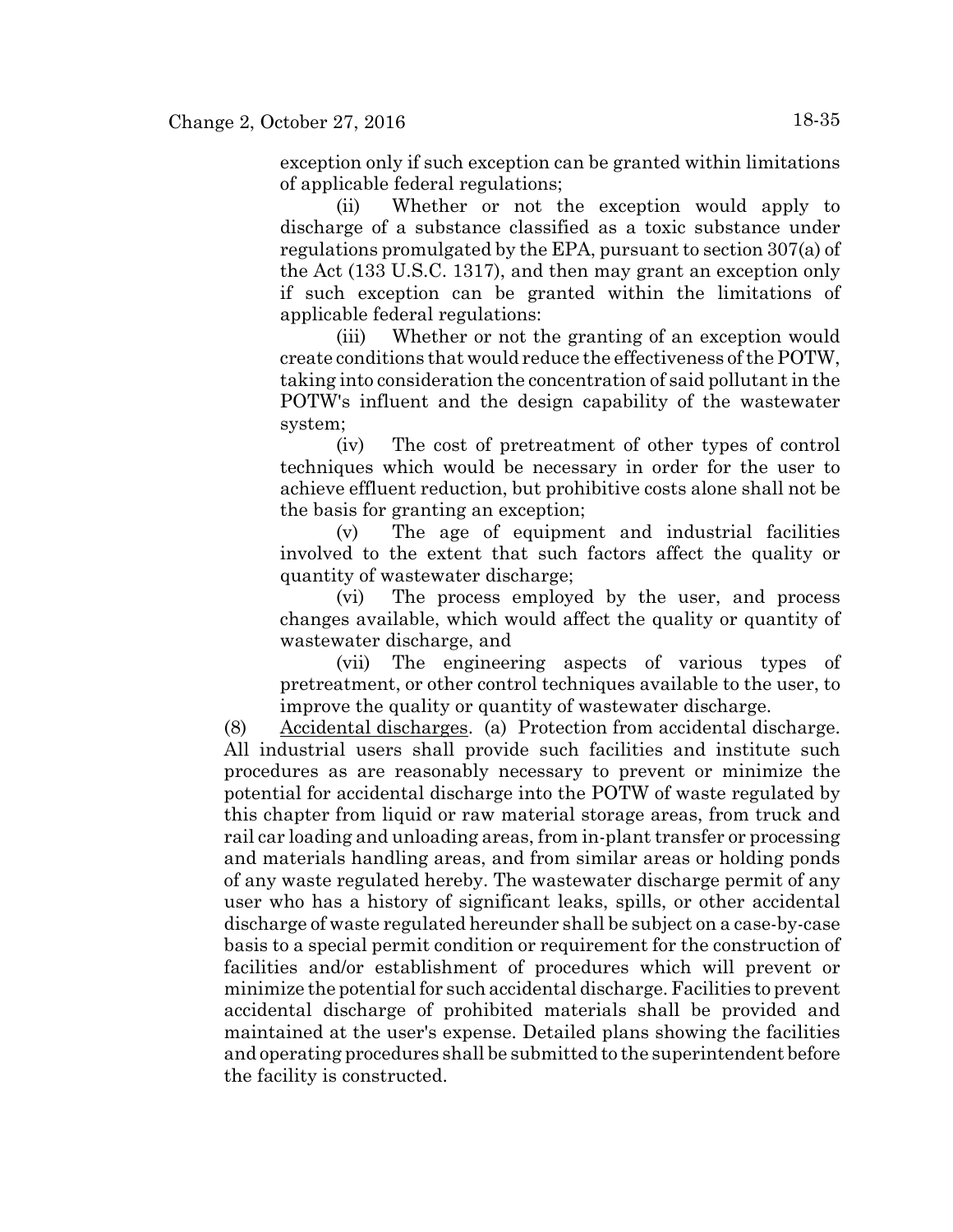The review and approval of such plans and operating procedures will in no way relieve the user from the responsibility of modifying the facility to provide the protection necessary to meet the requirements of this chapter.

(b) Notification of accidental discharge. Any person causing or suffering from any accidental discharge shall immediately notify the town by telephone to allow for countermeasures to be taken by the superintendent in order to minimize damage to the POTW, the public, and/or the environment.

This notification shall be followed, within five (5) days of the date of occurrence, by a detailed written statement describing the cause of the accidental discharge and measures being taken to prevent future occurrence.

Such notification will not relieve the user of liability for any expense, loss, or damage to the POTW, fish kills, or any other damage to person or property; nor shall such notification relieve the user of any fines, civil penalties, or other liability which may be imposed pursuant to the town, state or federal law.

(c) Notice to employees. A notice shall be permanently posted on the user's bulletin board, or other prominent place, advising employees of whom to call in the event of a dangerous discharge.

Employers shall ensure that all employees are advised of the emergency notification procedure.

(9) Loss of service. In the event of loss of service, the user shall contact the town as soon as practicable. The superintendent will initiate a response to the loss of service within a reasonable time after notification. Such reasonable time shall be determined on a case-by-case basis commensurate with the nature and the precipitating cause of the loss. The superintendent is authorized to repair and/or otherwise correct the loss of service, and the cost of same will be borne by the town. However, in the event that the loss is determined to be due to the user's negligent and/or intentional acts and/or omissions, all costs associated with the repair and/or correction of service shall be borne by the user and reimbursed to the town within sixty (60) days of expenditure. (Ord. #1996-6, Aug. 1998, modified, as replaced by Ord. #2006-35, April 2006)

**18-208. Industrial user monitoring, inspection reports, records access, and safety**. (1) Monitoring facilities. The installation of a monitoring facility shall be required for all industrial users having wastes which receive pretreatment, are otherwise altered or regulated before discharge, or are unusually strong and thereby subject to a surcharge. The said monitoring facility shall be a manhole or other suitable facility approved by the superintendent.

When, in the judgment of the superintendent, there is a significant difference in wastewater constituents and characteristics produced by different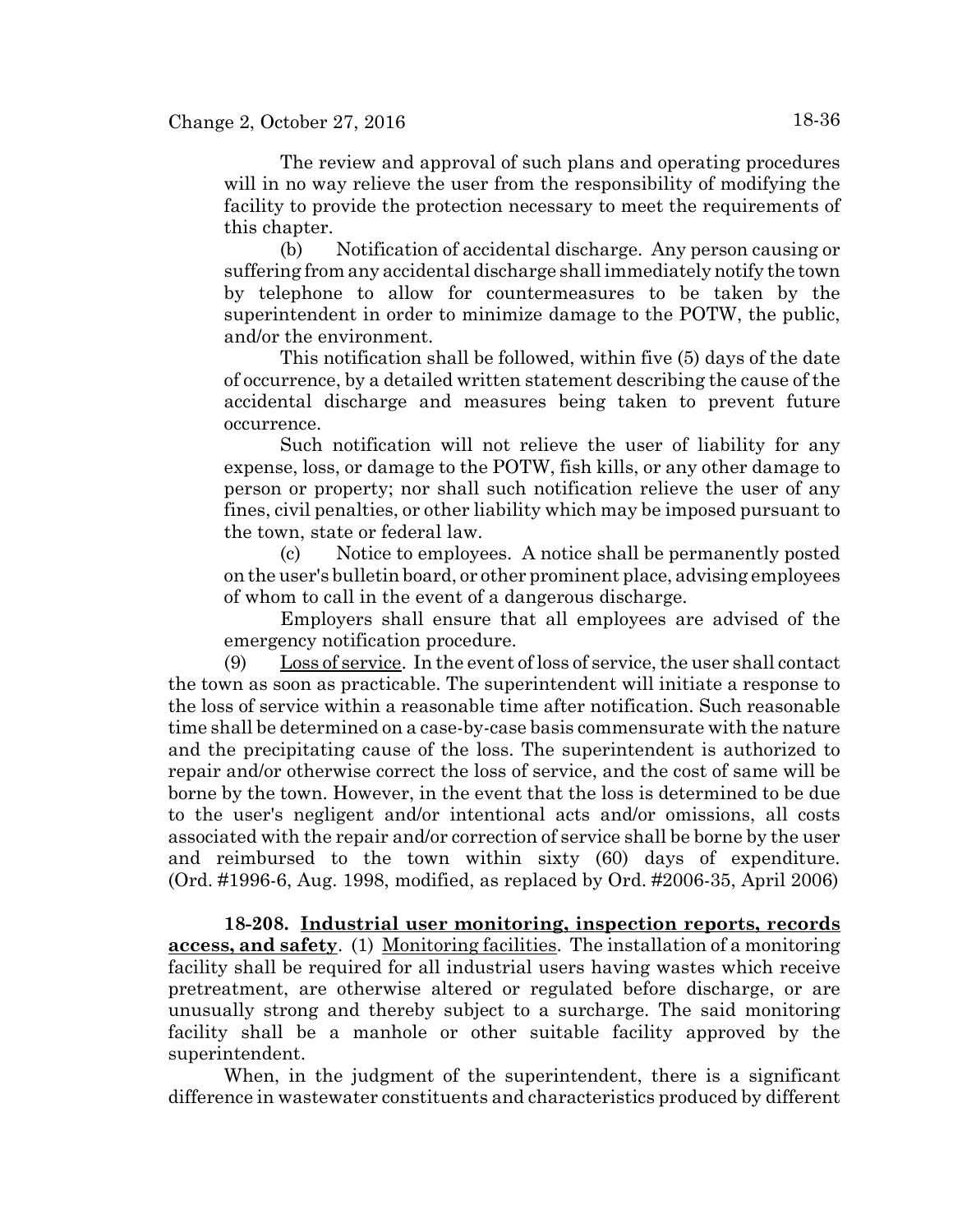operations of a single user, the superintendent may require that separate monitoring facilities be installed for each separate source of discharge.

Monitoring facilities that are required to be installed shall be constructed and maintained at the user's expense. The purpose of the facility is to enable inspection, sampling and flow measurement of wastewater produced by a user. If the superintendent also requires sampling or metering equipment, the same shall be provided and installed at the user's expense.

The monitoring facility will normally be required to be located on the user's premises outside of the building. The superintendent may, however, when such a location would be impractical or cause undue hardship on the user, allow the facility to be constructed in the public street right-of-way, with the approval of the public agency having jurisdiction of that right-of-way, and located so that landscaping or parked vehicles will not obstruct it.

There shall be ample room in or near such sampling manhole or facility to allow accurate sampling and preparation of samples for analysis. The facility, sampling, and measuring equipment shall be maintained at all times in a safe and proper operating condition at the expense of the user. The user shall indemnify the town from any and all liability associated with the monitoring facility, its operation and/or maintenance. Whether constructed on public or private property, the monitoring facilities shall be constructed in accordance with the superintendent's requirements and all applicable local agency construction standards and specifications. When, in the judgment of the superintendent, an existing user is notified, in writing, of the necessity of monitoring facilities, construction must be completed within one hundred eighty (180) days following written notification, unless the superintendent grants an extension.

(2) Inspection and sampling. The town shall inspect the facilities of any user to ascertain whether the purpose(s) of this chapter is/are being met and all requirements are being complied with. Persons or occupants of any premises where wastewater is created or discharged shall allow the town, or its representative, ready access at all reasonable times to all parts of the premises for the purpose of inspection, sampling, record examination or in the performance of any associated act. The town approval authority and EPA shall have the right to set up on the user's property such devices as are necessary to conduct sampling, inspection, compliance monitoring and/or metering operations. Where a user has security measures in force which would require proper identification and clearance before entry into his premises, the user shall make necessary arrangements with his security guard(s) so that, upon presentation of suitable identification, personnel from the town approval authority and/or EPA will be permitted to enter without delay for the purpose(s) of performing their specific responsibility. The superintendent, or his representative(s), shall not inquire into any manufacturing process that does not have a direct bearing on the level and source(s) of discharge to the sewers, waterways, or POTW.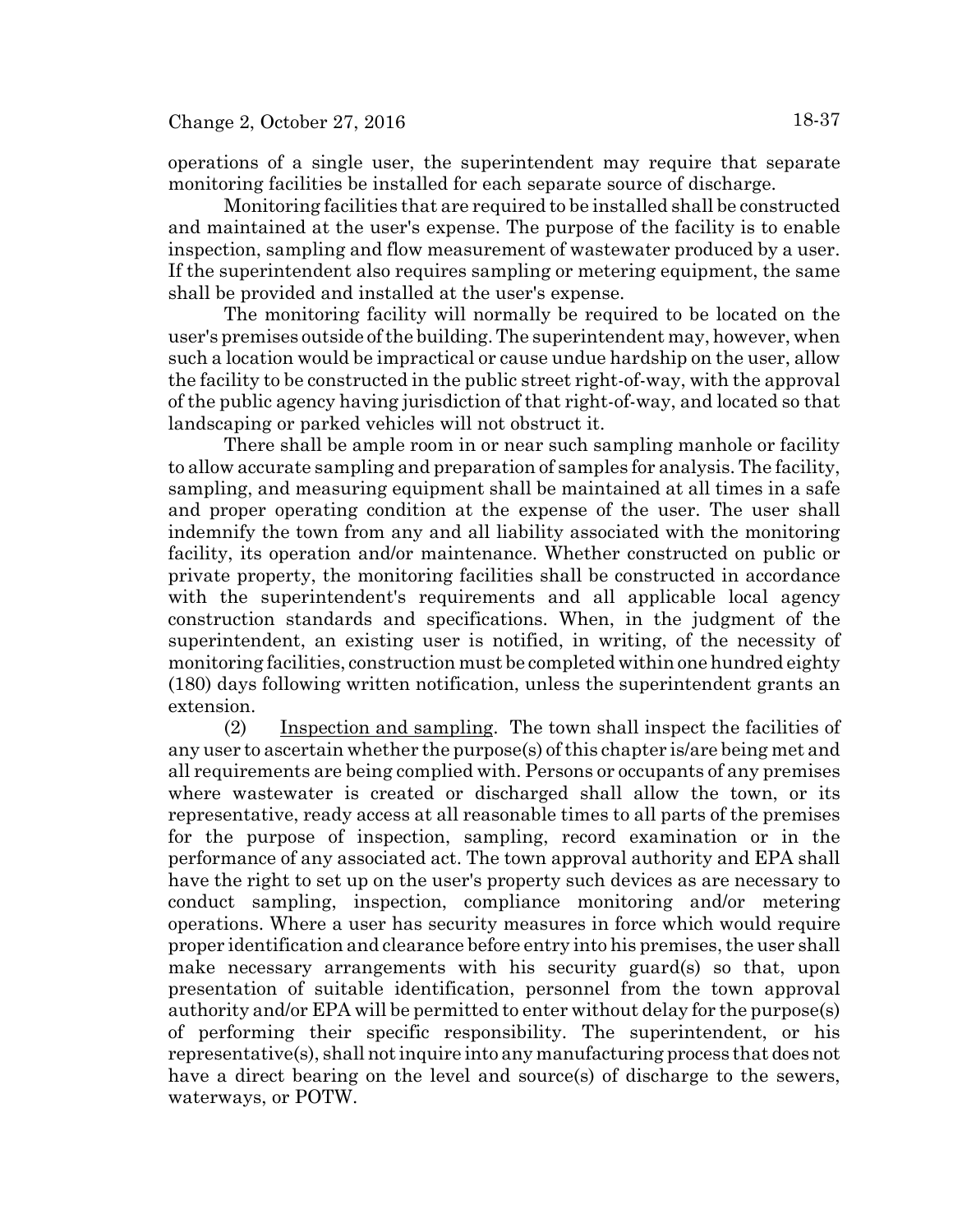In the event a user refuses inspection, an administrative inspection warrant shall issue, requiring the user to appear before the wastewater commissioner board to show cause, if any exists, why the refusal is justified and/or why the board's proposed enforcement of this chapter should not be taken. The procedure for said hearing shall be the same as that set forth in § 18-209(5). The board may issue an order to the user refusing inspection that directs, following a specified time period, the wastewater service to be discontinued unless inspection is allowed. Further orders and directives, as are necessary and appropriate, may be issued.

(3) Compliance date report. Within one hundred eighty (180) days following the date for final compliance with applicable pretreatment standards or, in the case of a new source, following commencement of the introduction of wastewater into the POTW, any user subject to pretreatment standards and requirements shall submit to the superintendent a report indicating the nature and concentration of all pollutants in the discharge from the regulated process which are limited by pretreatment standards and requirements, and the average and maximum daily flow for these process units in the user facility which are limited by such pretreatment standards or requirements. The report shall state whether the applicable pretreatment standards or requirements are being met on a consistent basis and, if not, what additional operations and maintenance and/or pretreatment is necessary to bring the user into compliance with the applicable pretreatment standards or requirements. This statement shall be signed by an authorized representative of the industrial user and certified by a notary public.

(4) Periodic compliance reports. (a) Any user subject to a pretreatment standard, after the compliance date of such pretreatment standard, or, in the case of a new source, after commencement of the discharge into the POTW, shall submit to the superintendent during the months of June and December, unless required more frequently in the pretreatment standard or by the superintendent, a report indicating the nature and concentration of pollutants in the effluent which are limited by such pretreatment standards. In addition, this report shall include a record of all daily flows that exceeded the average daily flow during the reporting period. At the discretion of the superintendent, and in consideration of such factors as local high or low flow rates, holidays, budget cycles, etc., the superintendent may agree to alter the months during which the above reports are to be submitted.

(b) The superintendent may impose mass limitations on users where appropriate. In such case(s), the report required by subsection (a) of this section shall indicate the mass of pollutants regulated by pretreatment standards in the effluent of the user.

(c) The reports required by this section shall contain the results of sampling and analysis of the discharge including, but not limited to, the flow and the nature and concentration, or production and mass,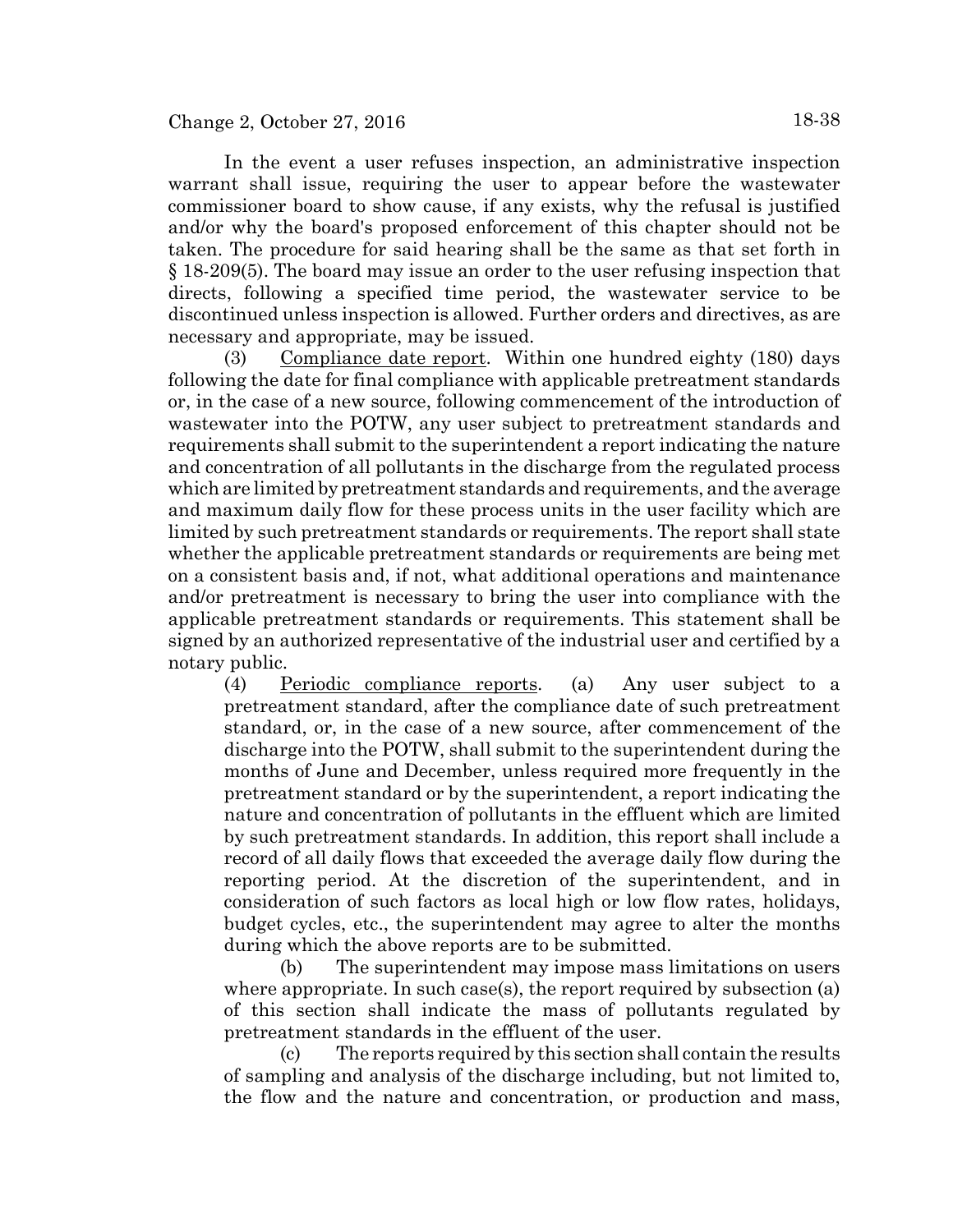where requested by the superintendent, of pollutants contained therein which are limited by the applicable pretreatment standards. The frequency of monitoring shall be prescribed in the wastewater discharge permit or the pretreatment standard. All analysis shall be performed in accordance with procedures established by the superintendent pursuant to section 304(g) of the Act and contained in 40 C.F.R., part 136, and amendments thereto, or with any other test procedures approved by the superintendent. Sampling shall be performed in accordance with the techniques approved by the superintendent.

(5) Maintenance of records. Any industrial user subject to the reporting requirements established in this chapter shall maintain records of all information resulting from any monitoring activities required by this chapter. Such records shall include for all samples:

(a) The date, exact place, method, and time of sampling and the names of the persons taking the samples;

(b) The date(s) analysis was performed;

(c) The date, name, title and address of person(s) performing the analysis;

(d) The analytical techniques/methods used; and

(e) The results of such analysis.

Any industrial user subject to the reporting requirement established in this chapter shall retain all records of monitoring activities and results (whether or not such monitoring activities are required by this chapter) for three (3) years and shall make such records available in inspection and copying by the superintendent, director of the division of water quality control, TDEC, or the EPA. This period of retention shall be extended during the course of any unresolved litigation regarding the industrial user when requested by the superintendent, the approval authority, or the EPA.

(6) Safety. While performing the necessary work on private properties, the superintendent, or duly authorized employees of the town, shall observe those safety rules applicable to the premises and established by the company, which are provided in written form to the town prior to the performance of work. Town employees will be covered by workers' compensation insurance provided by the town. (Ord. #1998-6, Aug. 1998, as replaced by Ord. #2006-35, April 2006)

**18-209. Enforcement and abatement**. (1) Public nuisance. Discharge(s) of wastewater in any manner in violation of this chapter or of any order issued by the superintendent, as authorized by this chapter, is hereby declared a public nuisance and shall be corrected or abated as directed by the superintendent. Any person creating a public nuisance shall be subject to the provisions of the town codes and/or ordinances, state statutes and/or common law governing such nuisance.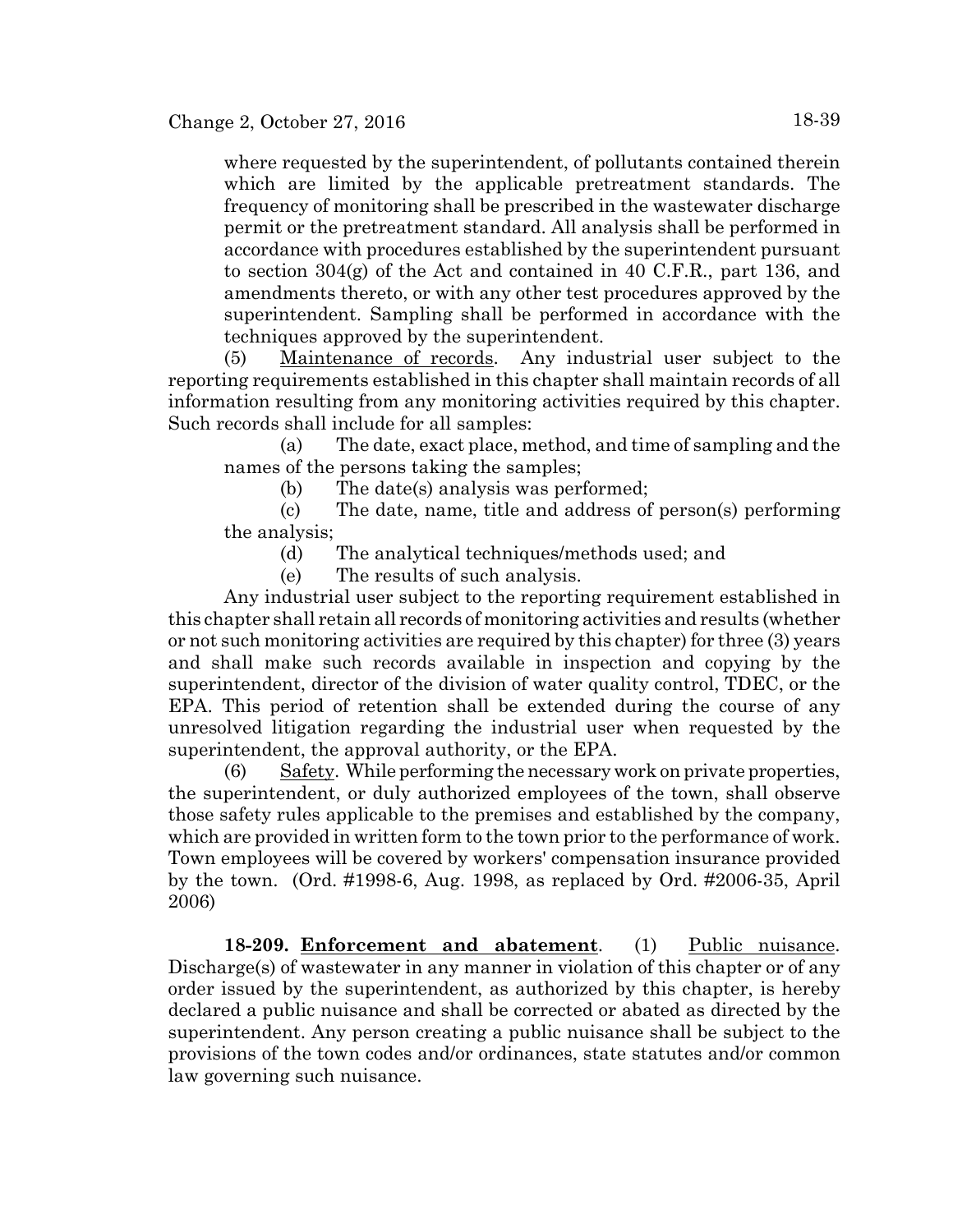Change 2, October 27, 2016 18-40

(2) Issuance of cease and desist orders. When the superintendent determines that a discharge of wastewater has taken place in violation of this chapter, or the provisions of a wastewater discharge permit, the superintendent shall issue an order to cease and desist and direct that the person(s) not in compliance:

(a) Comply forthwith and in accordance with a time schedule set forth by the superintendent; and/or

(b) Take appropriate remedial or preventive action in the event of a threatened or impending violation; and/or

(c) Appear for a show cause hearing to determine surrender or revocation of the user's applicable permit.

Failure by the superintendent to issue a cease and desist order to a violating user shall not in any way ·forgive the violation or relieve the user from any consequence(s) of a wrongful or illegal discharge.

(3) Schedule of remedial/corrective actions. When the superintendent determines that a discharge of wastewater has been taking place in violation of this chapter, or wastewater source control requirements, or effluent limitations of pretreatment standards, or the provisions of a wastewater discharge permit, the superintendent shall require the user to submit for approval a detailed time schedule of specific actions which the user shall take in order to prevent or correct the violation(s). Such schedule shall be submitted to the superintendent within thirty (30) days of the issuance of a cease and desist order, and the superintendent may modify the schedule as he deems necessary. Such modifications shall be mandatory and shall be given a presumption of correctness when reviewed by the wastewater commissioner's board and/or a court of competent jurisdiction.

(4) Establishment of wastewater commissioner board. A wastewater commissioner board (also known as a "board of sewage commissioners") hereby is established pursuant to and subject to the provisions of Tennessee Code Annotated, § 7-35-406. The board of mayor and aldermen shall perform the duties required of the said wastewater commissioner board unless the board of mayor and aldermen shall, by resolution, appoint a wastewater commissioner board of five (5) residential property owners pursuant to Tennessee Code Annotated, §§ 7-35-407 through 7-35-409.

(5) Show cause hearing. (a) The town may order any user who causes or allows any unauthorized discharge to enter the POTW to appear and show cause, if any exists, why the proposed enforcement action should not be taken. A notice shall be served on the user specifying the time and place of a hearing to be held by the board of mayor and aldermen regarding the violation, the reason(s) why the action is to be taken, the proposed enforcement action, and directing the user to show cause, if any, why the proposed enforcement action should not be taken. The notice of the hearing shall be served personally or by registered or certified mail (return receipt requested) at least ten (10) days before the hearing.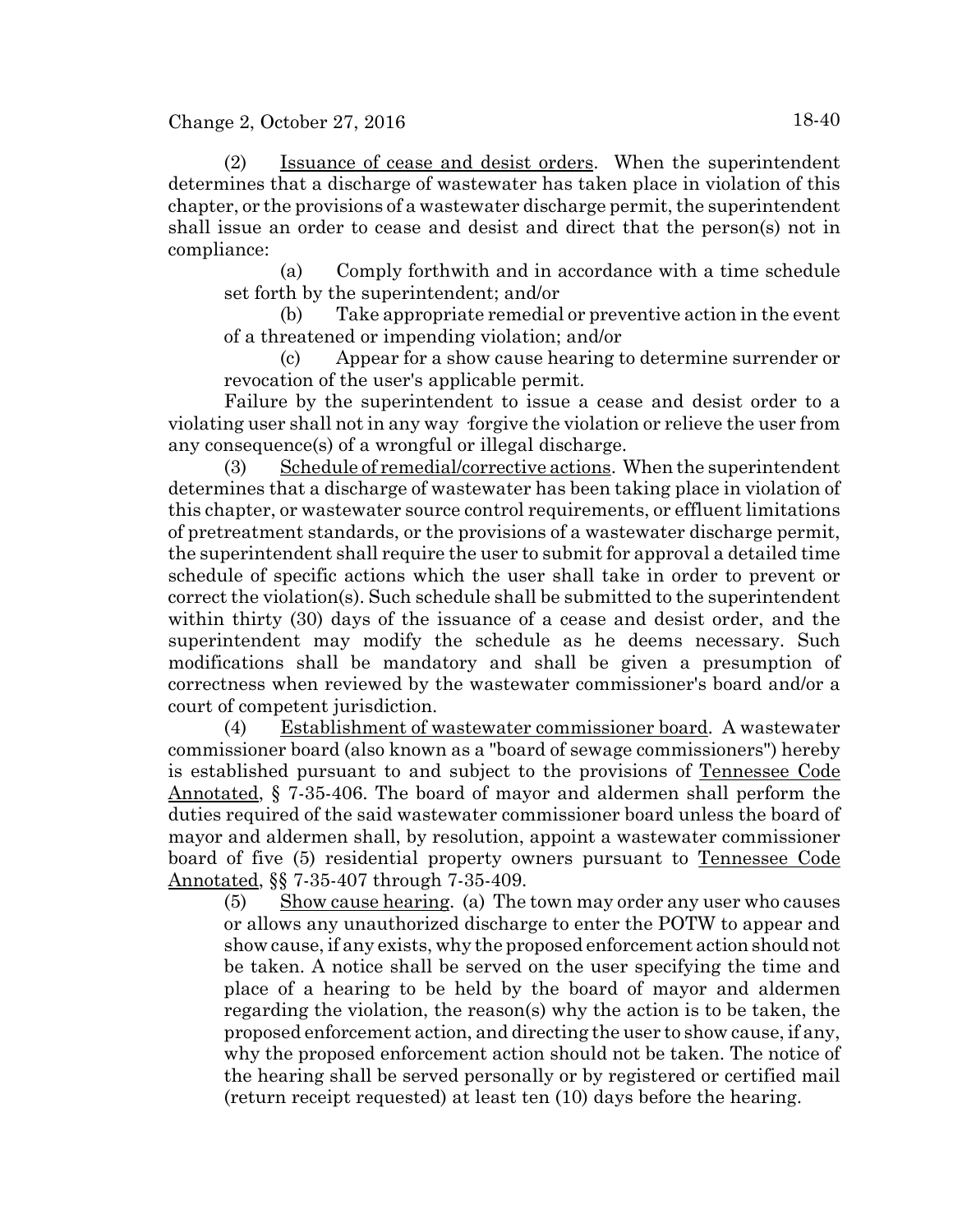(b) The board of mayor and aldermen may itself conduct the hearing and take the evidence, or may designate any of its members or any officer or employee of the water and sewer department to:

(i) Issue in the name of the board of mayor and aldermen notice(s) of hearings requesting the attendance and witnesses and the production of evidence relevant to any matter involved in such hearing;

(ii) Take the evidence;

(iii) Transmit a report of the evidence and hearing, including transcripts and other evidence, together with recommendations to the entire board for action thereon.

(c) At any hearing held pursuant to this chapter, testimony taken must be under oath and recorded. The transcript so recorded will be made available to any member of the public or any party to the hearing upon payment of the usual charges therefor.

(d) After the board of mayor and aldermen has reviewed the evidence, it may issue an order to the user responsible for the discharge that directs, following a specified time period, the wastewater service to be discontinued unless adequate treatment facilities, devices or other related appurtenances shall have been installed on existing treatment facilities, and that these devices or other related appurtenances are properly functioning and operated. Further orders and directives, as are necessary and appropriate, may be issued.

(6) Emergency termination of service. In the event of an actual or threatened discharge to the POTW of any pollutant which, in the opinion of the superintendent, presents or may present an imminent and substantial endangerment to the health or welfare of persons, or cause interference with the POTW, the superintendent, or in his absence the person then in charge of the POTW, shall immediately notify the mayor, or in his absence, the vice-mayor, of the nature of the emergency. The superintendent also shall attempt to notify the user or other person causing the emergency and request his assistance in abating it. Following consultation with the aforementioned official(s) of the town, or in their absence such elected officials of the town as may be available, the superintendent shall temporarily terminate the service of such user(s) as is necessary to abate the condition when such action appears reasonably necessary. The superintendent shall restore such service as soon as the emergency situation has been abated or corrected.

(7) Correction of violation and collection of costs. In order to enforce the provisions of this chapter, the superintendent shall correct any violation hereof. All costs of such corrective action shall be added to any wastewater service charge payable by the person violating the chapter, or the owner or tenant of the property upon which the violation occurred, and the town shall have such remedies for the collection of such costs as it has for the collection of wastewater service charges.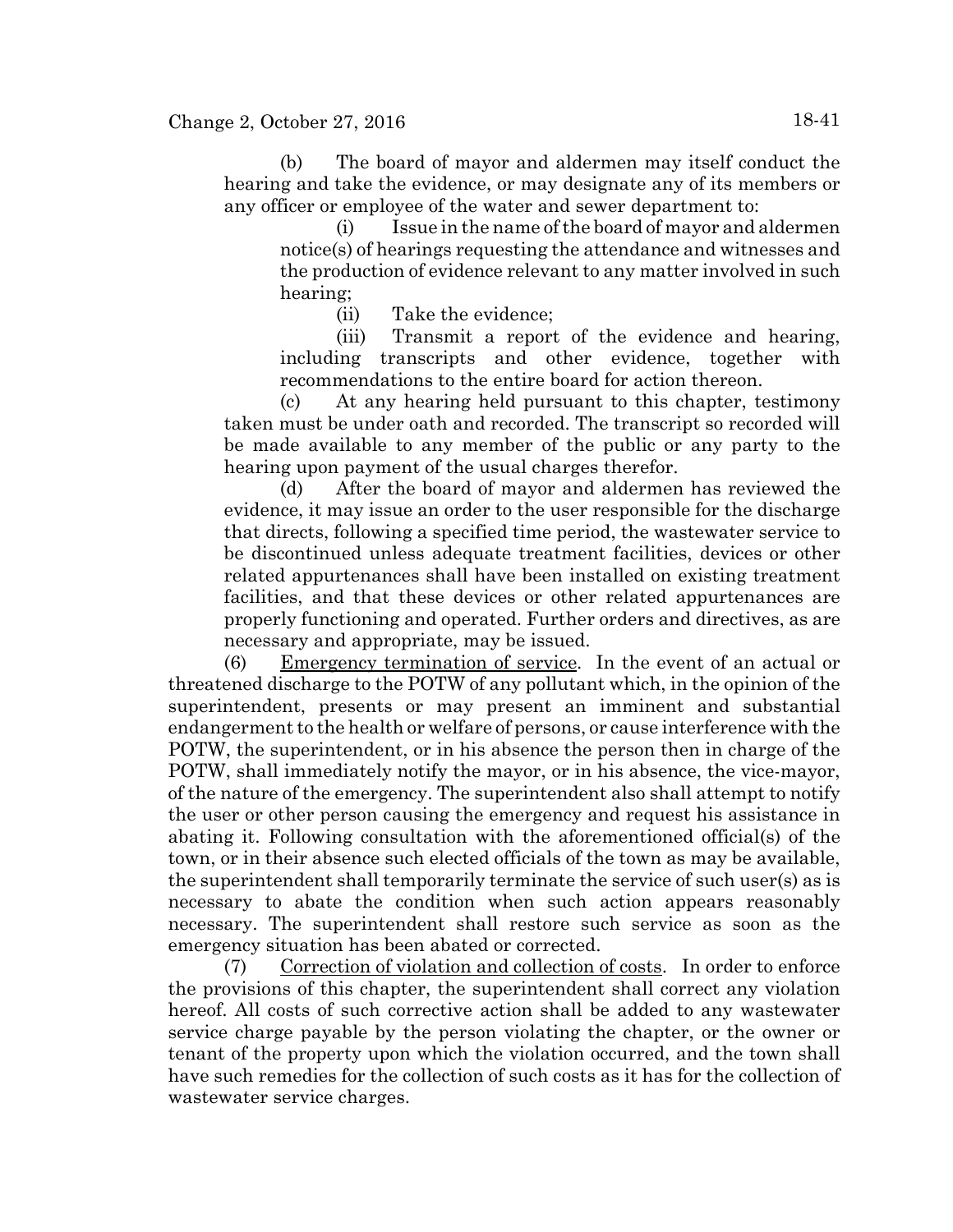(8) Damage to facilities. When a discharge of wastes causes an obstruction, damage, or any other physical or operational impairment to facilities, the superintendent shall assess a charge against the user for the work required in cleaning and/or repairing the facility and shall automatically add such charge to the user's next wastewater service bill.

(9) Legal action and civil liabilities. If any person discharges wastewater or industrial wastes, of any type whatsoever, into the town's wastewater system contrary to any state or federal pretreatment requirements, any provisions of this chapter, the municipal code or any other order by the town, the town attorney may commence an action for appropriate legal and/or equitable relief in the Chancery Court of Cheatham County.

Any person or user who intentionally or negligently violates any provision of this chapter, requirements or conditions set forth in a permit duly issued, or who discharges wastewater which causes pollution, or violates any cease and desist order, prohibition, effluent limitation, national standard or performance, pretreatment, or toxicity standard, shall be liable civilly.

The Town of Pegram may sue for damages, including, but not limited to, attorney fees, litigation expenses, and court costs, in any court of competent jurisdiction. In determining the damages, the court shall take into consideration all relevant circumstances, including, but not limited to, the extent or harm caused by the violation, the nature and persistence of the violation, the length of time over which the violation occurs, and the correcting action, if any.

(10) Appeal process. Any user or potential user who does not agree with the action(s) and/or decision(s) of the town, under this chapter, may appeal such action(s) and/or the decision(s) to the wastewater commissioner board by filing an appeal with the town recorder within ten (10) days of the opposed action(s)and/or decision(s). The appeal shall be accompanied by a non-refundable filing fee in the amount of one hundred dollars (\$100.00).

Appeal may be taken from a decision rendered by the wastewater commissioner board to the board of mayor and aldermen within ten (10) days of the decision being entered. An additional non-refundable filing fee in the amount of one hundred dollars (\$100.00) is required for such appeal. (Ord. #1998-6, Aug. 1998, as replaced by Ord. #2006-35, April 2006)

**18-210. Penalties and costs**. (1) Civil penalties. Any user who is found to have violated an order of the board of mayor and aldermen or who has willfully or negligently failed to comply with any provision of this chapter, or any order, rule, regulation and/or permit issued hereunder, shall be fined fifty dollars (\$50.00) for each offense. Each day in which a violation shall occur or continues shall be deemed a separate and distinct offense. In addition to the penalties provided herein, the town may recover reasonable attorney's fees, court costs, court reporters' fees and other expenses of litigation by appropriate suit at law against the person found to have violated this chapter or any order, rule, regulation, and/or permits issued hereunder.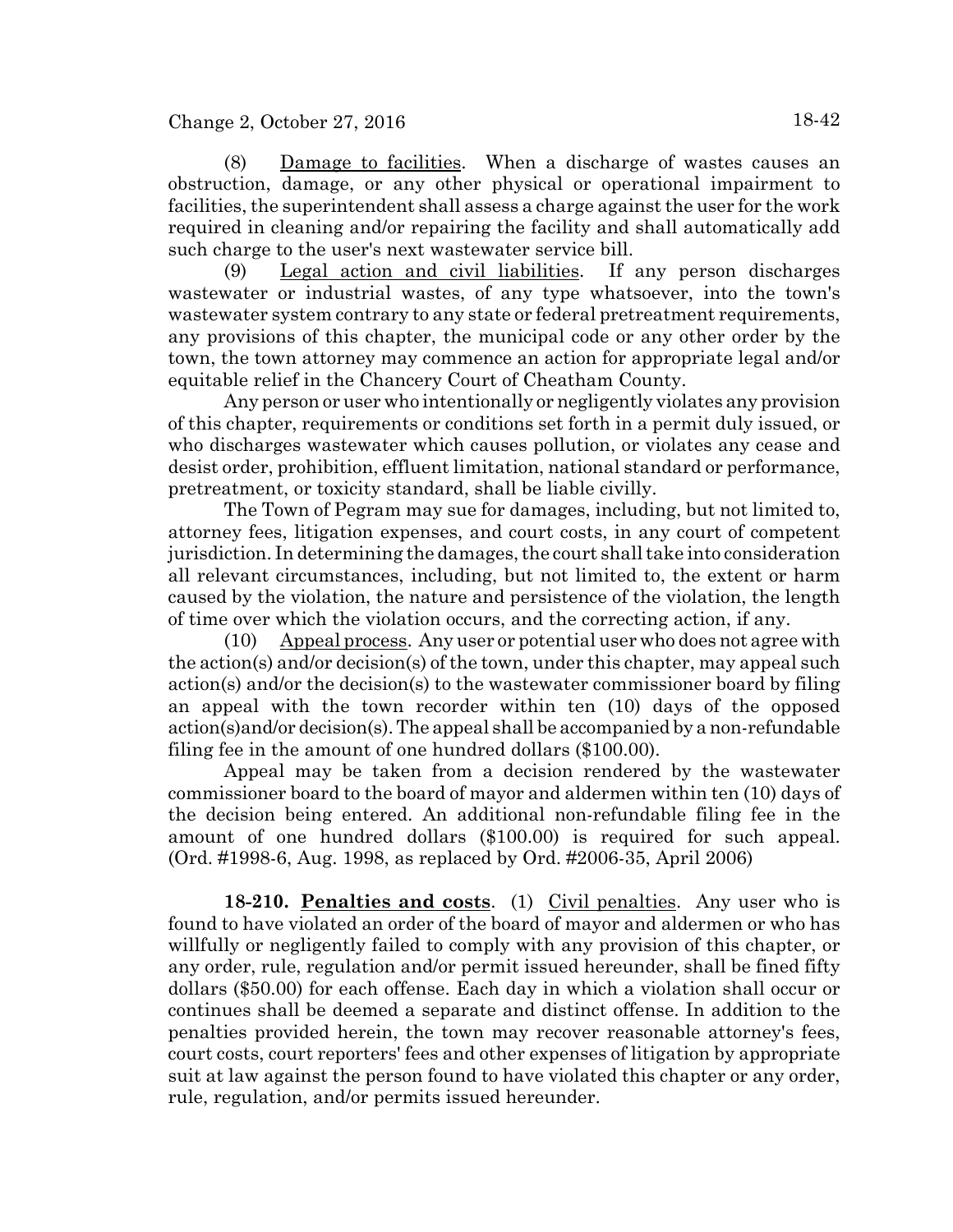Change 2, October 27, 2016 18-43

(2) Falsifying information. Any person who knowingly makes any false statement, representation or certification in any application, record, report, plan or other document filed or required to be maintained pursuant to this chapter or the wastewater discharge permit, or who falsifies, tampers with, or knowingly renders inaccurate any monitoring device or method required hereunder shall, upon conviction, be punished by a fine of fifty dollars (\$50.00) per offense. Each day in which the violation continues to occur and is not rectified shall constitute a separate offense. (Ord. #1998-6, Aug. 1998, as replaced by Ord. #2006-35, April 2006)

**18-211. [Deleted.]** (Ord. #1998-6, Aug. 1998, as deleted by Ord. #2006-35, April 2006)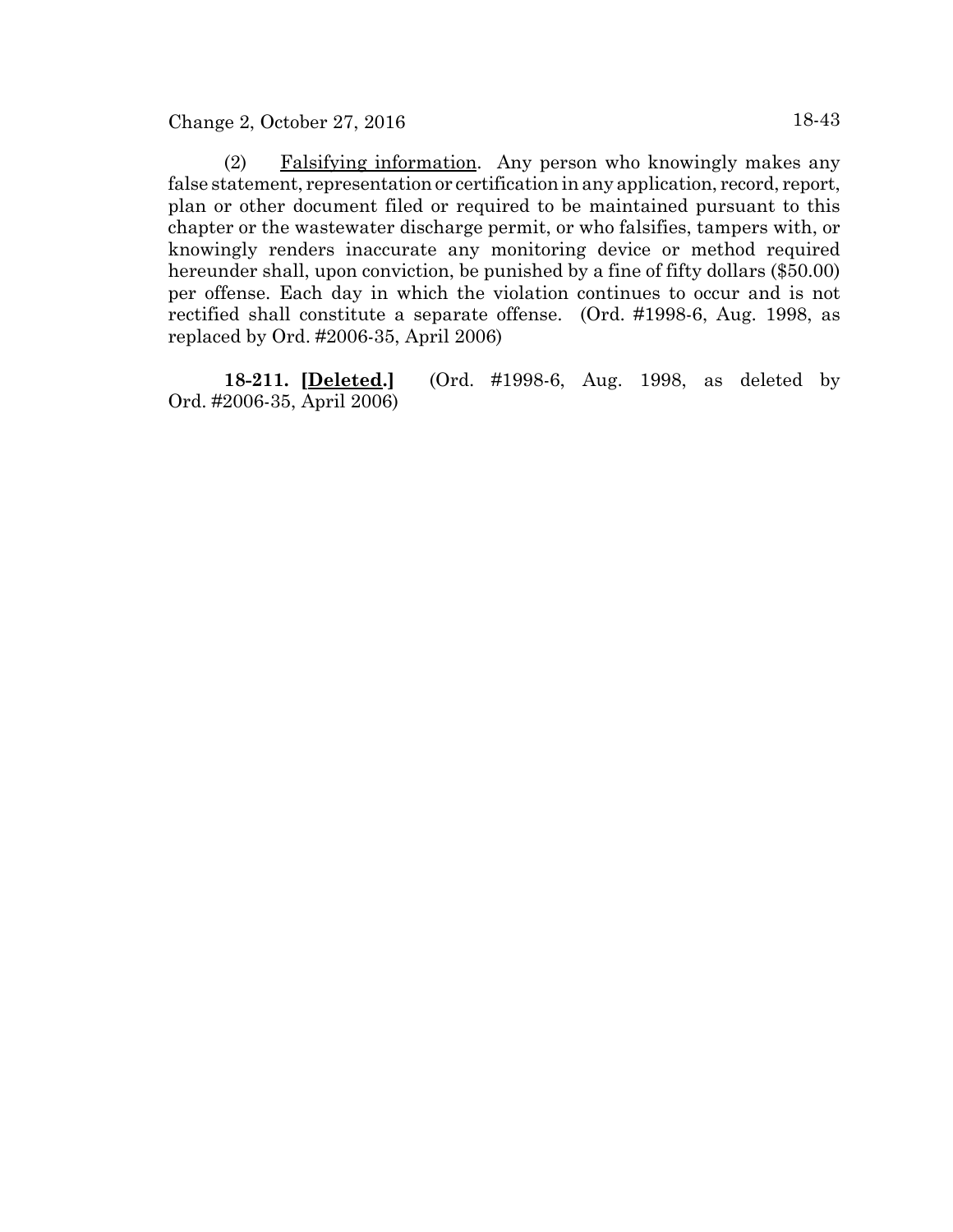# **CHAPTER 3**

# **USER RATES, CHARGES AND FEES; BILLING<sup>1</sup>**

#### **SECTION**

- 18-301. Purpose.
- 18-302. Types of rates, fees and charges.
- 18-303. Application for discharge fee.
- 18-304. Tap fees.
- 18-305. Privilege fees.
- 18-306. User classifications and determination of costs.
- 18-307. Surcharge fees.
- 18-308. Ready to serve charge.
- 18-309. Inspection fees.
- 18-310. Disconnection/reconnection charge.
- 18-311. Industrial discharge monitoring.
- 18-312. Billing.
- 18-313. Failure to pay.

**18-301. Purpose**. It is the purpose of this section to provide for the full and equitable recovery of costs from users of the town's POTW, including, but not limited to, costs of operation, maintenance, administration, bond service, capital improvements, renewal and replacement, and reserve accounts. (Ord. #2002-08, May 2002, modified, as repealed by Ord. #2006-34, March 2006, and replaced by Ord. #2006-35, April 2006)

**18-302. Types of rates, fees and charges**. The board of mayor and aldermen hereby establishes and maintains just and equitable rates, fees and charges for the use of and service rendered by the POTW, to be paid by the beneficiaries of the system, as follows:

- (1) Tap fees;
- (2) Privilege fees;
- (3) User charges;
- (4) Surcharge charge;
- (5) Ready to serve charge(s);
- (6) Inspection fee;
- (7) Disconnection/reconnection charge(s);
- (8) Application fees;
- (9) Residential and commercial wastewater discharge permit fees;
- (10) Industrial wastewater discharge permit fees;

<sup>&</sup>lt;sup>1</sup>All schedules of rates and fees, as amended from time to time, are available in the recorder's office.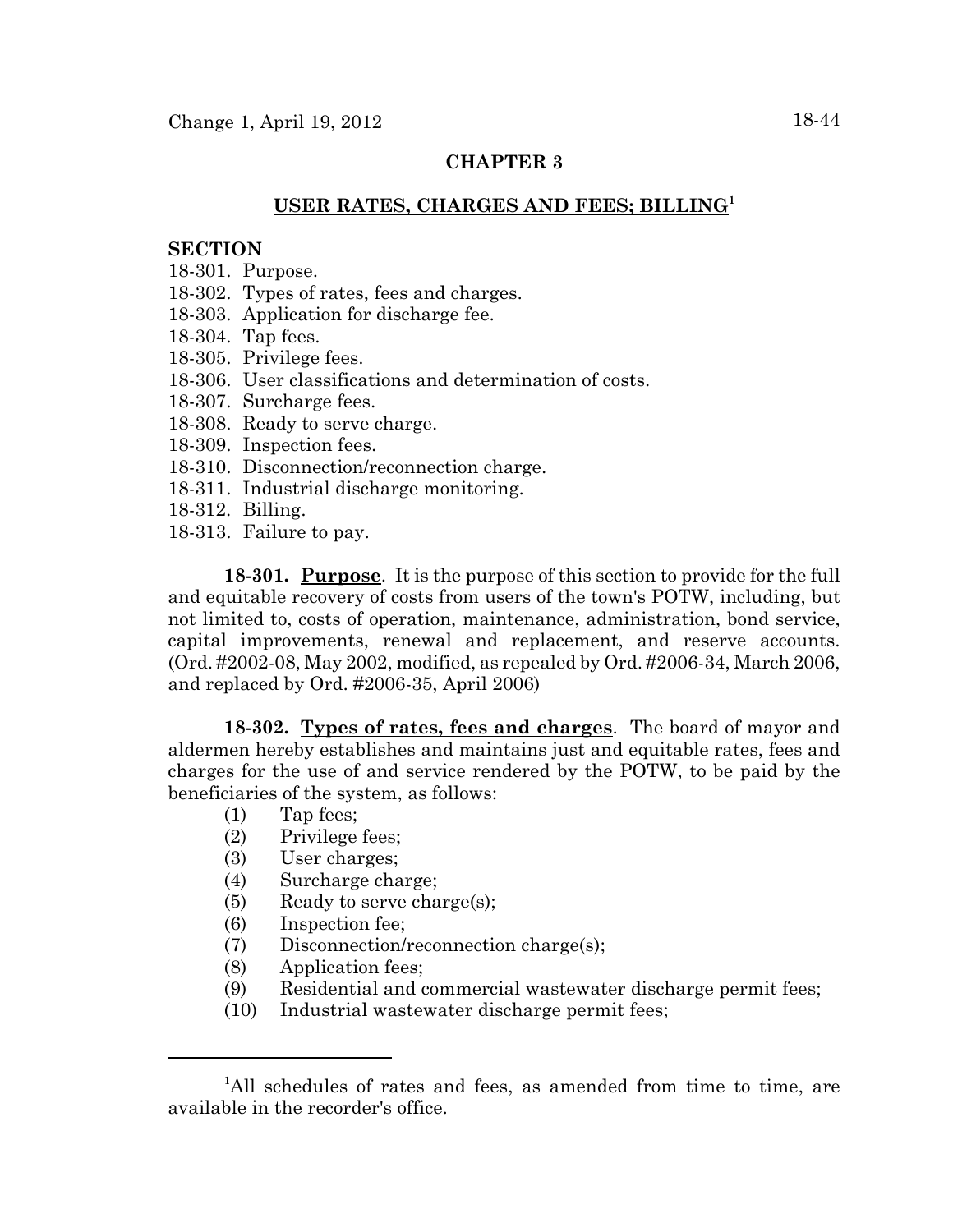(11) Fees for industrial discharge monitoring; and

(12) Other fees as the town may deem necessary to carry out the requirements of this chapter.

The board of mayor and aldermen shall establish by resolution from time to time, as is necessary, the schedule of reasonable rates, fees and charges for the services, facilities and commodities of the POTW. (Ord. #2002-08, May 2002, modified, as repealed by Ord. #2006-34, March 2006, and replaced by Ord. #2006-35, April 2006)

**18-303. Application for discharge fee**. A fee will be charged when an existing or prospective residential, commercial or industrial user makes application for discharge as required by § 18-206. The application fee is fifty dollars (\$50.00). (Ord. #2002-08, May 2002, as repealed by Ord. #2006-34, March 2006, and replaced by Ord. #2006-35, April 2006)

**18-304. Tap fees**. The tap fees are set forth by resolution. The tap fee covers the town's cost for the physical connection and inspection of the septic tank system and sewer line to the POTW for residential, commercial and industrial users.

Whether application for discharge is made by a prospective user mandatorily or voluntarily under the provisions of this chapter, payment of the tap fee shall accompany the said application. (Ord. #2002-08, May 2002, as repealed by Ord. #2006-34, March 2006, and replaced by Ord. #2006-35, April 2006)

**18-305. Privilege fees**. Privilege fees are set forth by resolution. A privilege fee is imposed by the town on residential, commercial, and industrial users to recover the cost of wastewater treatment facilities, treatment facility improvements, and public wastewater conveyance systems to provide service in existing service areas and new service areas, as well as the projected demand to the wastewater system.

Whether application for discharge is made by a prospective user mandatorily or voluntarily under the provisions of this chapter, payment of the privilege fee shall accompany the said application. (Ord. #2002-08, May 2002, as repealed by Ord. #2006-34, March 2006, and replaced by Ord. #2006-35, April 2006)

# **18-306. User classifications and determination of costs**.

(1) Classification. Users of the POTW shall be classified into three (3) general classes of categories depending upon the user's contribution of wastewater loads; each class of user being identified as follows:

(a) Class I: Those users whose average biochemical oxygen demand is one hundred forty milligrams per liter (140/mg/l) by weight or less, and whose suspended solids discharge is one hundred milligrams per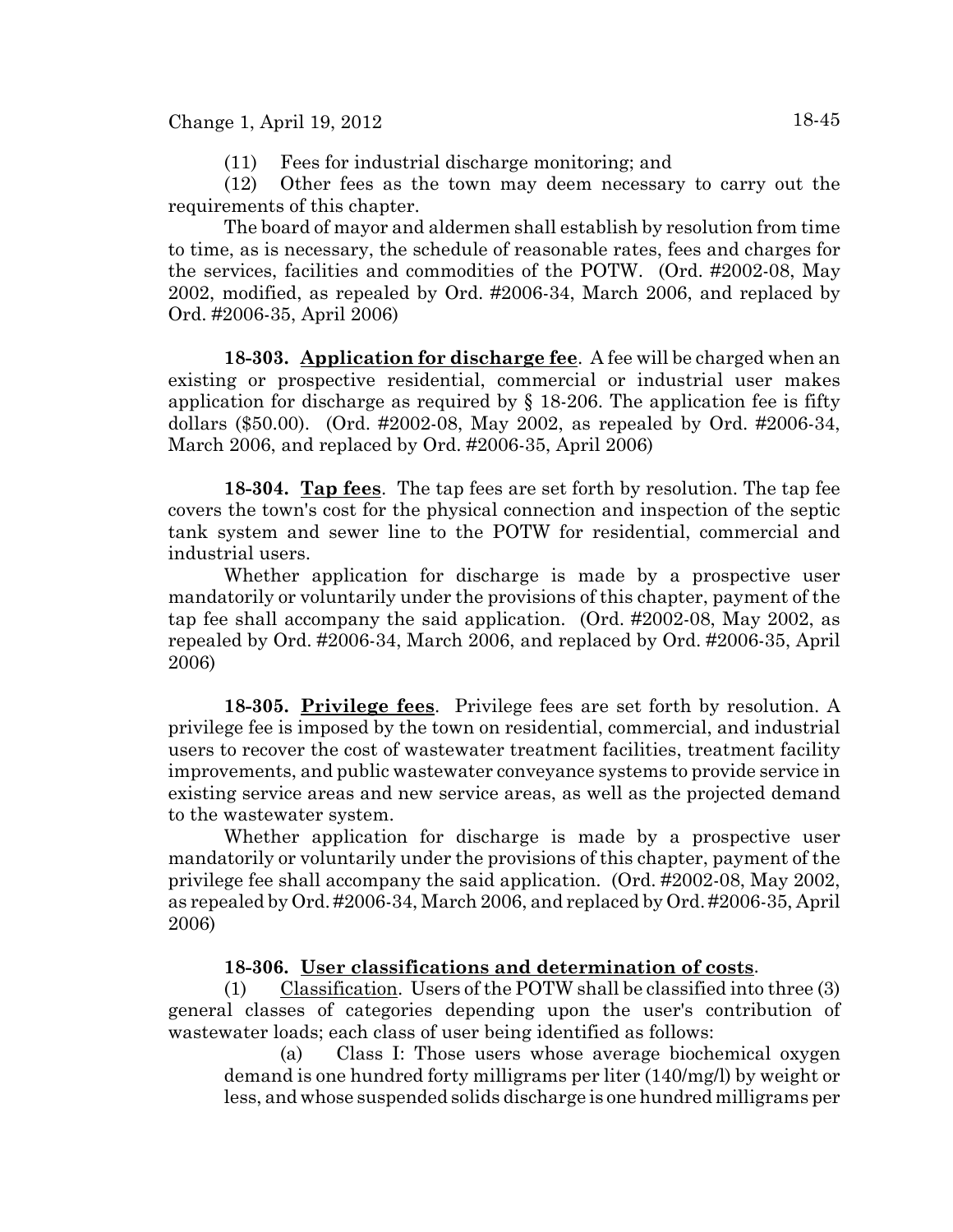liter (100 mg/l) by weight or less. This class of users discharges wastewater into the small diameter sewage collection system, which has received primary treatment in a septic tank and is deemed compatible with the small diameter collection system.

(b) Class II: Those users whose average biochemical oxygen demand exceeds one hundred forty milligrams per liter concentration (140 mg/l) by weight and whose suspended solids exceeds one hundred milligrams per liter concentration (100 mg/l). Class II users discharge wastewater into the small diameter sewage collection system, which has not received adequate primary treatment in a septic tank or by other means and is, therefore, deemed incompatible with the small diameter collection system. This class of user is discouraged and in most areas cannot be served by the small diameter collection system without significant additional transportation costs to be borne by the user.

(c) Industrial users that generate wastewater greater in strength than Class I users shall be required to pretreat the waste to the strength specified for Class I users.

(2) Determination of costs. The board of mayor and aldermen shall establish monthly rates and charges for the use of the wastewater system and for the services supplied by the wastewater system. Said charges shall be based upon the cost categories of administration costs, including billing and accounting costs, operation and maintenance costs of the wastewater collection and treatment system, debt service costs and depreciation costs.

(a) All users who fall under Class I shall pay a single unit charge expressed as dollars per one thousand (1,000) gallons of water purchased (\$/1,000 gallons).

(b) All users who fall within the Class II classification shall pay the same base unit charge per one thousand (1,000) gallons of water purchased as do the Class I Users and, in addition, shall pay a surcharge rate on the excessive amount of biochemical oxygen demand and suspended solids in direct proportion to the actual discharge quantities.

(c) The volume or water purchased, which is used in the calculation of sewer use charges, may be adjusted by the superintendent if a user purchases a significant volume of water for a consumptive use and does not discharge it to the POTW (i.e., filling swimming pools, industrial heating, and humidifying equipment, etc.). The user shall be responsible for documenting the quantity of waste discharged to the POTW.

(d) When either or both the total suspended solids or biochemical oxygen demand quantities discharged into the POTW are in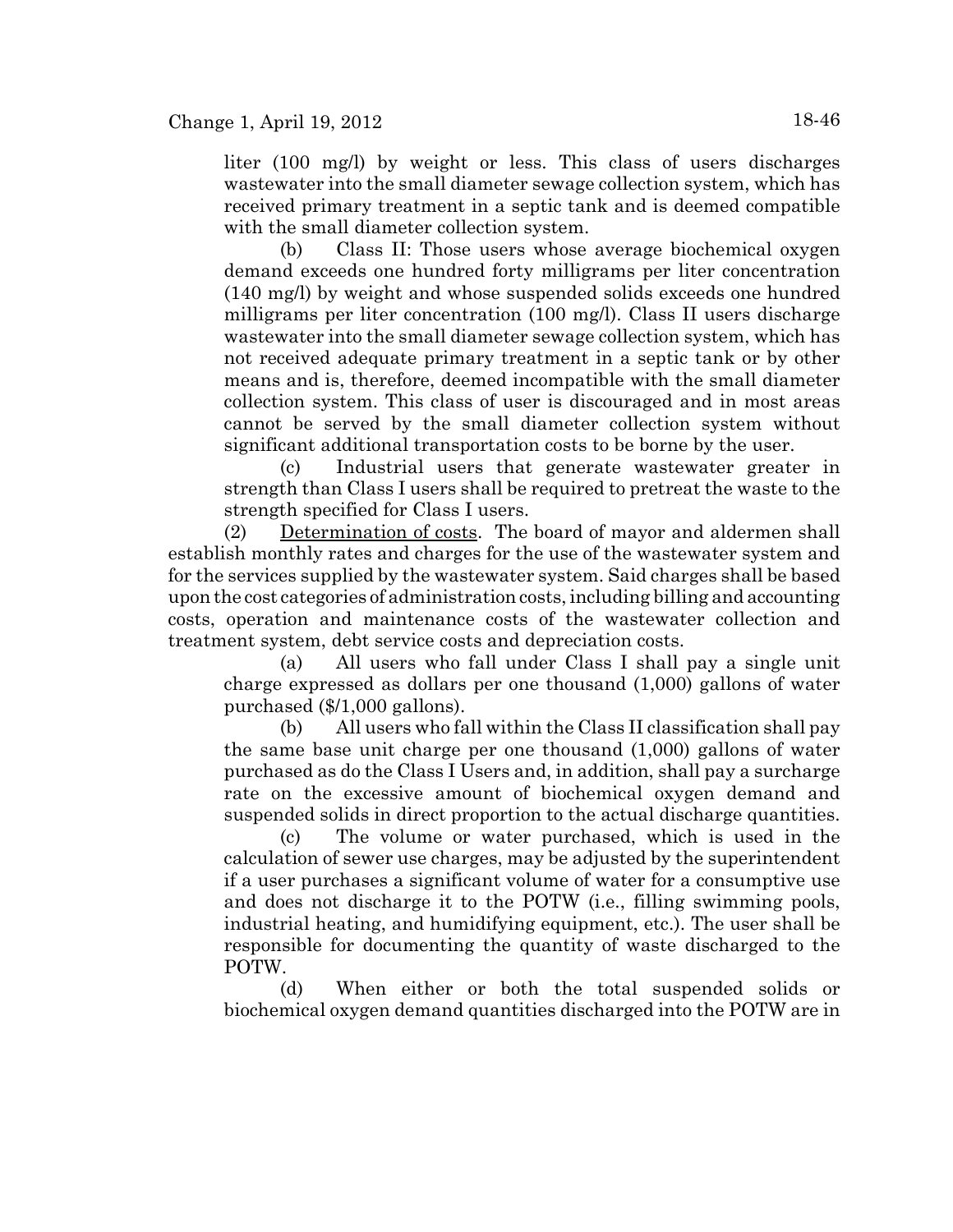excess of those contemplated in  $\S$  18-306(1)(a), thus being classified as Class II users, the following formula shall be used to compute the appropriate user charge:

$$
C_u = V_c V_u = B_c B_u + S_c S_u.
$$

Abbreviations:

 $C_{u}$  = Total user charge per unit of time.

 $V_c$  = Total cost for transportation and treatment of a unit of wastewater volume.

 $V_{\nu}$  = Volume contribution per unit of time.

 $B_c$  = Total cost for treatment of a unit of Biochemical Oxygen Demand (BOD).

 $B<sub>u</sub>$  = Total BOD contribution for a user per unit of time.

 $S_c$  = Total cost of treatment of a unit of suspended solids.

 $S_u$  = Total suspended solids contribution from a user per unit of time.

(as added by Ord. #2006-35, April 2006)

**18-307. Surcharge fees**. If it is determined by the town that the discharge of other loading parameters or wastewater substances is creating excessive operation and maintenance costs within the wastewater system, whether collection or treatment, then the monetary effect of such a parameter or parameters shall be borne by the user according to discharge of such parameter(s) in proportion to the amount of discharge. (as added by Ord. #2006-35, April 2006)

**18-308. Ready to serve charge**. The ready to serve charge is set forth by resolution. A ready to serve charge shall be assessed against all existing residential property owners located within the wastewater service area who are not yet connected to the wastewater system. (as added by Ord. #2006-35, April 2006)

**18-309. Inspection fees**. The inspection fees are set forth by resolution. An inspection fee shall be assessed to defray the cost of inspecting the septic tank system. (as added by Ord. #2006-35, April 2006)

**18-310. Disconnection/reconnection charge**. The disconnection/ reconnection charge is set forth by resolution. A disconnection/reconnection charge shall be assessed against all users who receive wastewater service from the town but fail or refuse to pay for such service, whereby resulting in termination of their service. (as added by Ord. #2006-35, April 2006)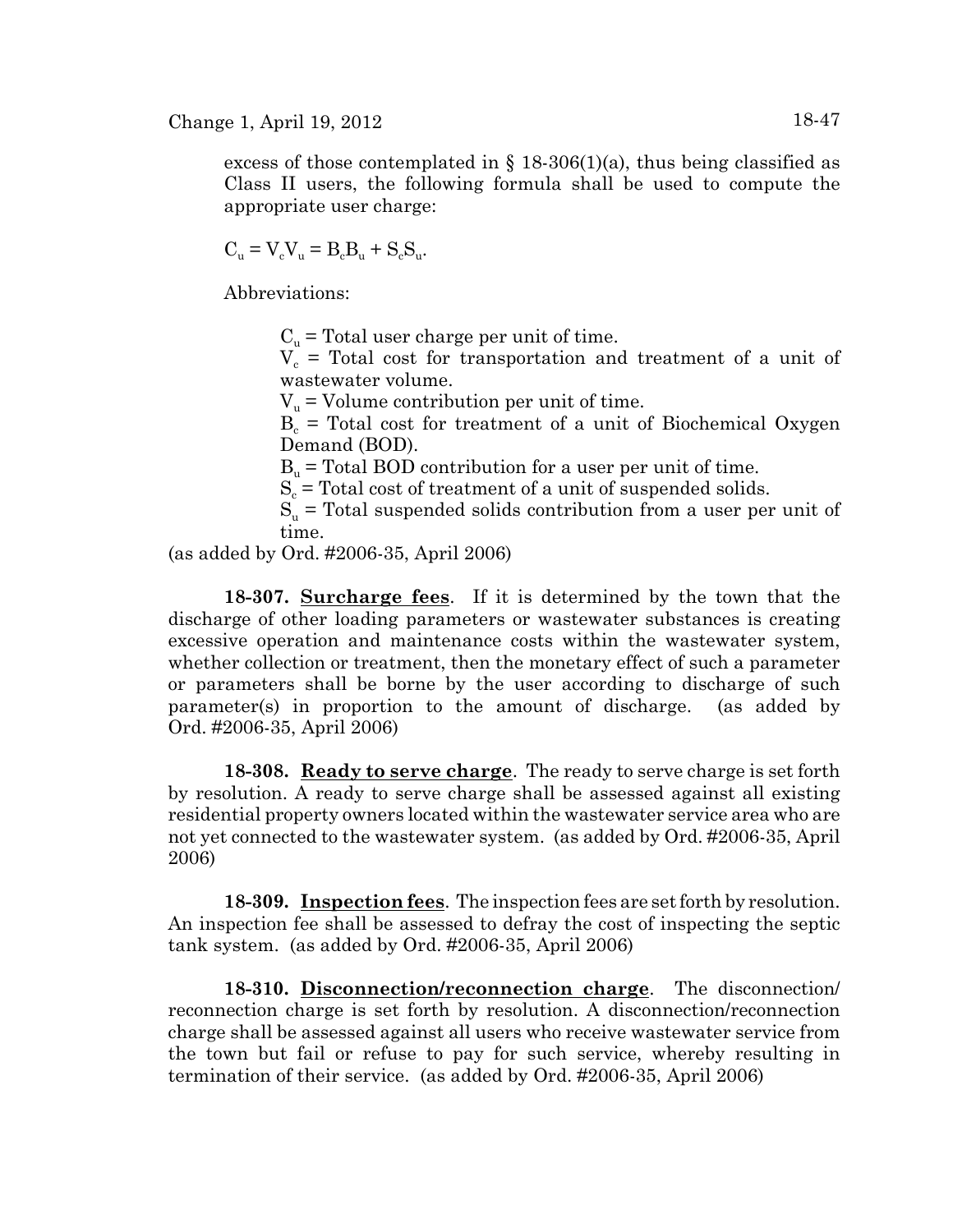Change 1, April 19, 2012 18-48

**18-311. Industrial discharge monitoring**. Fees may be collected from industrial users having pretreatment or other discharge requirements to compensate the town for the necessary compliance monitoring and/or other administrative duties of the pretreatment program. (as added by Ord. #2006-35, April 2006)

**18-312. Billing**. The billing for usual and ordinary wastewater services shall consist of monthly billing in accordance with the rates specified by the town, subject to net and gross rates. (as added by Ord. #2006-35, April 2006)

**18-313. Failure to pay**. It shall be unlawful, and a civil offense, for any person, firm, or corporation, association, or any other person or organization, who receives wastewater service from the town, to fail or refuse to pay for such service.

The town shall have the following remedies in the event of the failure or refusal on the part of any person, firm, corporation, or any other person or organization that receives wastewater service, to pay for such service:

(1) Collect the amount owed by such customer as a civil debt; and/or

(2) Cite such customer into the municipal court and, upon conviction, impose a civil penalty on such customer in the amount of fifty dollars (\$50.00) per offense. Each day a violation continues shall constitute a separate and distinct offense; and/or

(3) Terminate the wastewater service, as follows;

(a) Written notice of the termination (cut-off) shall be given to the customer at least five (5) days prior to the scheduled date of the termination. The cut-off notice shall specify:

(i) The reason for the cut-off;

(ii) The amount due, including late charges and any other charges:

(iii) The last date to avoid service termination charges;

(iv) Notification that the customer has a right to a hearing prior to service termination, and the procedure(s) for emergency and/or hardship cases.

(b) The employee carrying out the termination procedure will attempt, before disconnecting service, to contact the customer at the premises in a final effort to collect payment and avoid termination.

(c) Hearings on service termination, as provided above, will be scheduled and held by appointment at the town hall office between the hours of 8:00 A.M. and 4:00 P.M. on any regular business day.

(d) Termination will not be made on any day preceding the day when the town hall is scheduled to be closed.

(e) If the customer does not pay the outstanding bill and does not request a termination hearing, the town shall proceed with the termination of wastewater service, as provided.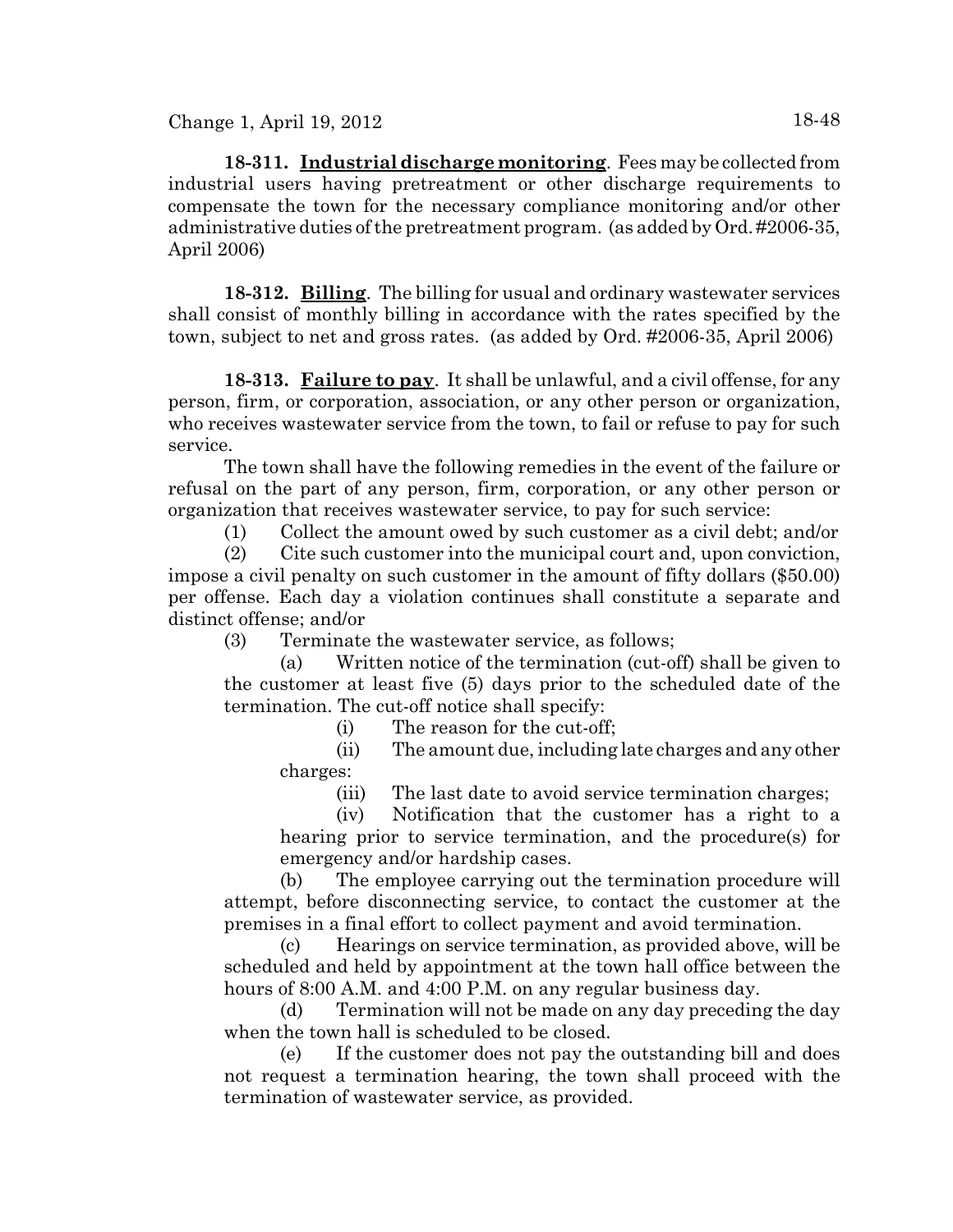(f) Wastewater service will be reconnected only after payment of all wastewater rates, fees, and charges, including, but not limited to, late charges, or after satisfactory arrangements for payment of the same shall have been made, plus payment of reconnection charges.

(g) Disconnection/reconnection charges incurred by water customers of the public water utility shall be assessed and collected by the Second South Cheatham Utility District of Cheatham County, Tennessee ("SSCU") under its rules and regulations and in accordance with the billing and collection agreement, and all amendments thereto, between the town and SSCU, as well as the provisions set forth herein. When a Pegram sewer customer is not a water customer of SSCU, the town shall be responsible for collecting all unpaid balance(s) and charges. In addition, the town shall be entitled to recover all costs of collection of delinquent accounts, including, but not limited to, attorney fees.

(4) The town shall have the right to use the above remedies prescribed for the failure or refusal to pay wastewater bills collectively or selectively and in any and all combinations. In addition, the use of any or all of the above remedies by the town shall not prohibit or limit its right to use any other remedy that might now or in the future be authorized under state law. (as added by Ord. #2006-35, April 2006)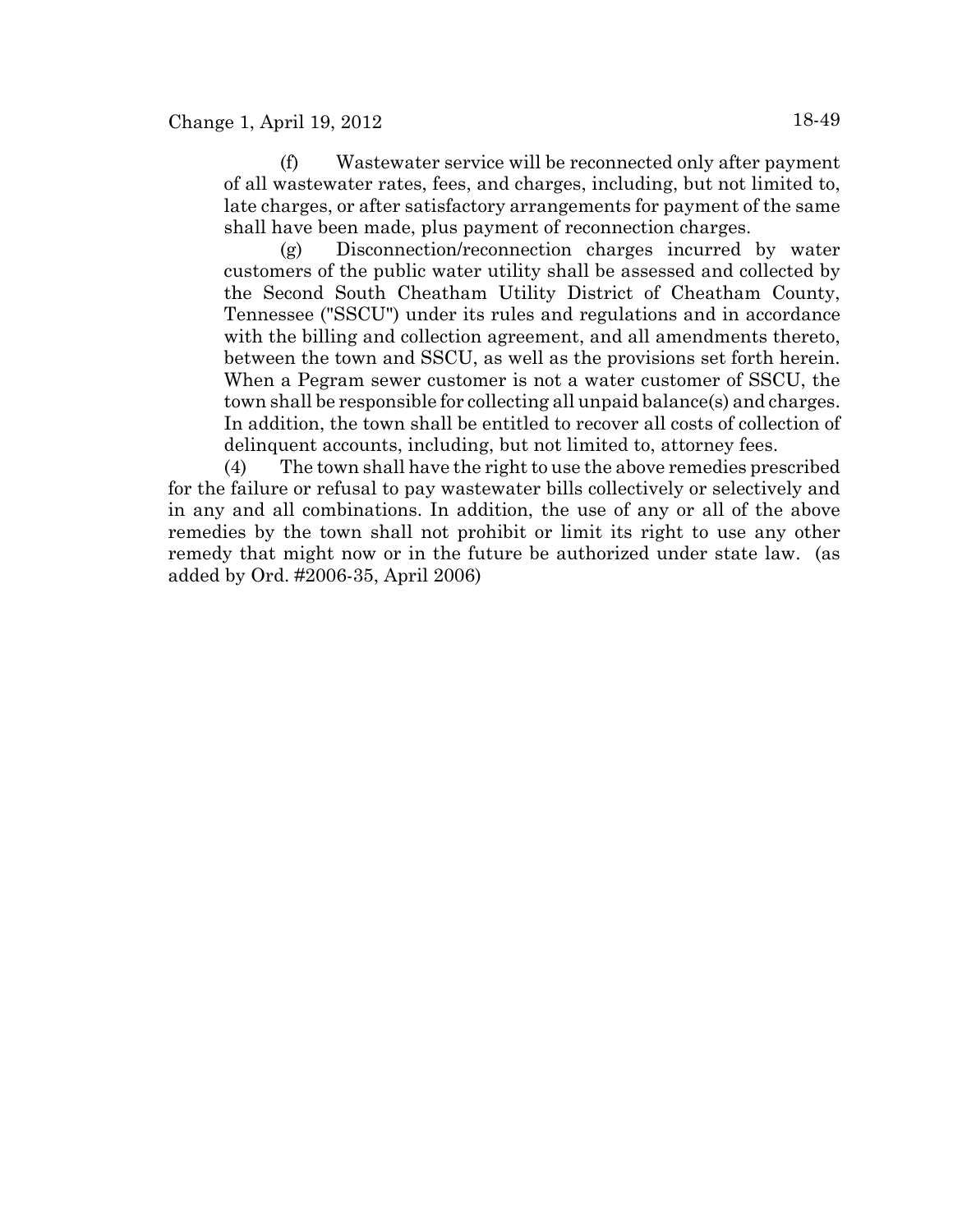# **CHAPTER 4**

# **SEPTIC TANK CONSTRUCTION SPECIFICATIONS**

### **SECTION**

- 18-401. Scope of standard septic tank construction and installation specifications.
- 18-402. Permit required.
- 18-403. Construction standards.
- 18-404. Reference standards.
- 18-405. Inclusion in the wastewater service area.
- 18-406. Requirements for operation of private wastewater disposal systems.

**18-401. Scope of standard septic tank construction and installation specifications**. (1) All new construction and/or installation of septic tanks and replacement of septic tanks within the wastewater service area shall be made pursuant to the POTW Design Standards Manual, whether intended for residential, commercial and/or industrial use, in conjunction with all state and local zoning rules and/or regulations, all local zoning and subdivision regulations, and all TDEC requirements.

(2) In all locations outside of the wastewater service area, where a public sanitary or combined sewer is not available, the building sewer shall be connected to a private wastewater disposal system complying with the provisions of this chapter and § 18-204. (as added by Ord. #2006-35, April 2006)

**18-402. Permit required**. Before commencement of construction of a private wastewater system, the owner shall first obtain a written permit signed by the Cheatham County Environmental Office and provide the same to the town.

The applicant for the permit shall notify the local health department official and the town superintendent when the work is ready for final inspection and before any underground portions are covered. (as added by Ord. #2006-35, April 2006)

**18-403. Construction standards**. The type, capacity, locale and layout of a private wastewater system shall comply with all recommendations of the Cheatham County Environmental Office, TDEC, and the town superintendent, as well as all planning commission requirements. (See also Subdivision Regulations for the Town of Pegram.) (as added by Ord. #2006-35, April 2006)

**18-404. Reference standards**. Septic tank capacity and dimensions for all private wastewater systems shall be in accordance with the recommendations of TDEC, as provided for in its 1967 bulletin entitled '"Recommended Guide for Location, Design, and Construction of Septic Tanks